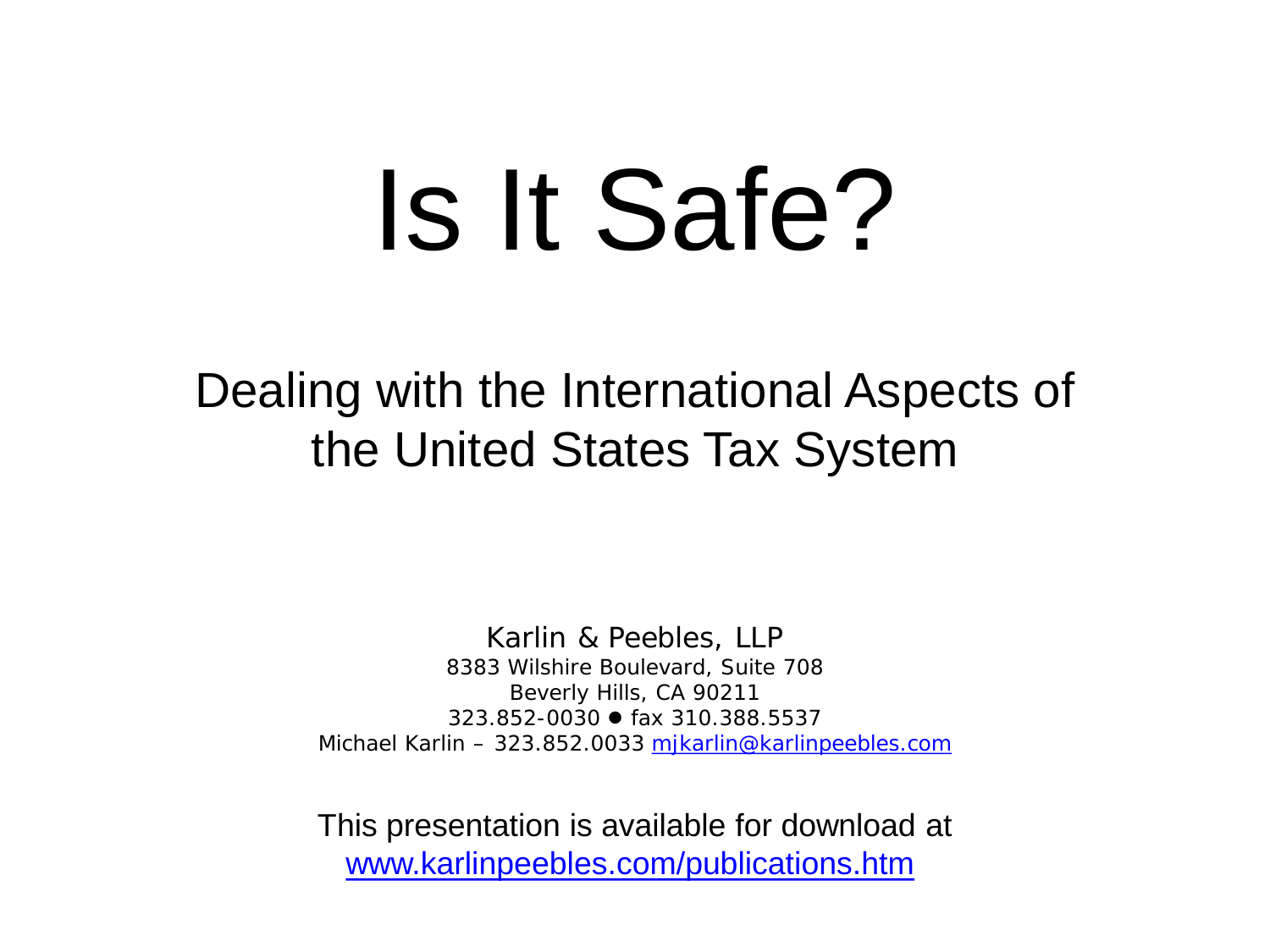# When Advising on International Tax Questions. . . ask yourself:

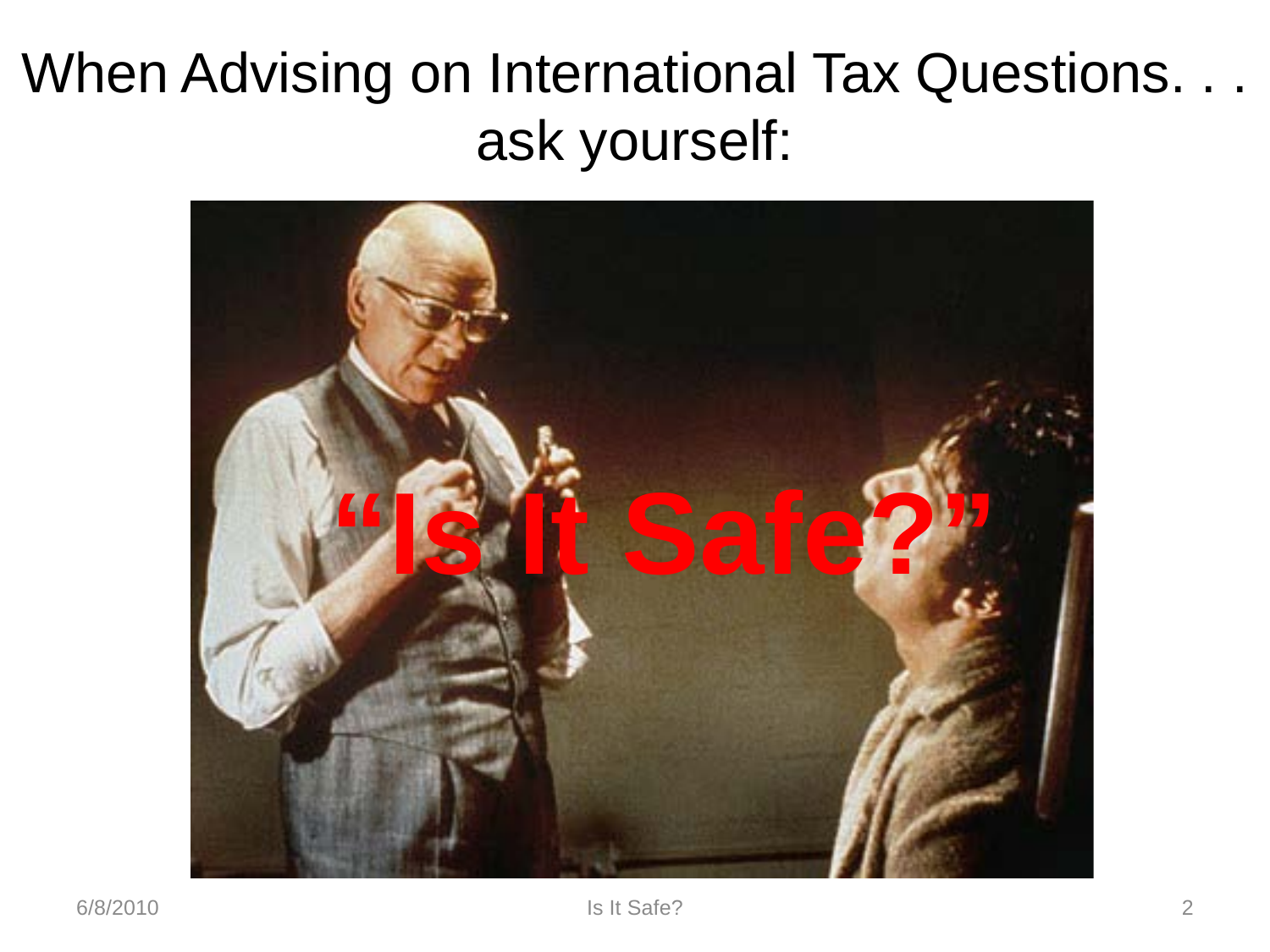# **Overview**

- Advisors to individuals need to be familiar with the international aspects of the U.S. tax system
- **Unfamiliarity is no longer viable or safe, especially** in a multinational community such as Southern California
- **The full attention of the Federal government is now** focused on international tax issues
	- These issues arise both for individuals with cross-border activities and for anyone who deals with such individuals
- **This presentation provides basic information for** accountants and other advisors who deal with Americans with international business activities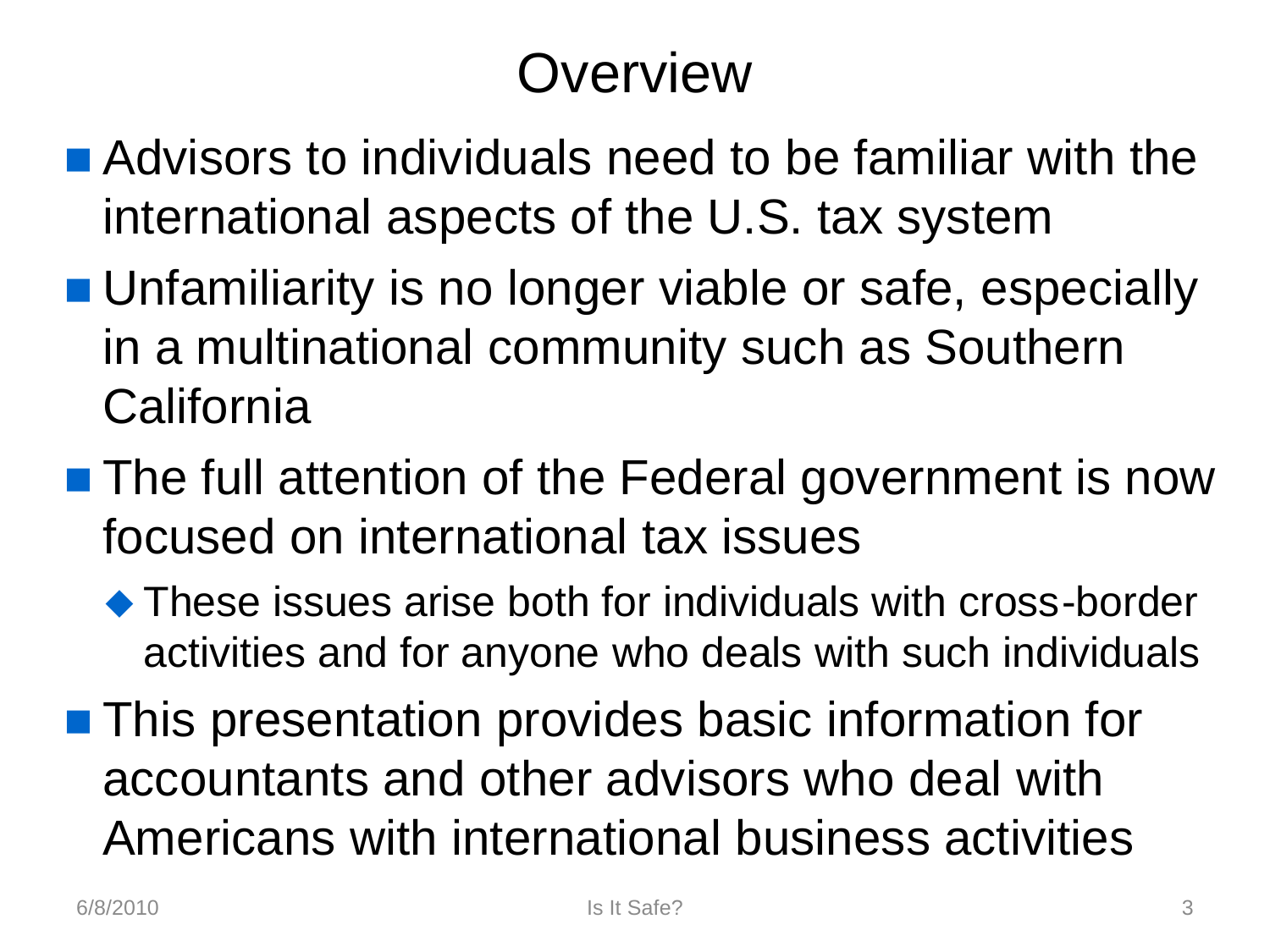# Topics Covered

- **Debunking the myths**
- Taxing U.S. persons with international income
- **The foreign tax credit**
- **Taxation of international business activities**
- **Taxation of international investment activities**
- **Foreign trusts and asset protection**
- Reporting foreign assets and activities
- Recent government activity relating to foreign bank and financial accounts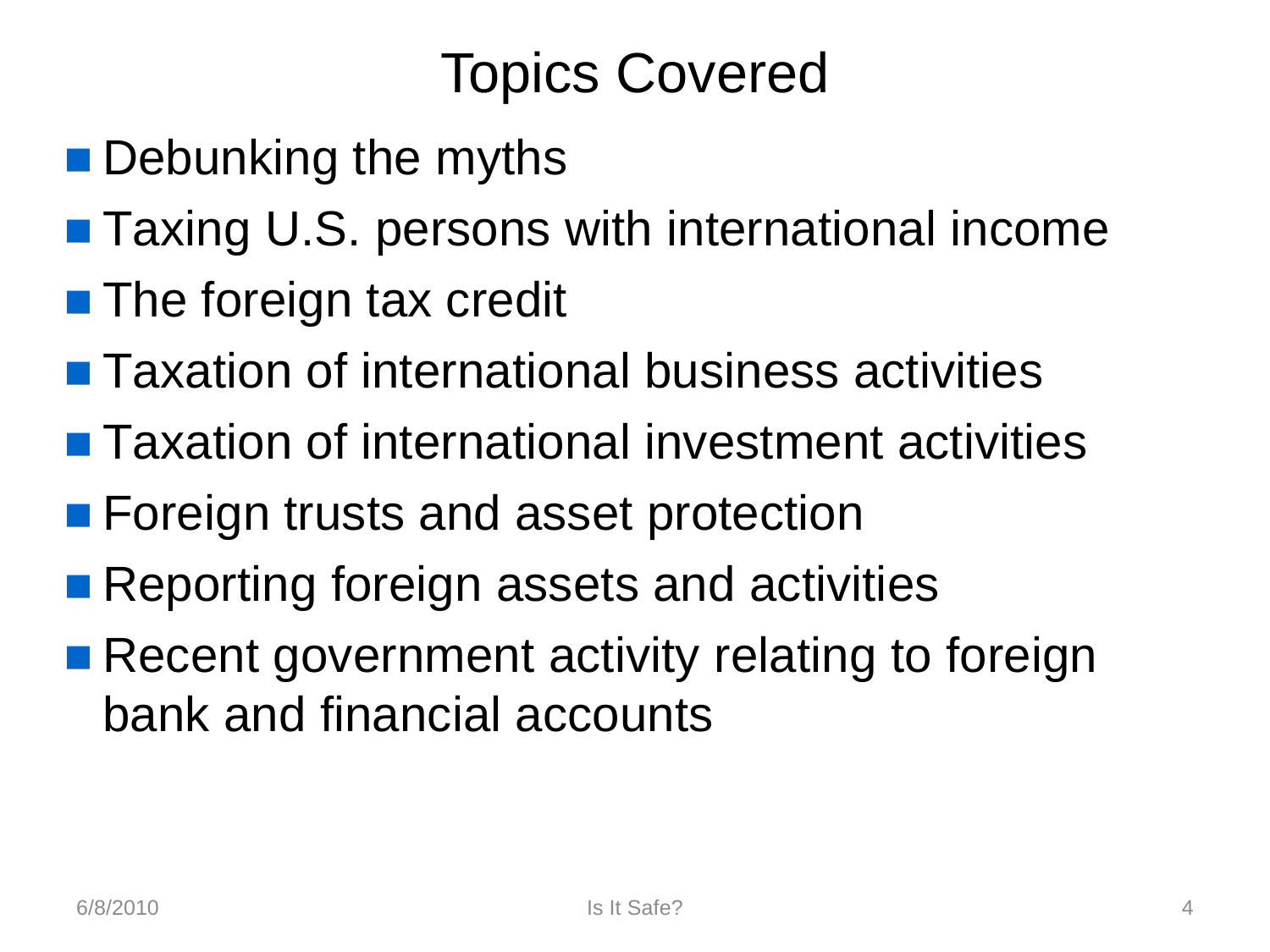# DEBUNKING THE MYTHS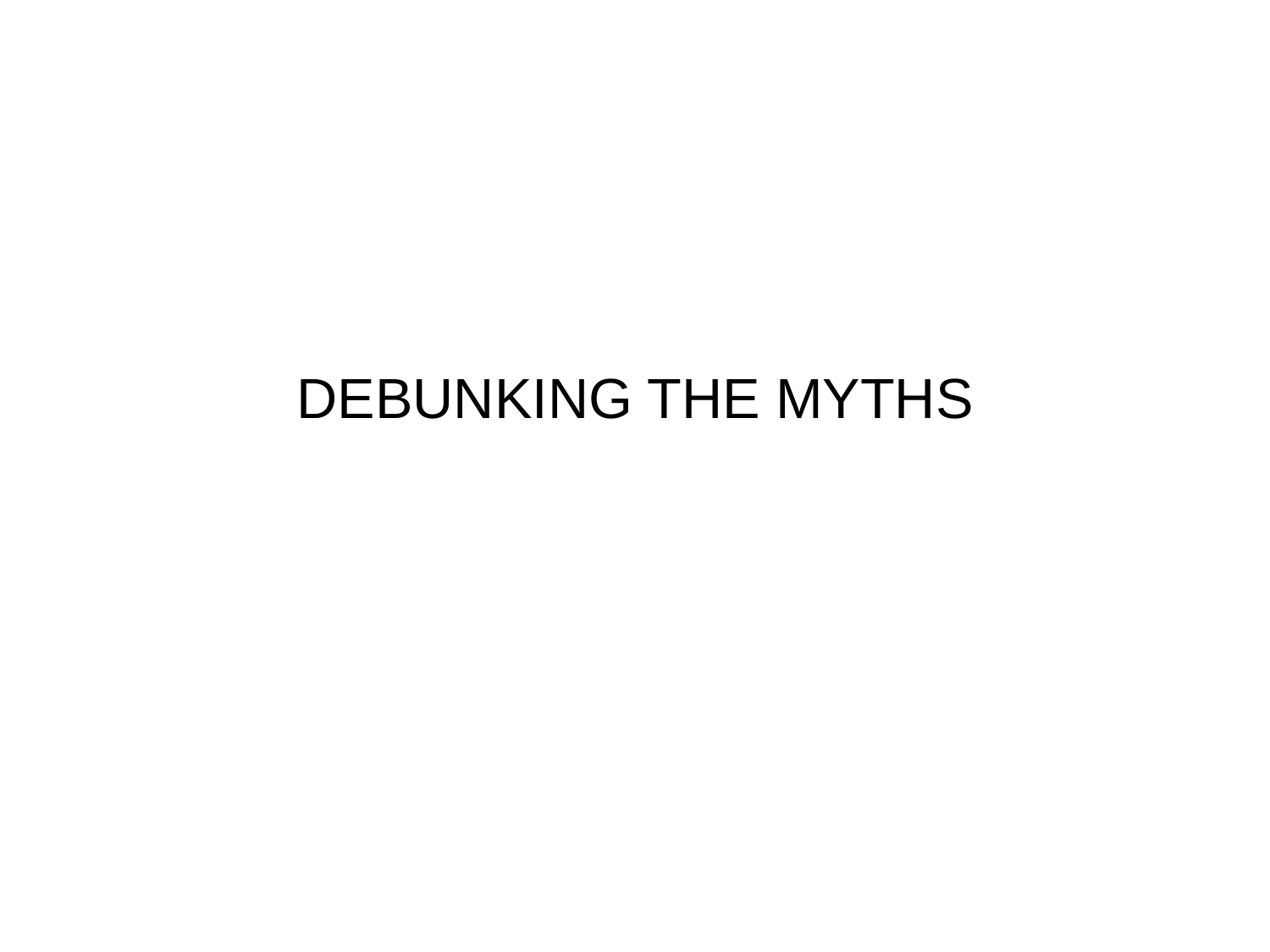- Myth #1: My income earned abroad is taxable only when it is brought to the United States
- **Fact:** This is a widely held belief and it is simply wrong. U.S. persons are taxable on their worldwide income. Where it is earned and/or paid is irrelevant. Failing to declare income earned abroad is no different from failing to declare income earned in the United States
- Fact: A U.S. person who owns a foreign entity may be taxed on his share of the entity's income even if the entity distributes no income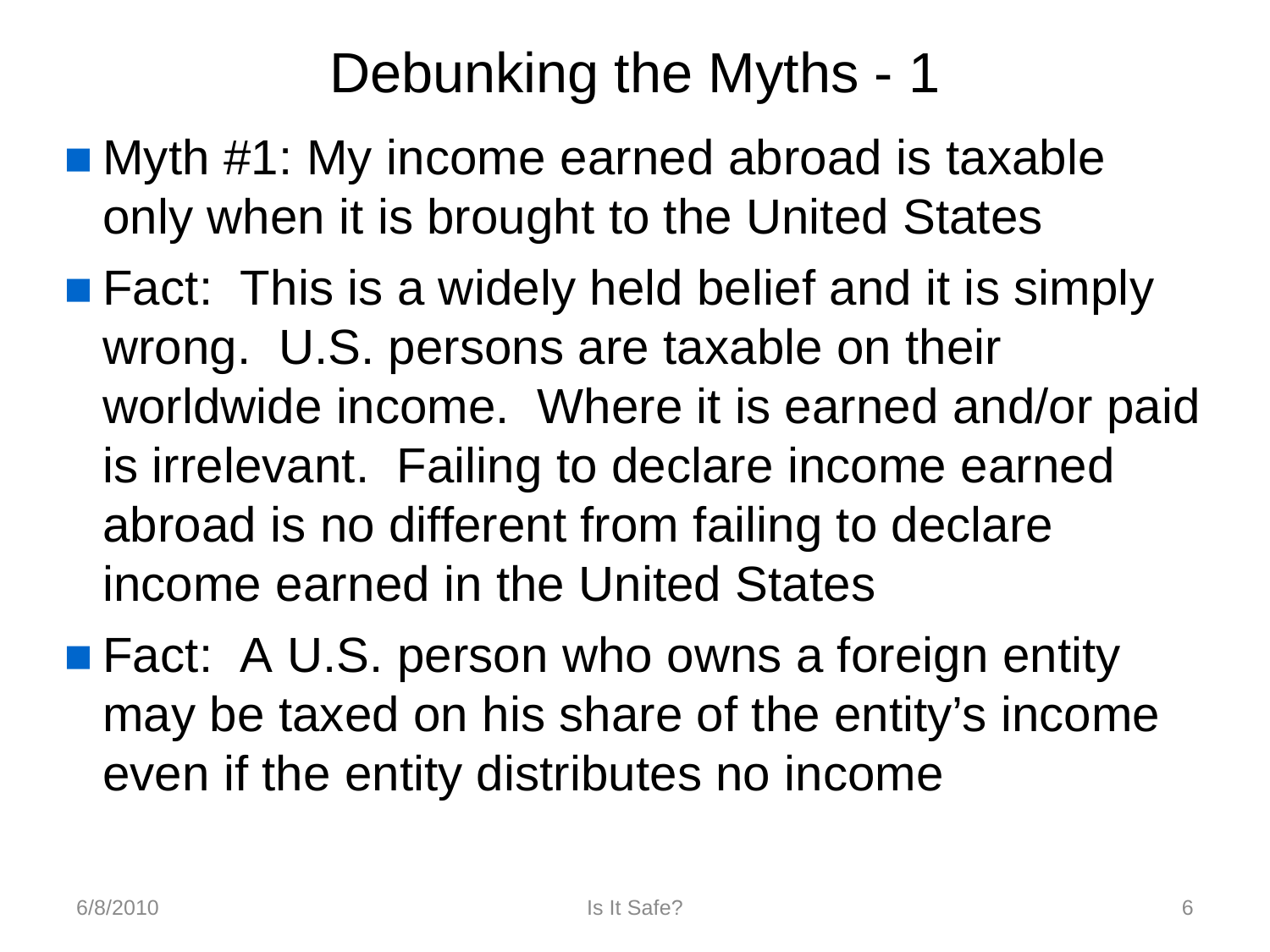- Myth #2: I paid tax in a foreign country on my foreign income, so I don't have to pay U.S. tax
- **Fact: Wrong again. Income taxes paid to a foreign** country may be creditable against U.S. income tax or deductible against income but:
	- The foreign income must be reported in order to claim the credit or deduction
	- If the U.S. tax on the foreign income is greater than the credit, the taxpayer must still pay the difference
	- ◆ Foreign tax credit is complex, full of limitations and traps and subject to "leakage"
	- NO credit or deductions for California personal income tax purposes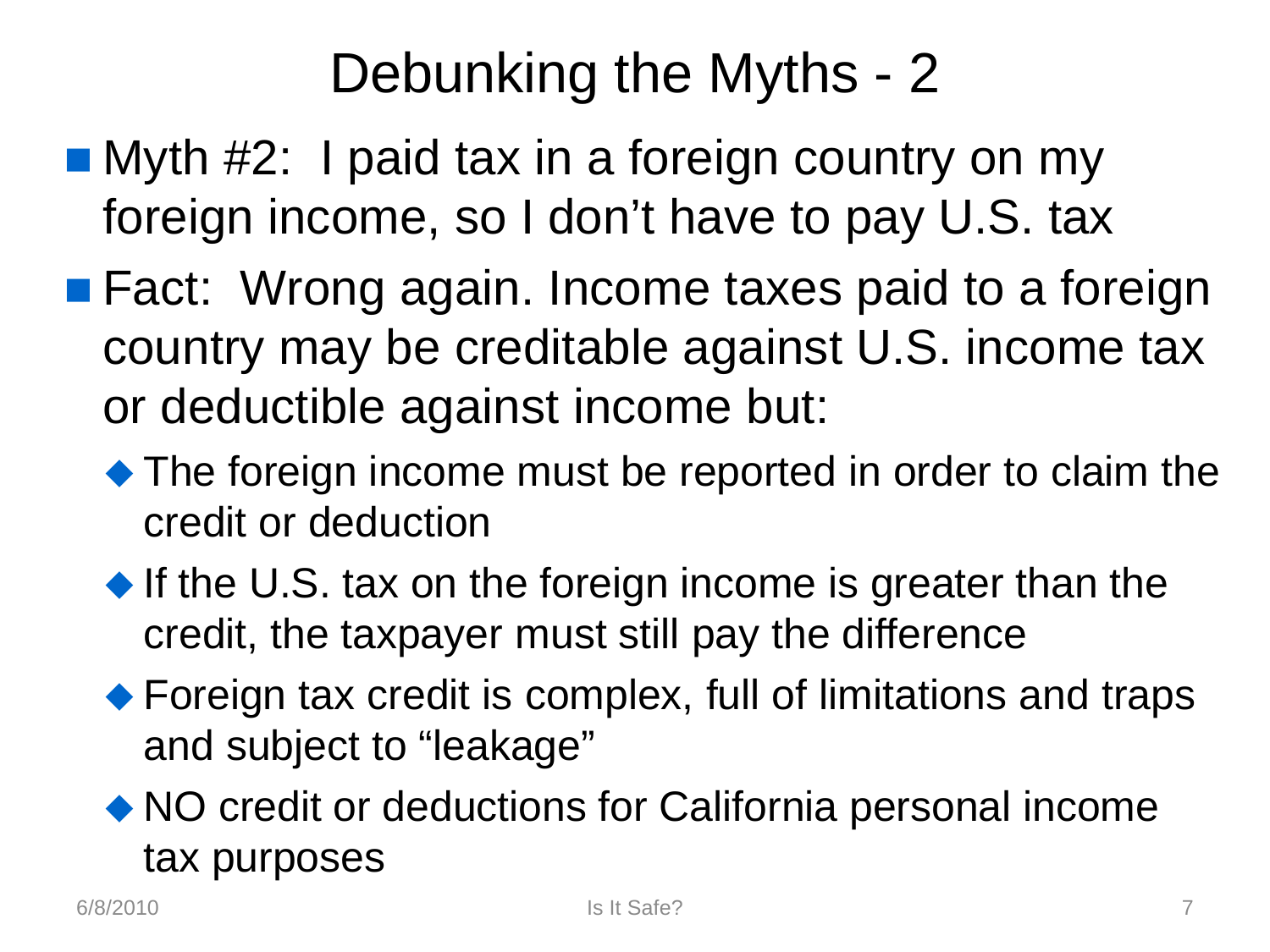- $\blacksquare$  Myth #3: My parents in Country X set up a trust from which I receive distributions. I don't have to pay tax, do I?
- $\blacksquare$  Fact: If the trust is a nongrantor trust, the distribution will be taxable. A trust with a foreign grantor will be a nongrantor trust unless the trust is revocable. Moreover, the distribution may be subject to adverse tax treatment if it is made out of accumulated income or gains.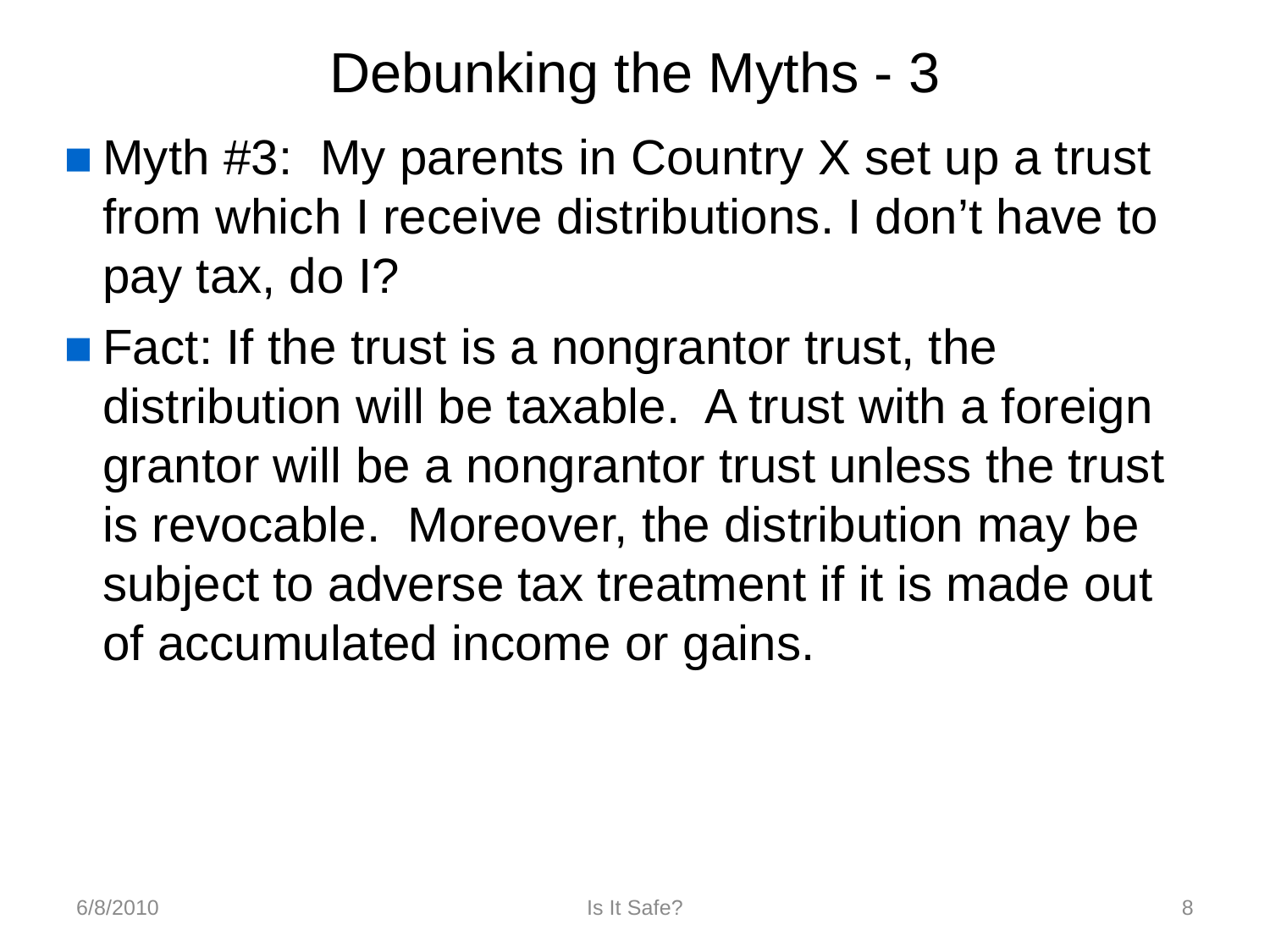- Myth #4: My client is a nonresident under a treaty, so I can treat him as a foreign person
- **Fact: Only for purposes of computing income tax** and withholding.
	- ◆ Continues to be a resident for purposes of determining whether a foreign corporation is a "controlled foreign corporation"
	- ◆ Continues to be a resident for reporting purposes (Form 5471, etc.)
	- ◆ Treaty does not apply for state tax purposes
	- ◆ Estate and gift taxes income tax treaty does not apply; check if there is an estate or gift tax treaty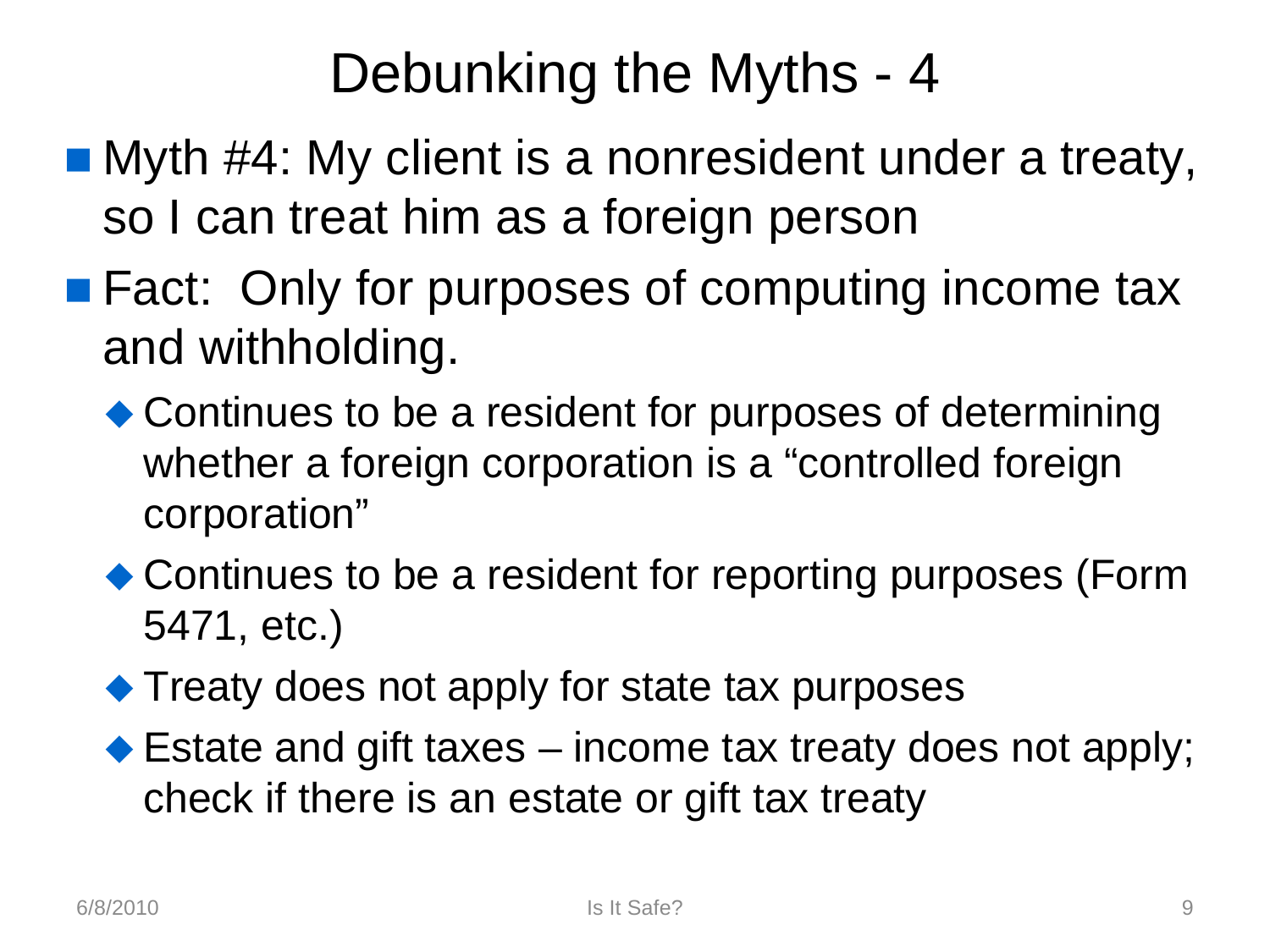- Myth #5: My client has a green card but he lives abroad and rarely if ever visits
- Fact: A green card holder continues to be a resident for income tax purposes until he gives up his card or it is judicially or administratively revoked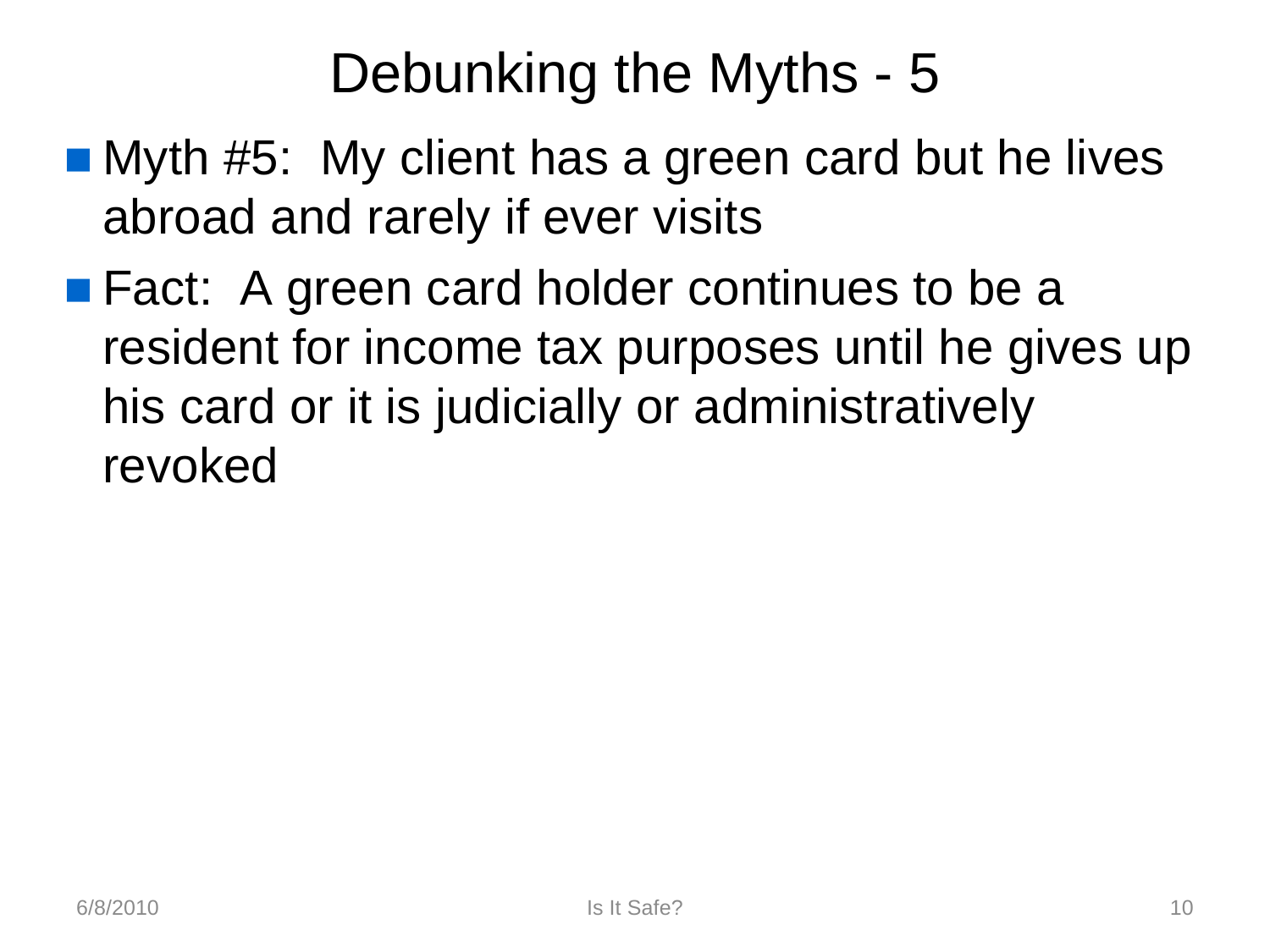- Myth #6: I am not responsible if my client doesn't tell me about his foreign activities
- Fact: Wrong. You must ask. And you must ask about things that the client might not think to tell you about:
	- ◆ Foreign bank accounts and securities accounts, even if they produce no income and even if the client doesn't consider himself or herself to be the "real owner"
	- $\bullet$  Interests in foreign companies, even if they produce no income
	- ◆ Gifts and inheritances from foreign persons and interests in foreign trusts

Know your client - learn about foreign connections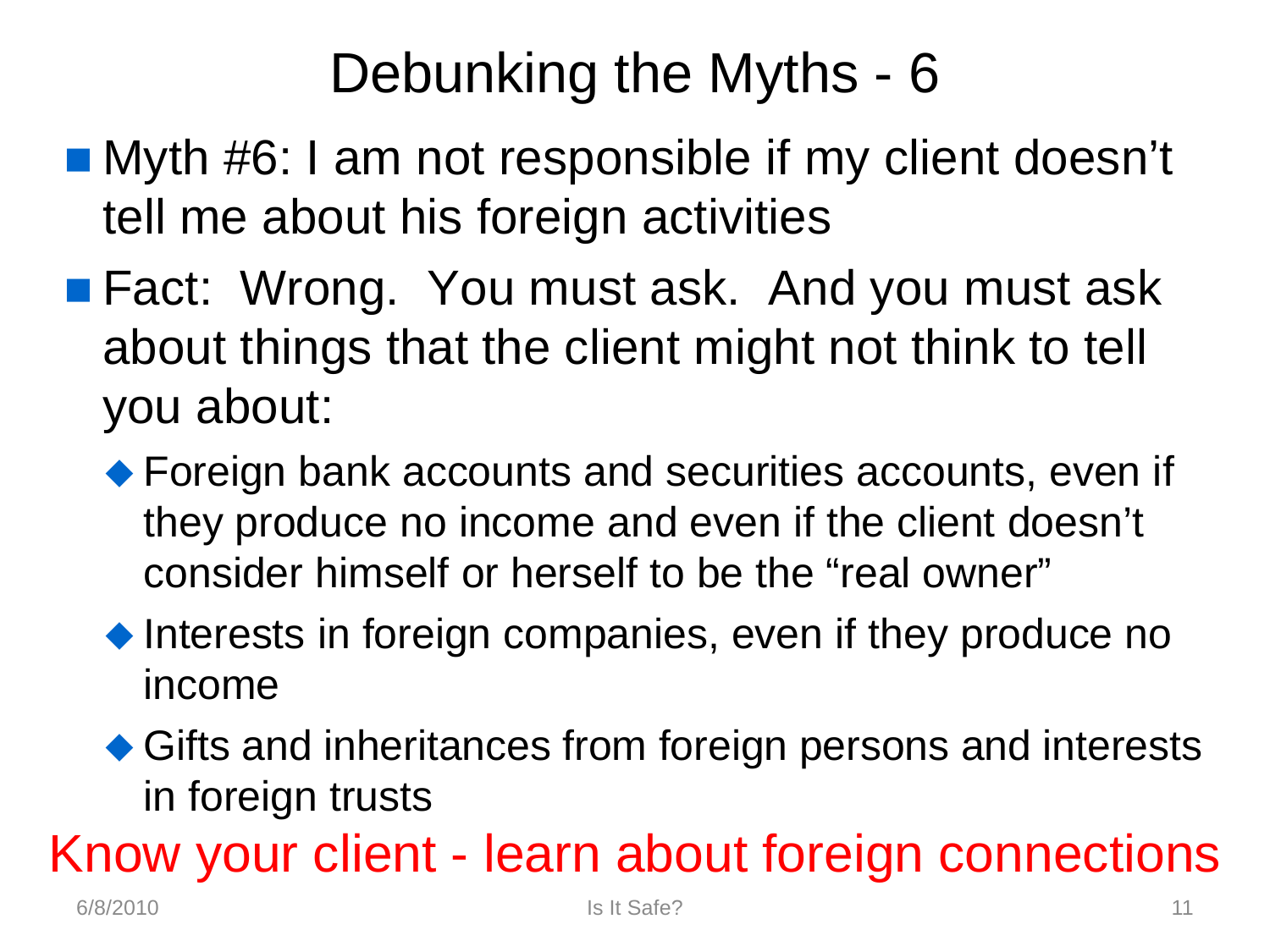# An unsafe policy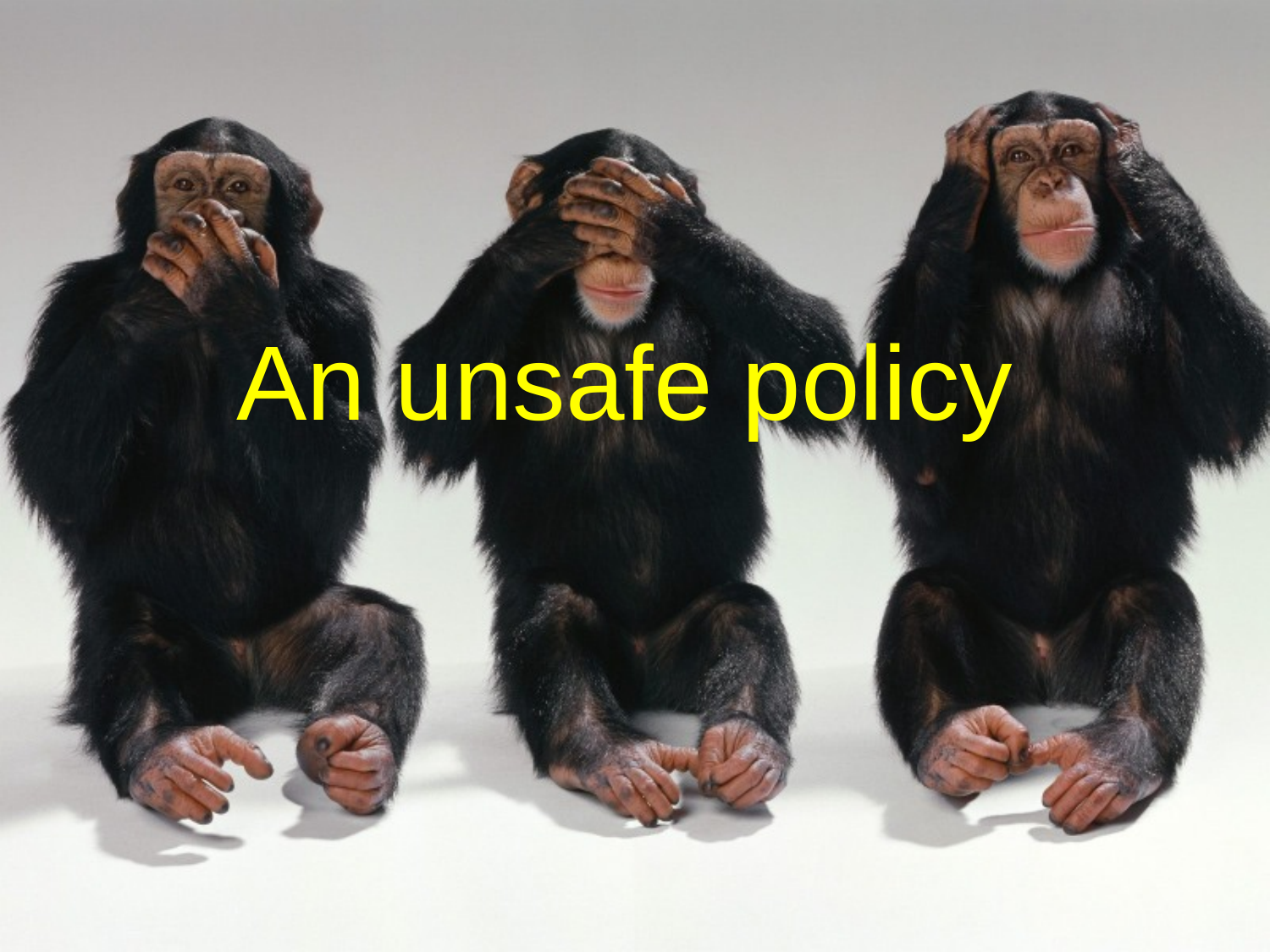# TAXING U.S. PERSONS WITH INTERNATIONAL INCOME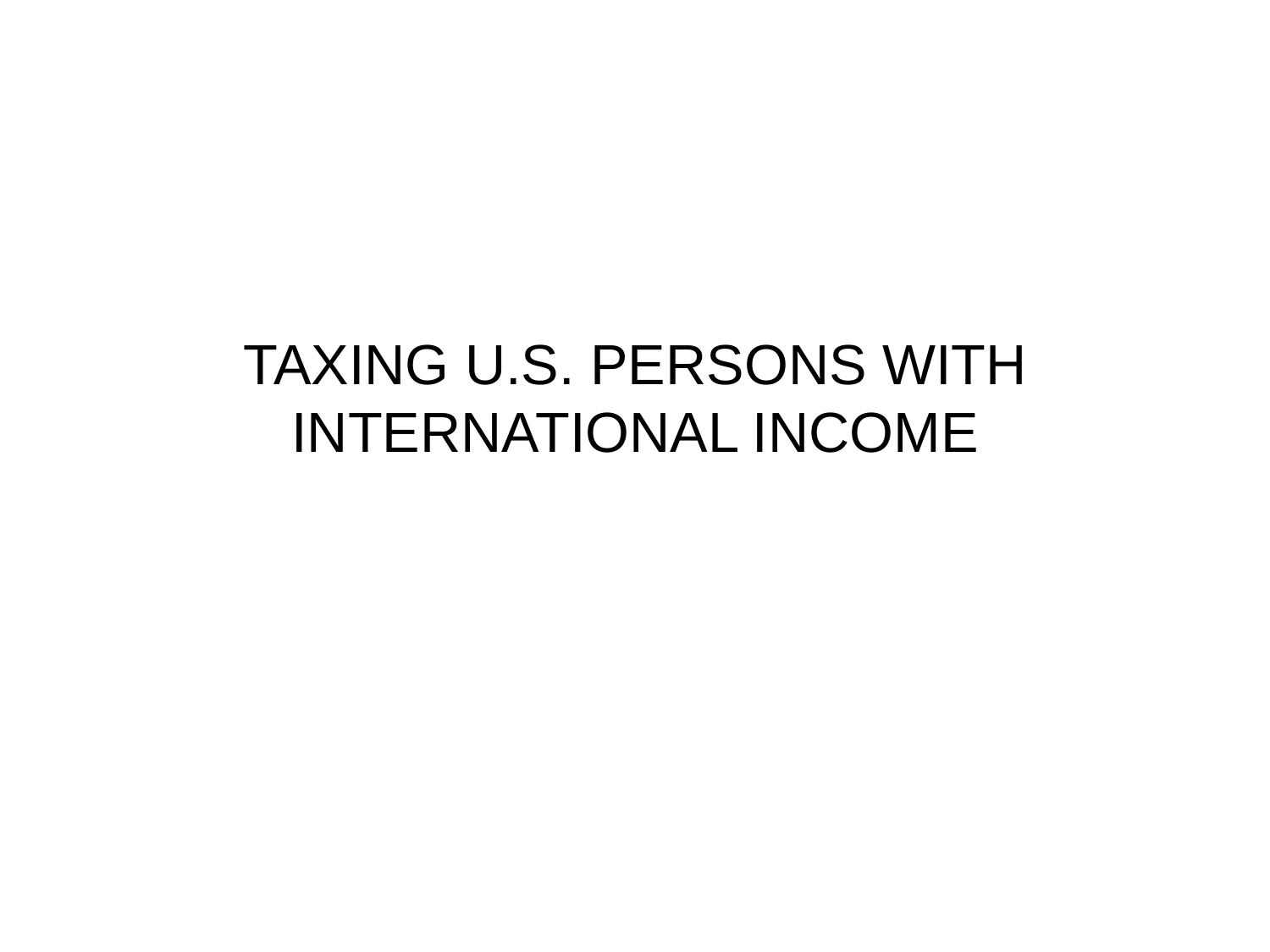# Taxation of U.S. Persons

- U.S. citizens and residents and U.S. corporations are taxable on worldwide income from all sources
	- ◆ Income is includible according to the taxpayer's method of accounting – for most individuals, the cash method
	- $\bullet$  In other words, foreign income is not generally treated in any way differently than domestic U.S. income
- Because income may also be subject to foreign tax, there is a potential for double taxation, which is generally alleviated in two ways:
	- ◆ Foreign income tax is deductible or, at the taxpayer's election, creditable against U.S. tax, subject to limitations ◆ Foreign countries grant rate reductions and exemptions to U.S. persons especially on investment income; also trade or business if no "permanent establishment"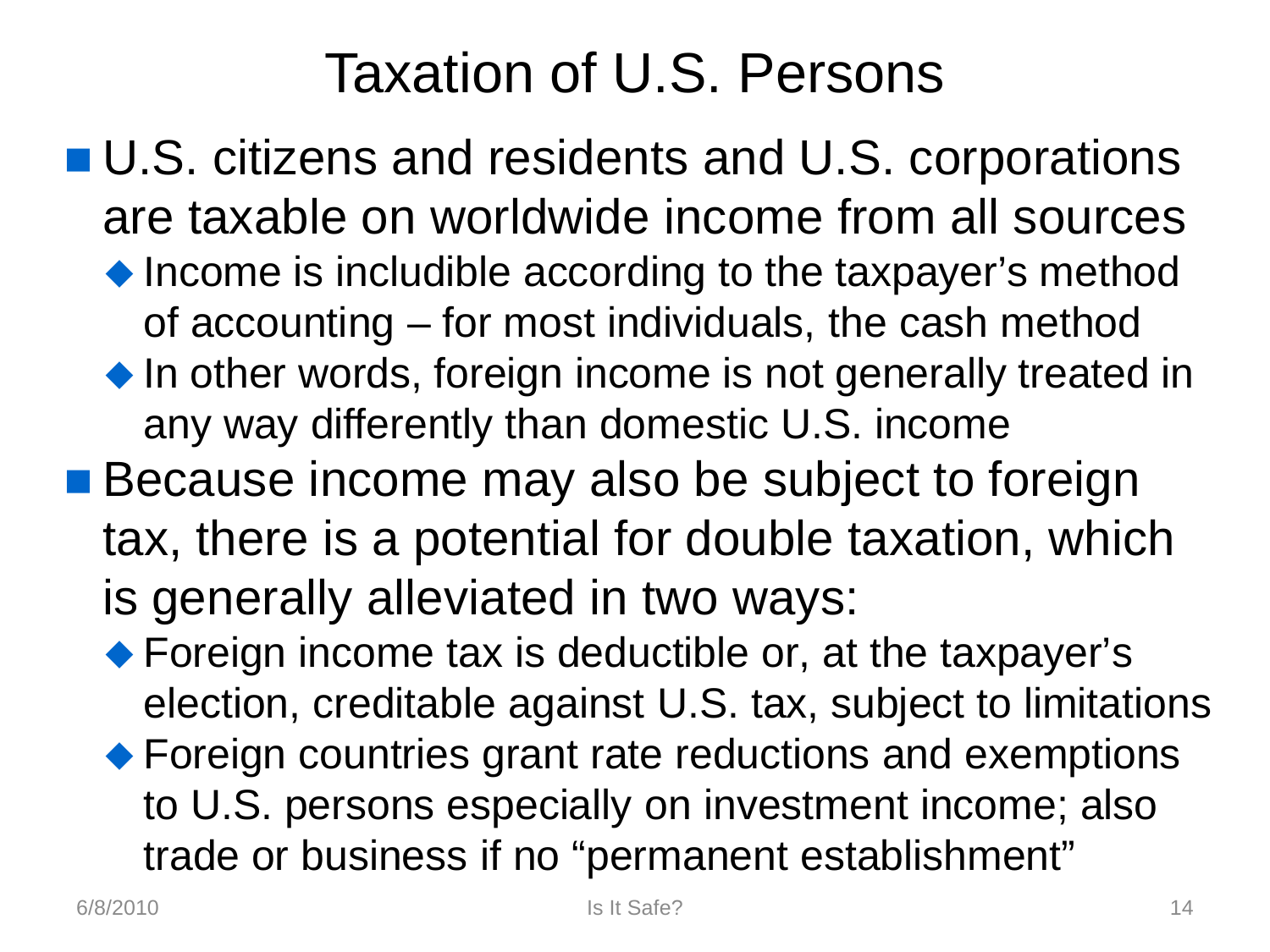# Who Is a U.S. Person?

### ■ A U.S. citizen

- ◆ Born or naturalized in the US and subject to its laws *(US Constitution)* (except children of diplomats)
- ◆ Born outside US to one or two US citizen parents (8 *USCA section 1401)*
- Many individuals may not realize they are U.S. citizens, especially if they have never come to the United States
- ◆ A US citizen may be a dual citizen by birth or marriage but the US will disregard foreign citizenship of US citizen
- A resident alien *(IRC section 7701(b))* 
	- ◆ Lawful permanent resident, from 1<sup>st</sup> day of presence as holder of such status until formally abandoned or revoked
	- ◆ Substantial presence test (see appendix), based on number of days of presence in calendar year
- A domestic corporation

#### MORE INFORMATION IN THE APPENDIX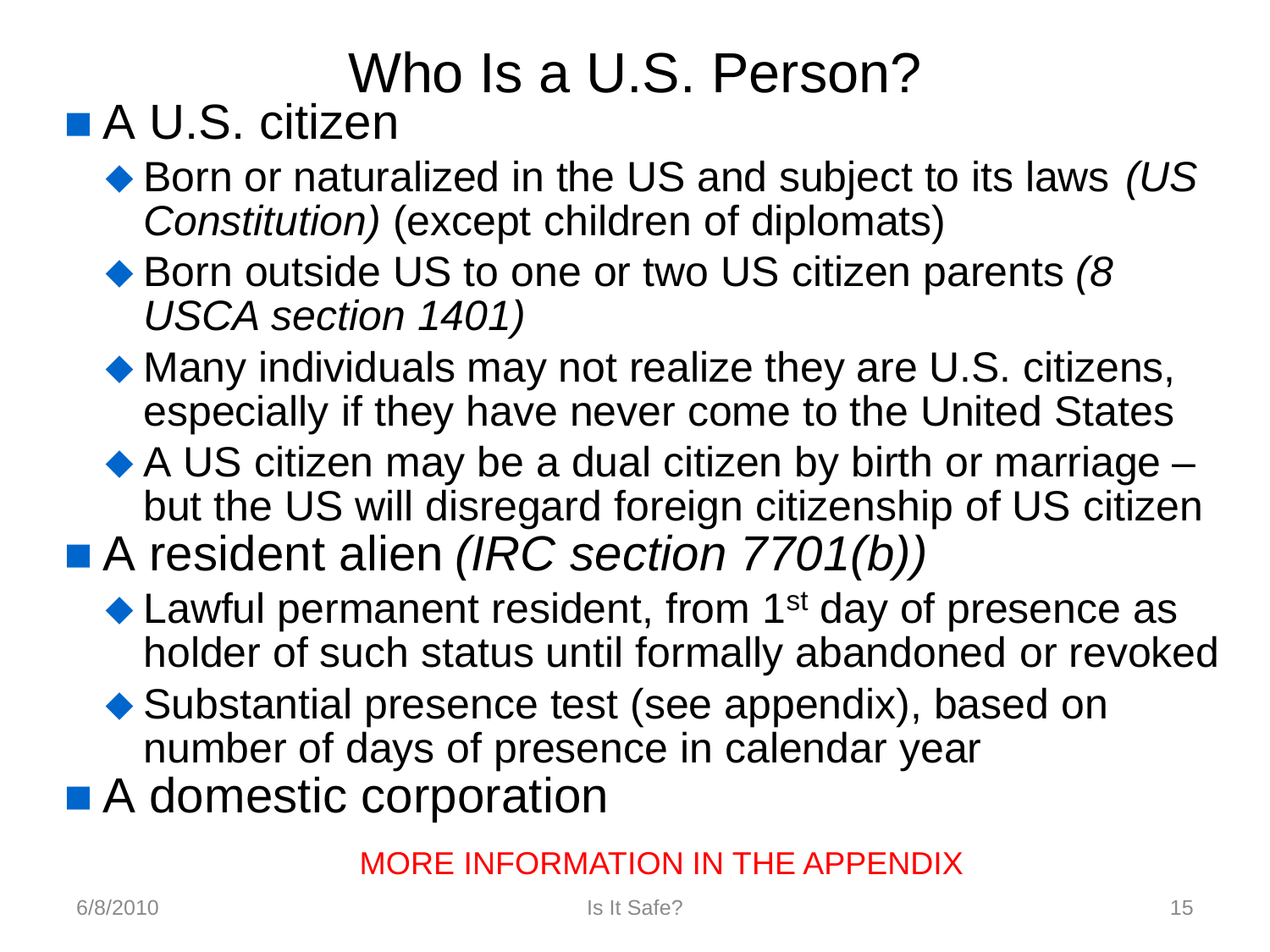# Entity Classification

- U.S. taxpayers must apply U.S. entity classification rules to all foreign entities. Under the "check the box" rules, all such entities by default are:
	- Corporations, if they appear on a regulatory list *(*"*per se*" corporations); or
	- ◆ Corporations, if no member has unlimited liability; or
	- ◆ Partnerships, if not on the list and at least one member has unlimited liability but if such an entity has only one member, it is a disregarded entity
- All entities, except *per se* corporations, may elect a different status
	- ◆ Elections need to be made timely and late elections to be treated as partnerships can have adverse consequences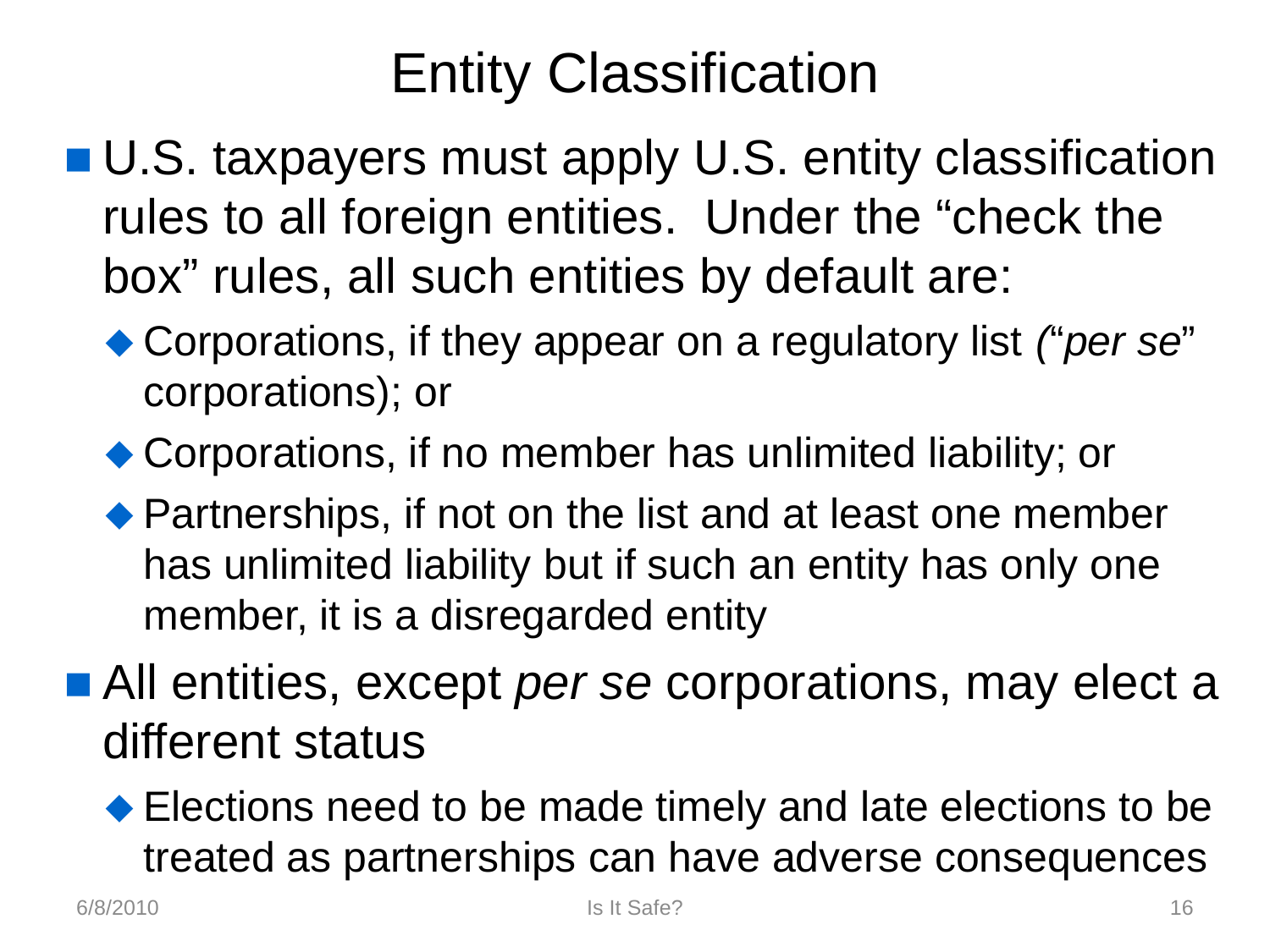# Source of Income

#### ■ Determining the source of income is important:

- ◆ As we will see, foreign tax credit is limited by reference to the percentage of foreign source income
	- Similarly, foreign source income is reduced by deductions allocable to such income
- ◆ Section 911 exemption applies only to foreign source earned income
- Withholding generally applies only to U.S. source income
- ◆ Foreign persons are not subject to U.S. tax on foreign source income (with three limited exceptions)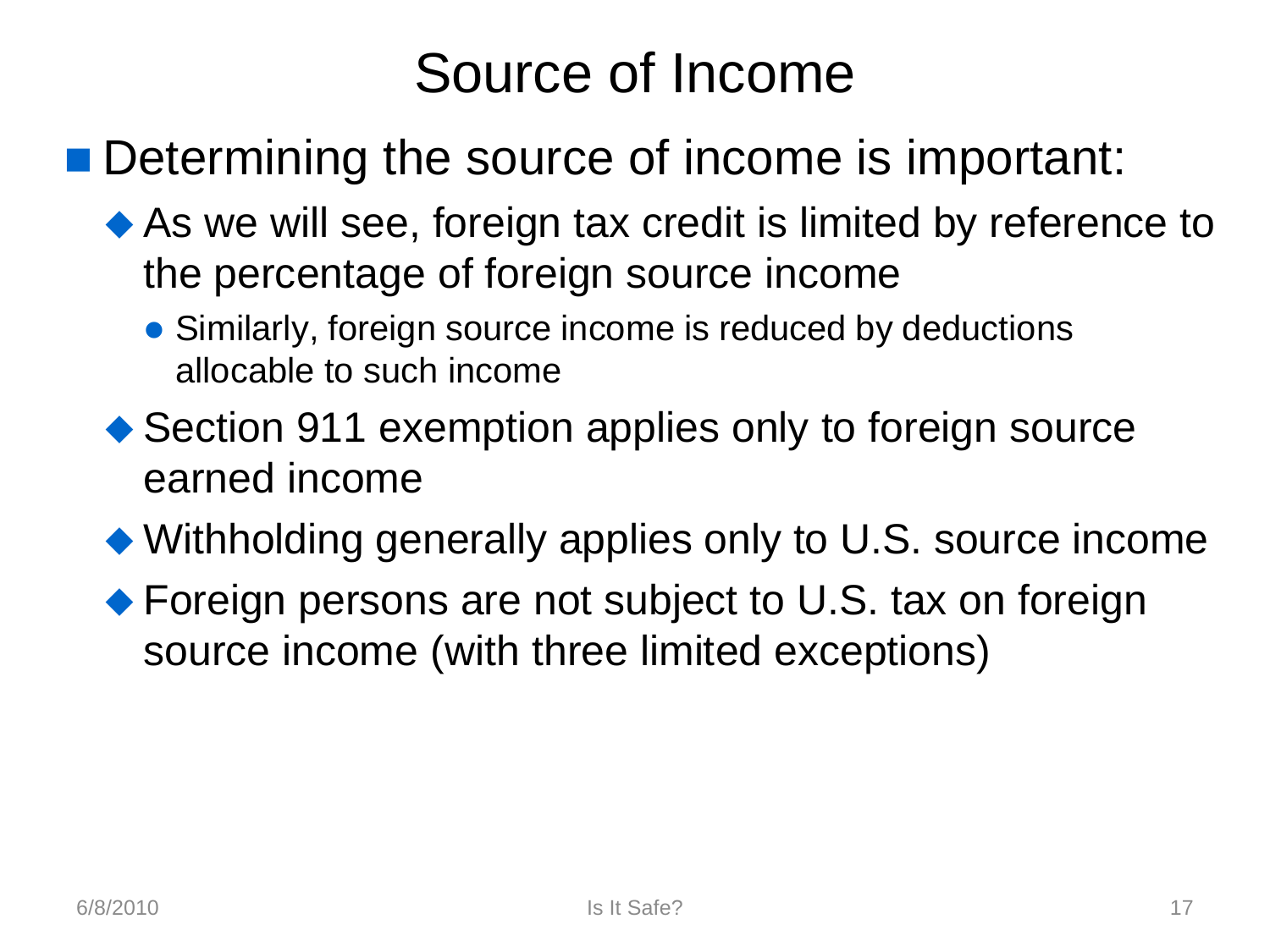# Major Source Rules

#### **Type Source Rule**

Interest U.S. if borrower is U.S. corporation or "noncorporate resident" payor Dividends U.S. if U.S. corporate payor Rent/gain from sale of real estate Location of real estate Royalties Place where intellectual property is used (i.e., law under which rights exist) Sale of personal property (except inventory) Residence of seller Sale of inventory Place where title passes Services Place where service performed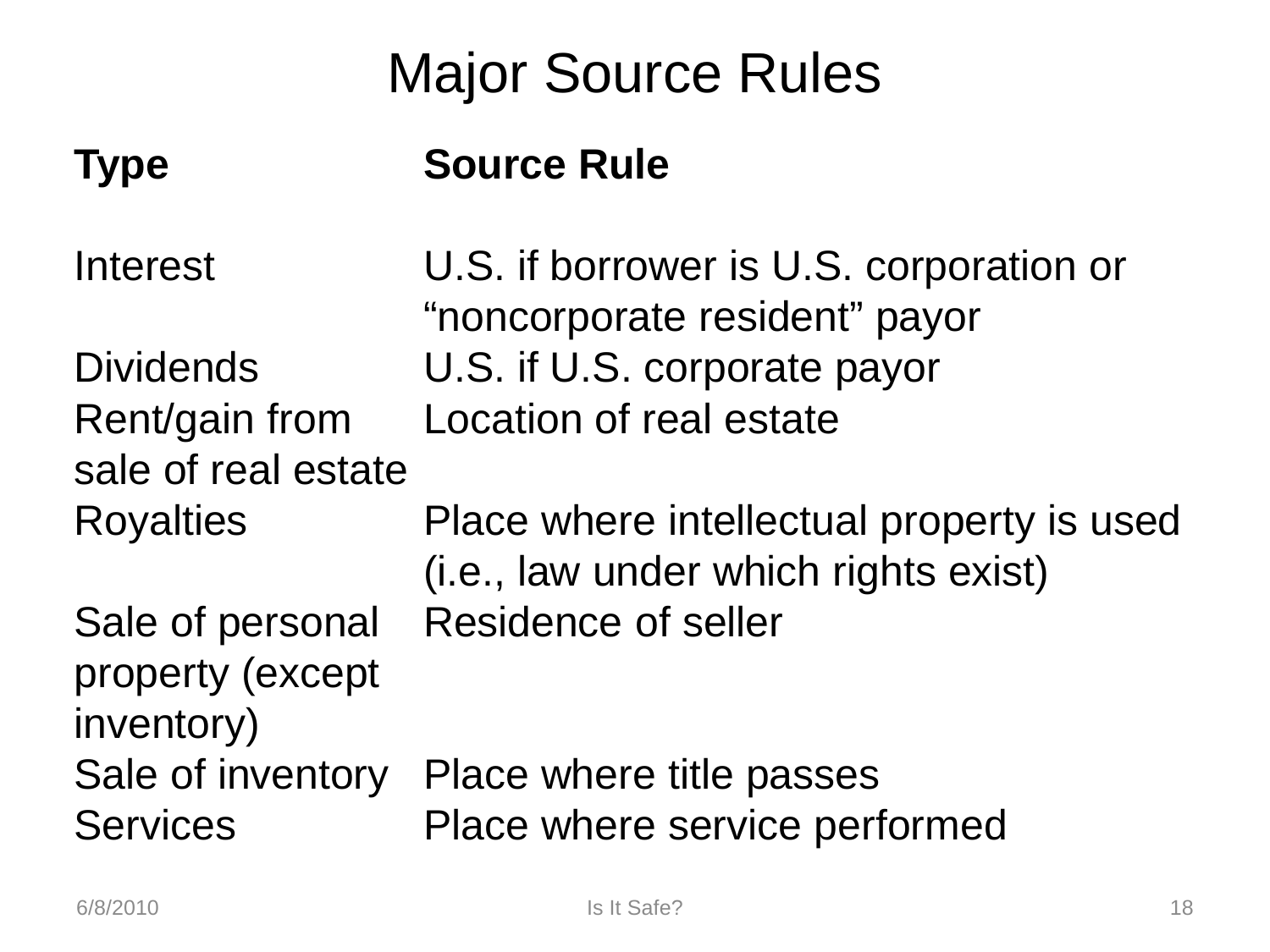## THE FOREIGN TAX CREDIT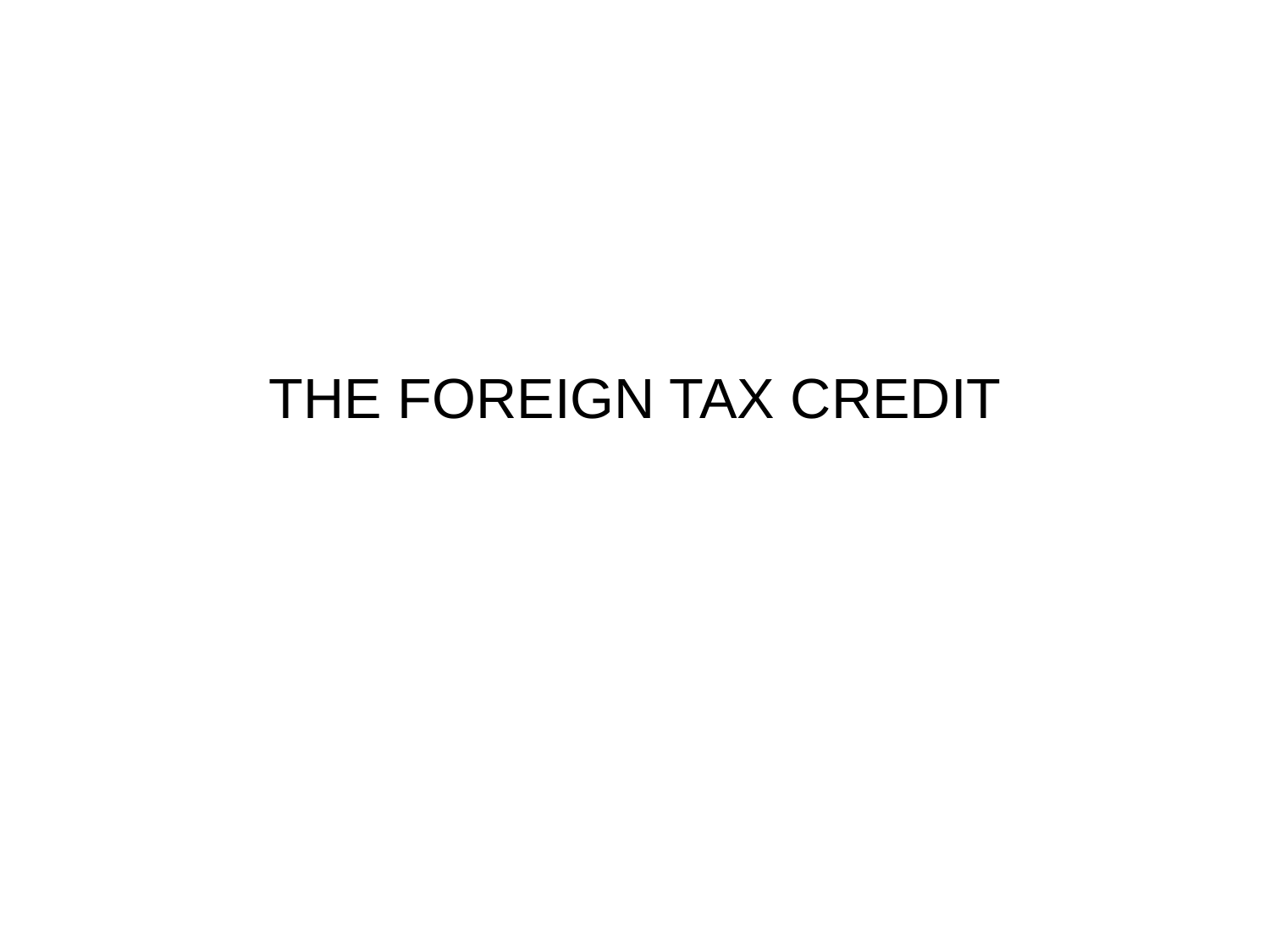# The Foreign Tax Credit

#### Direct FTC

◆ Dollar-for-dollar credit for foreign income tax paid or accrued by taxpayer directly or through pass-through entities

#### **Indirect FTC**

- ◆ Available only to C corporations
- ◆ Dollar-for-dollar credit for foreign income tax paid or accrued by a foreign corporation in which the C corporation holds at least 10% of the shares

**FTC** is only available for involuntary payments of foreign taxes qualifying as income taxes under principles set out in regulations or under a treaty.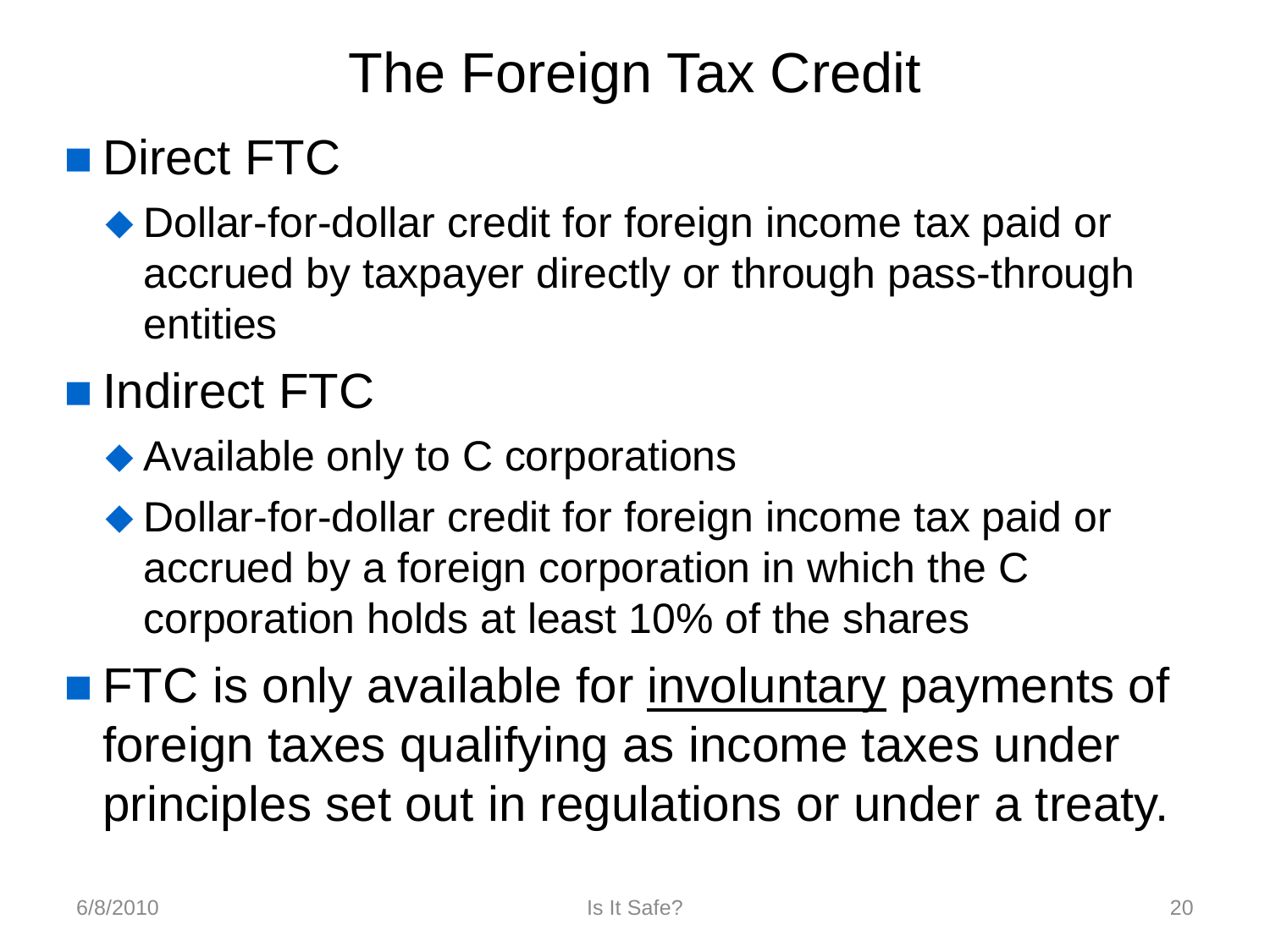# The Foreign Tax Credit - Limitation

- **The credit may not exceed U.S. tax on foreign** source income
- Computed separately for two broad categories ("baskets") of income: Passive and general baskets
- U.S. rules are used to determine source of income – no credit for tax on "U.S. source" income
- "Leakage" because U.S. may require deduction from foreign source income of amounts, e.g., itemized deductions, that are not deductible in the foreign country
- Credit must be recomputed for AMT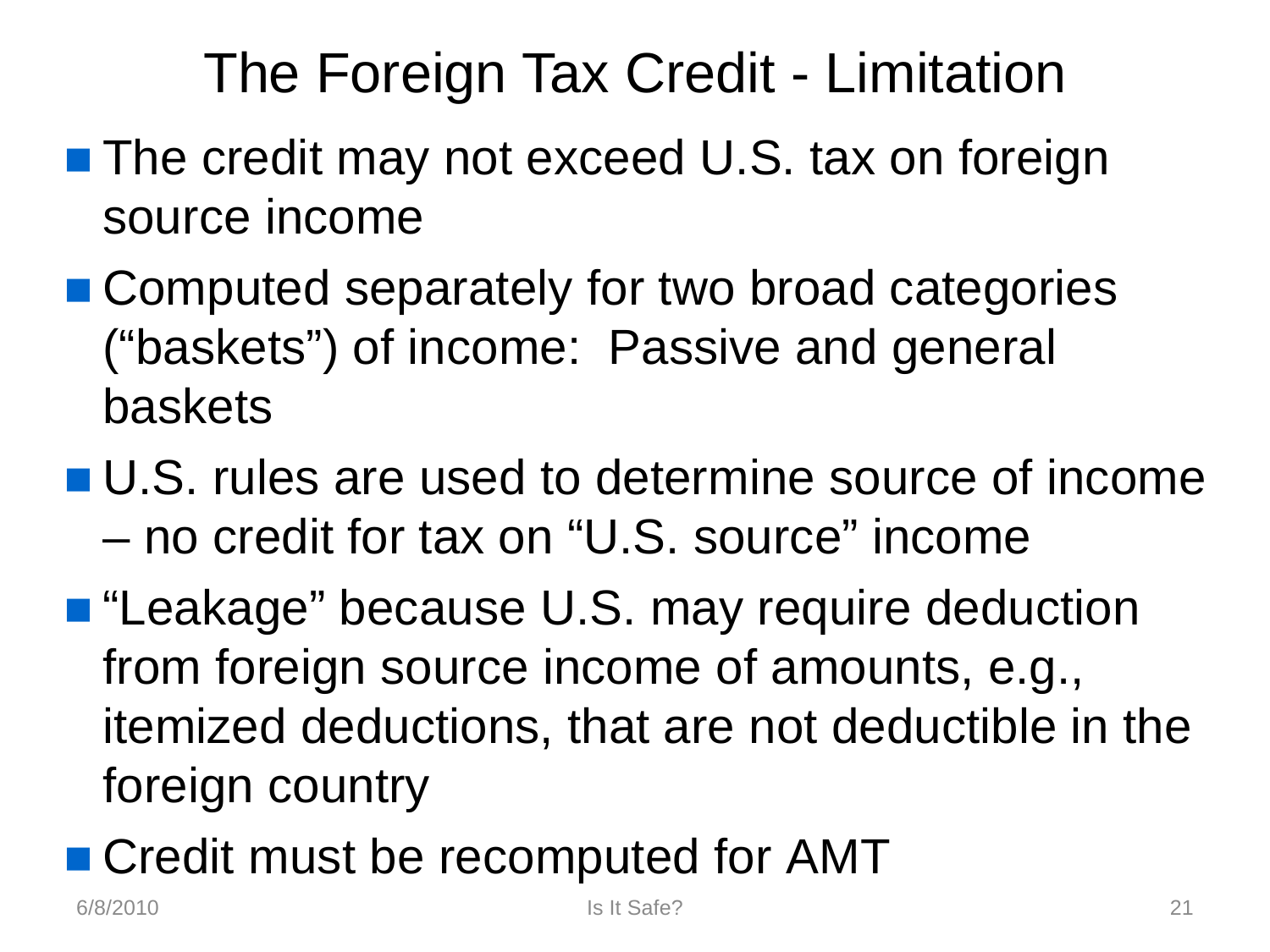# Foreign Tax Credit Example 1 (Basic) ■ Foreign income 1,000 ■ Foreign tax at 30% 300 ■ U.S. tax at 35% pre-credit 350 ■ Less: Credit 300 ■ U.S. tax post-credit 60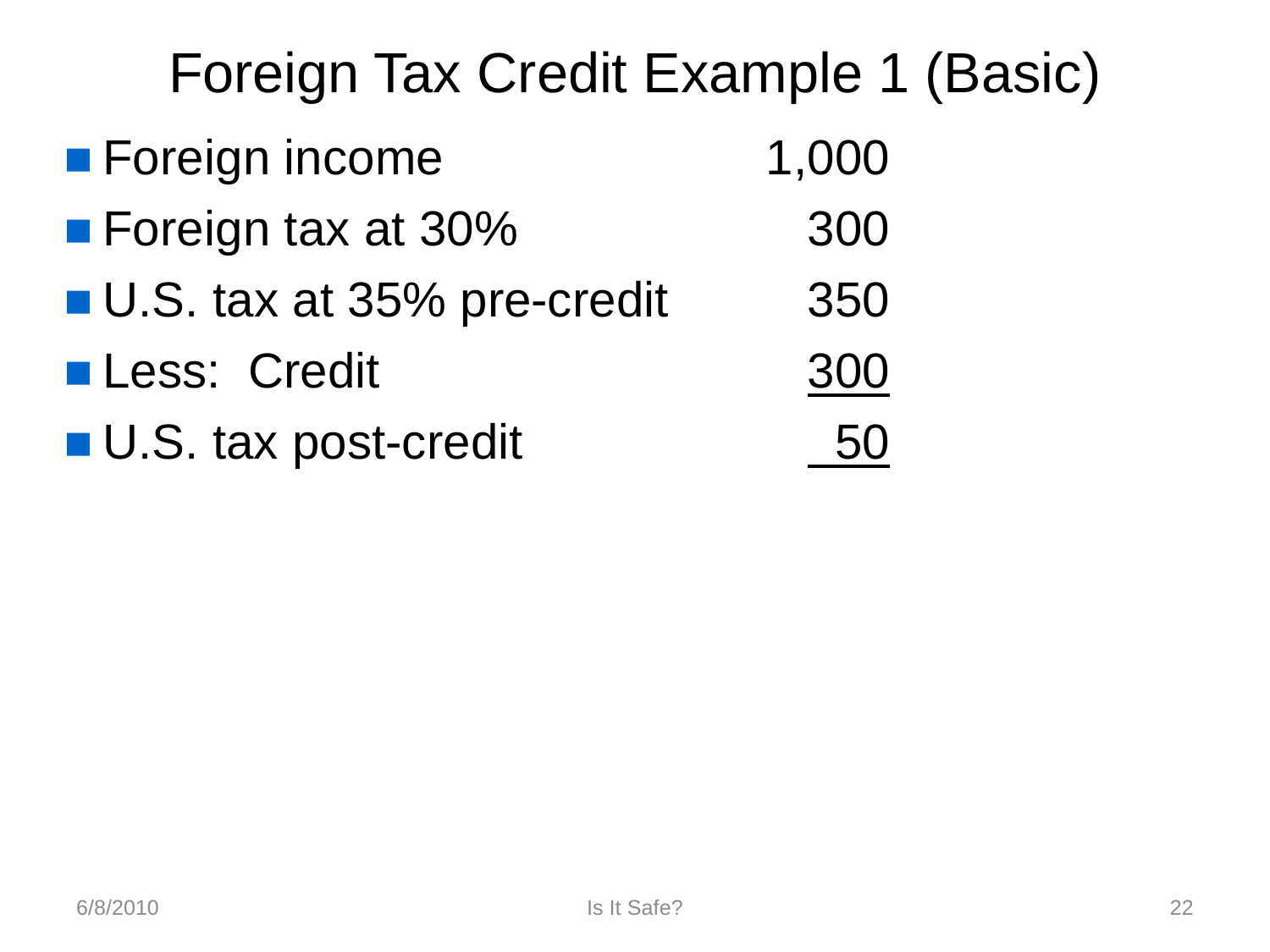| Foreign Tax Credit Example 2 (Limitation)               |       |       |  |  |
|---------------------------------------------------------|-------|-------|--|--|
| <b>Foreign income</b>                                   | 1,000 |       |  |  |
| <b>Foreign tax at 45%</b>                               |       | 450   |  |  |
| <b>U.S. income</b>                                      | 4,000 |       |  |  |
| <b>Taxable income</b>                                   | 5,000 |       |  |  |
| <b>U.S. tax at 35% pre-credit</b>                       |       | 1,750 |  |  |
| <b>Less: Credit (see limitation below)</b><br>350       |       |       |  |  |
| <b>U.S. tax post-credit</b><br>1,400                    |       |       |  |  |
| ■ Total tax burden (overall effective rate 37%) \$1,850 |       |       |  |  |
| <b>Limitation:</b>                                      |       |       |  |  |
| ◆ Foreign income/Worldwide Income x U.S. tax pre-credit |       |       |  |  |
| ◆ 1,000/5,000 $\times$ \$1,750 = \$350                  |       |       |  |  |

6/8/2010 **Is It Safe?** 23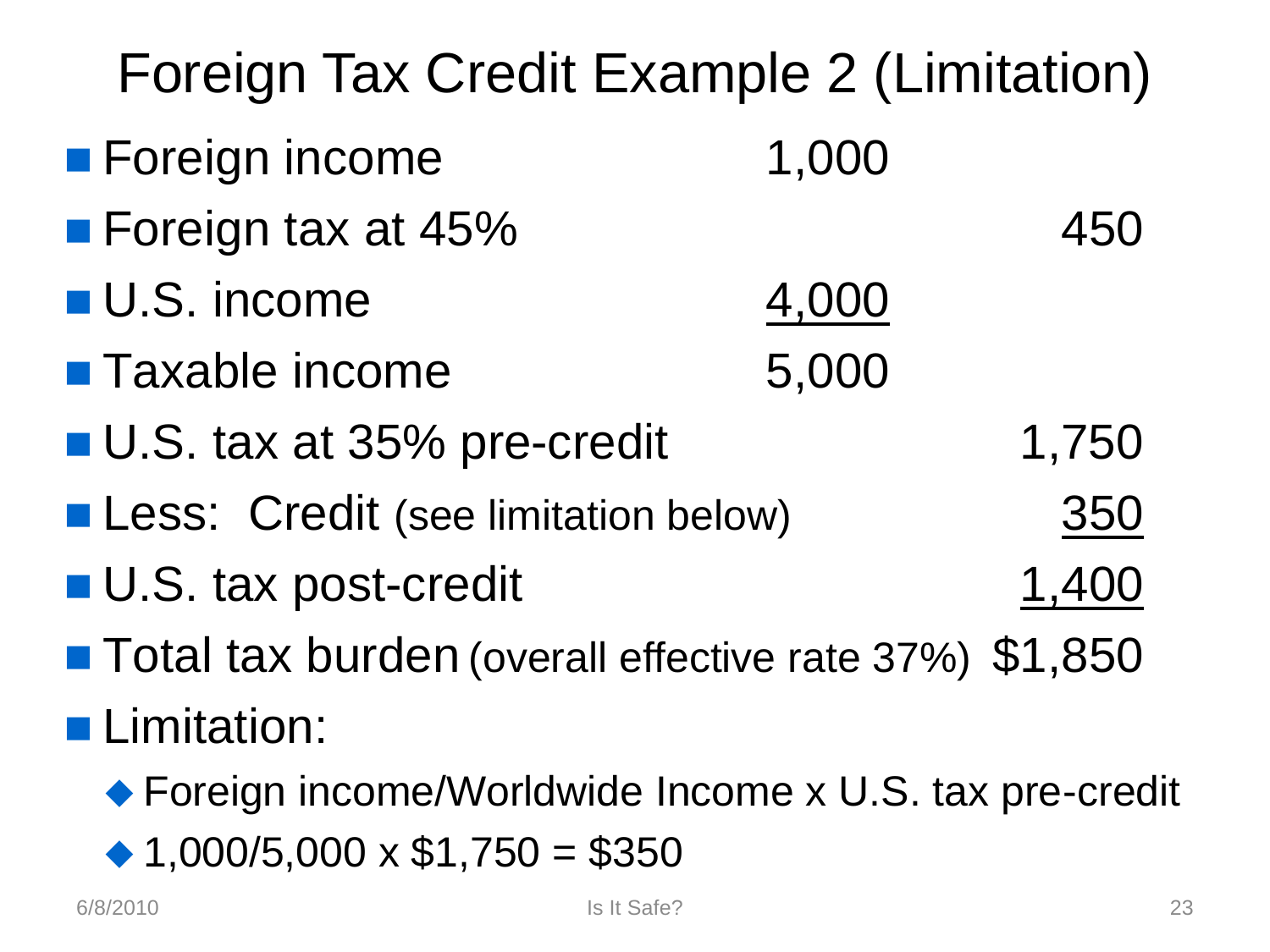| Foreign Tax Credit Example 3 (Leakage)                                                               |             |         |
|------------------------------------------------------------------------------------------------------|-------------|---------|
| <b>E</b> Foreign income                                                                              | 1,000       |         |
| ■ Foreign tax at 45%                                                                                 |             | 450     |
| <b>U.S. income</b>                                                                                   | 4,500       |         |
| ■ Itemized deductions                                                                                | $-500$      |         |
| <b>Taxable income</b>                                                                                | 5,000       |         |
| ■ U.S. tax at 35% pre-credit                                                                         |             | 1,750   |
| <b>Less: Credit (see limitation below)</b>                                                           |             | 318     |
| U.S. tax post-credit                                                                                 |             | 1,400   |
| ■ Total tax burden (overall effective rate 37%)                                                      |             | \$1,850 |
| <b>Limitation:</b>                                                                                   |             |         |
| ◆ Foreign income (reduced by share of itemized<br>deductions)/Worldwide Income x U.S. tax pre-credit |             |         |
| ◆ 909/5,000 $\times$ \$1,750 = \$318<br>6/8/2010                                                     | Is It Safe? |         |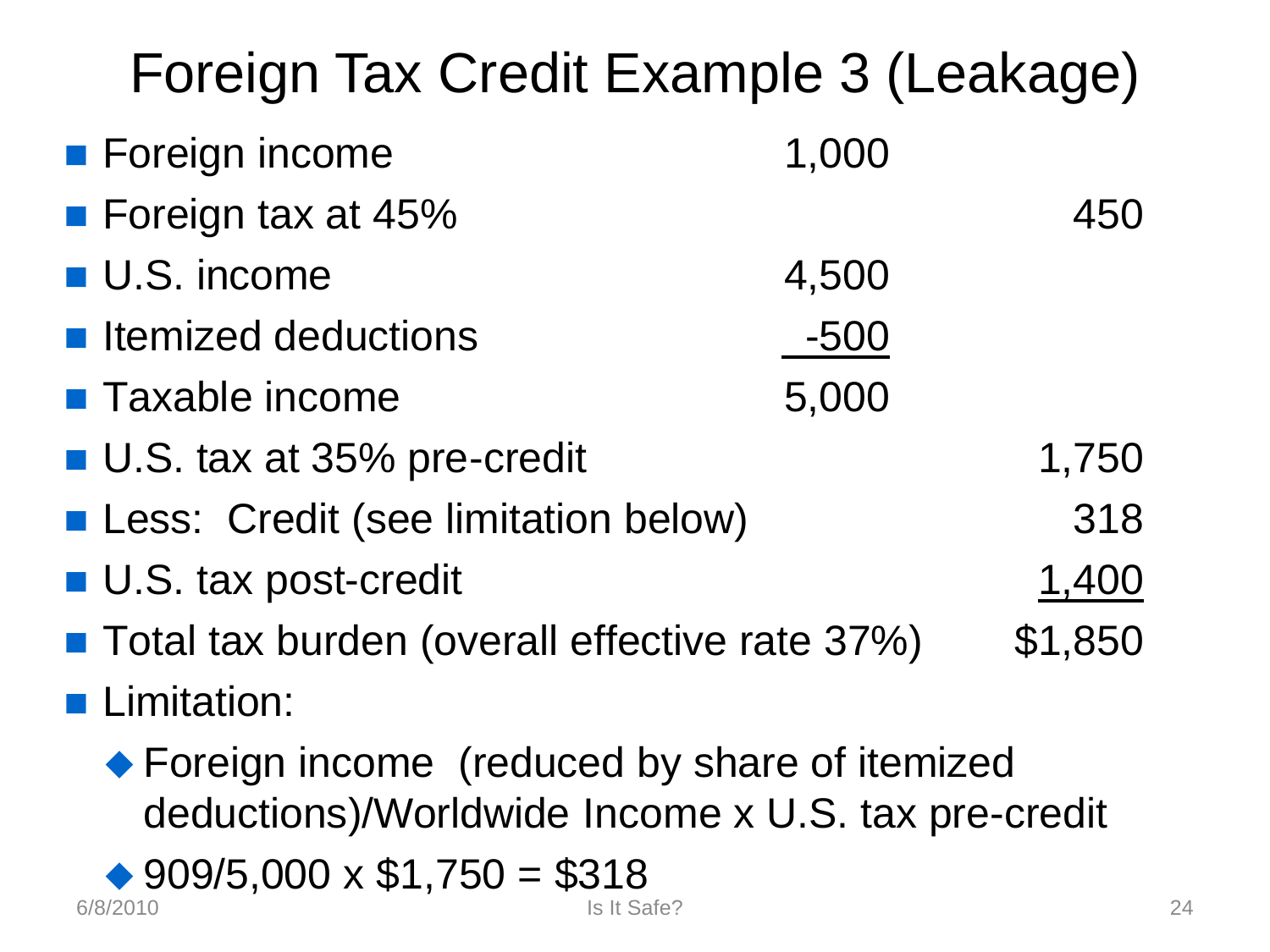| Foreign Tax Credit Example 4 (Baskets)                                                     |        |       |  |  |
|--------------------------------------------------------------------------------------------|--------|-------|--|--|
| <b>Foreign investment income</b>                                                           | 2,000  |       |  |  |
| <b>Foreign tax at 5%</b>                                                                   |        | 100   |  |  |
| <b>Foreign business income</b>                                                             | 3,000  |       |  |  |
| <b>Foreign tax at 45%</b>                                                                  |        | 1,350 |  |  |
| <b>U.S. income</b>                                                                         | 5,000  |       |  |  |
| <b>Taxable income</b>                                                                      | 10,000 |       |  |  |
| <b>U.S. tax at 35% pre-credit</b>                                                          | 3,500  |       |  |  |
| <b>Less: Credit (see limitation below)</b><br>$-1,150$                                     |        |       |  |  |
| ■ Total tax burden (overall effective rate 38%) \$3,800                                    |        |       |  |  |
| Limitation: \$100 allowable in full; only \$1,050<br>(3K/10K x \$3,500) of \$1,400 allowed |        |       |  |  |
| Is It Safe?<br>6/8/2010                                                                    |        | 25    |  |  |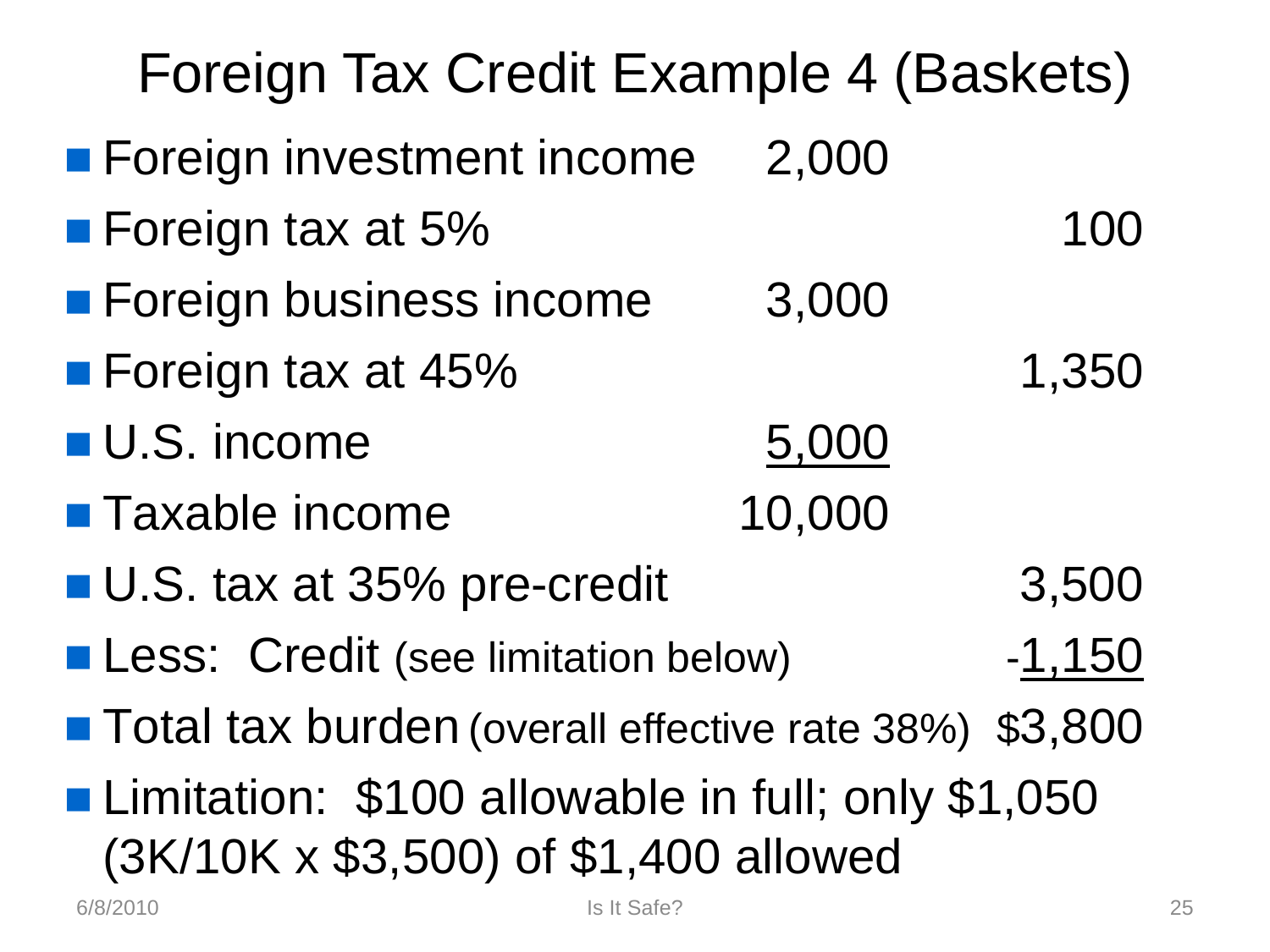# TAXATION OF FOREIGN INCOME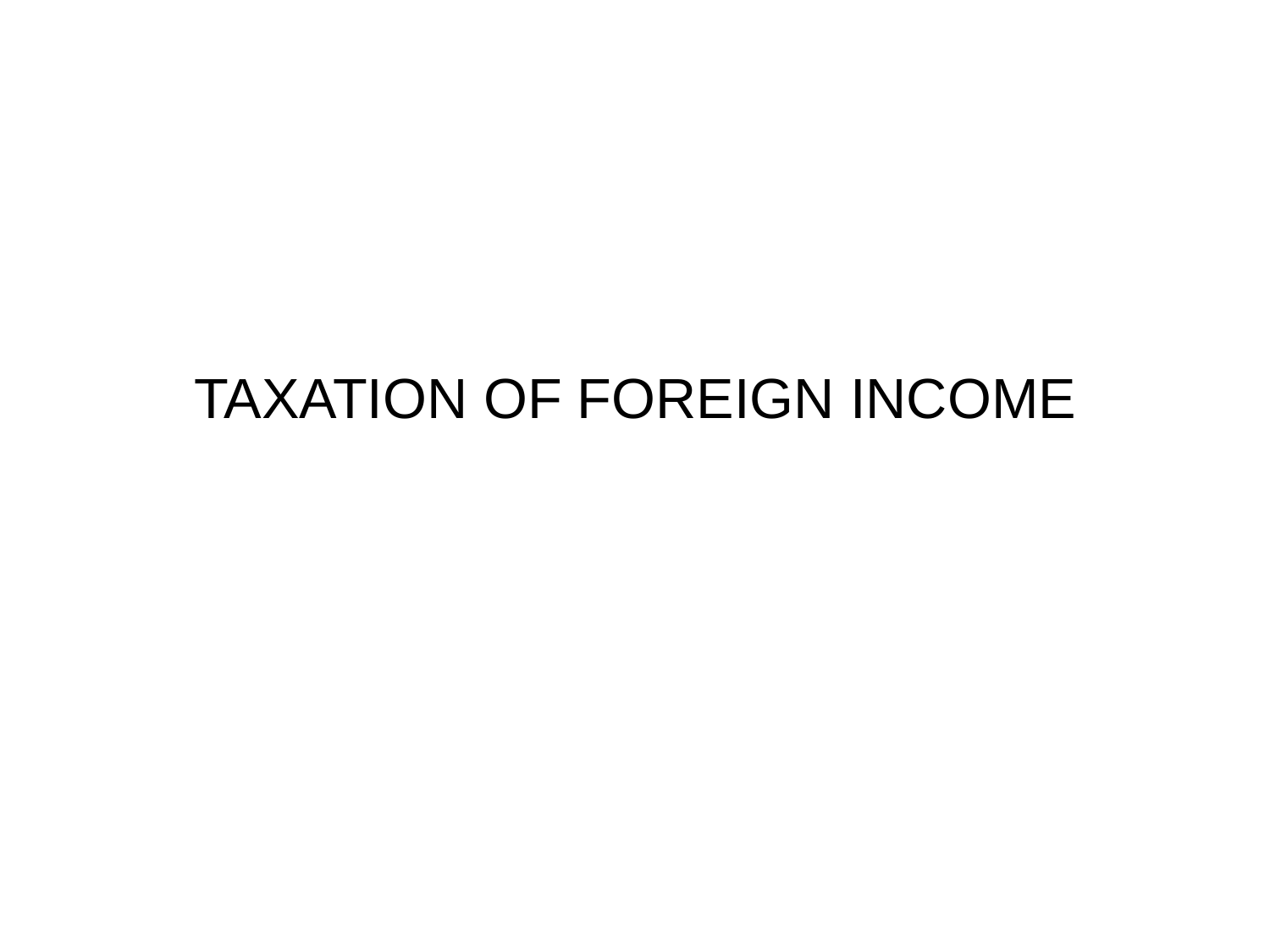# Taxation of International Business Activities

- $\blacksquare$  Income earned directly by the taxpayer is taxed as it is earned, according to the taxpayer's method accounting
- **For individuals, most common type of foreign** source business income is income from services
	- ◆ Individual that lives abroad entitled to section 911 exemption on up to \$91,500 of foreign earned income
		- 2004 legislation cut back advantage of this exemption
		- Additional exemption applies to "excess housing costs"
	- ◆ Otherwise, income is taxed like U.S. source income
	- ◆ Foreign tax credit available if foreign country taxes the income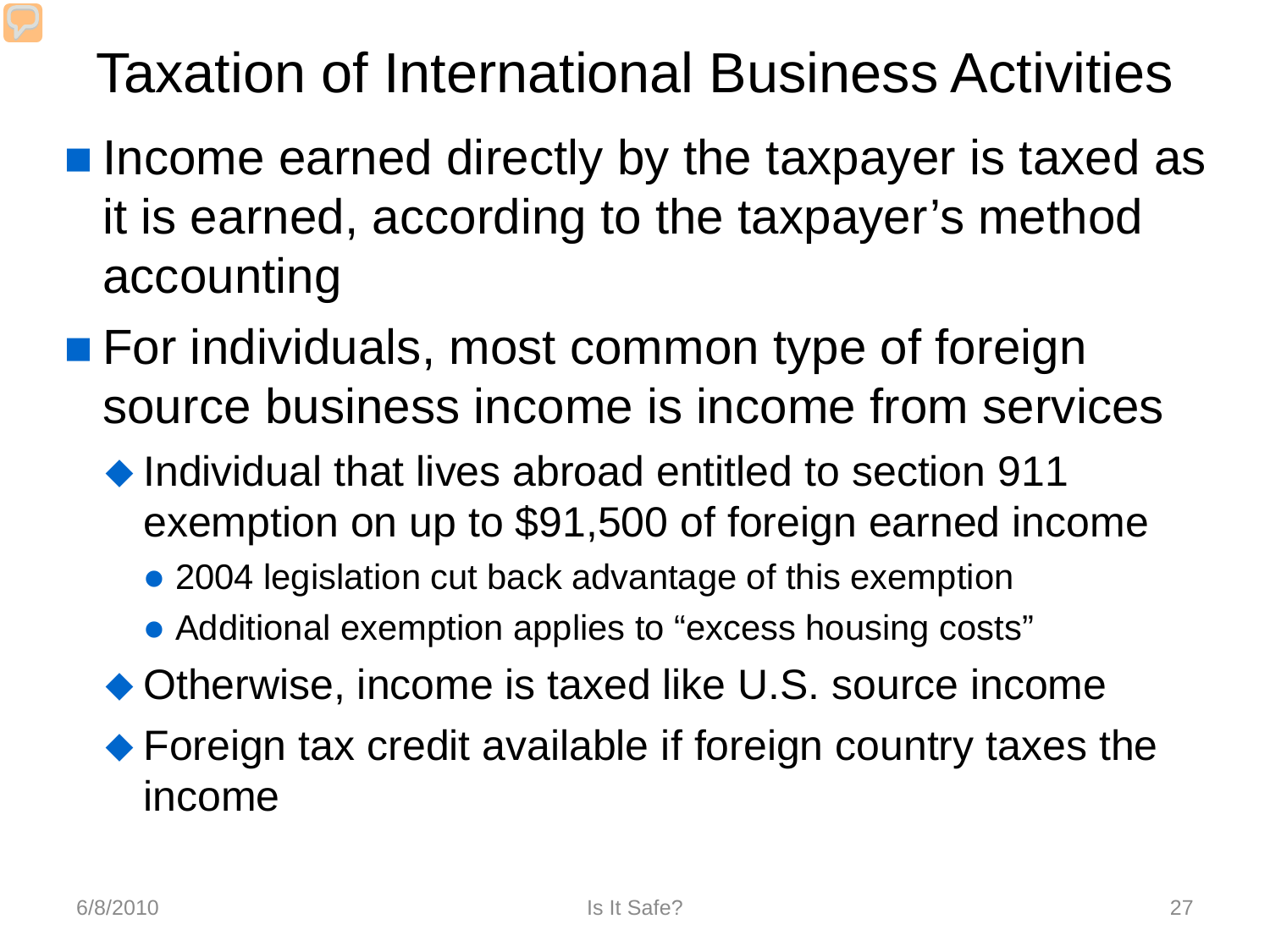# Structuring a Foreign Business Activity

- **The major choice to be made here is whether to** invest through a foreign corporation or through an entity classified as a partnership
- Advantage of a corporation:
	- ◆ No tax until dividend paid, except for Subpart F income (see next slides)
	- ◆ Until 2011 (perhaps beyond) long-term capital gains treatment for dividends from corporations in treaty countries
	- ◆ But: No indirect FTC for noncorporate U.S. shareholder
- Advantage of a partnership (or disregarded entity)
	- ◆ Foreign tax credits available to U.S. partners for taxes paid by the partnership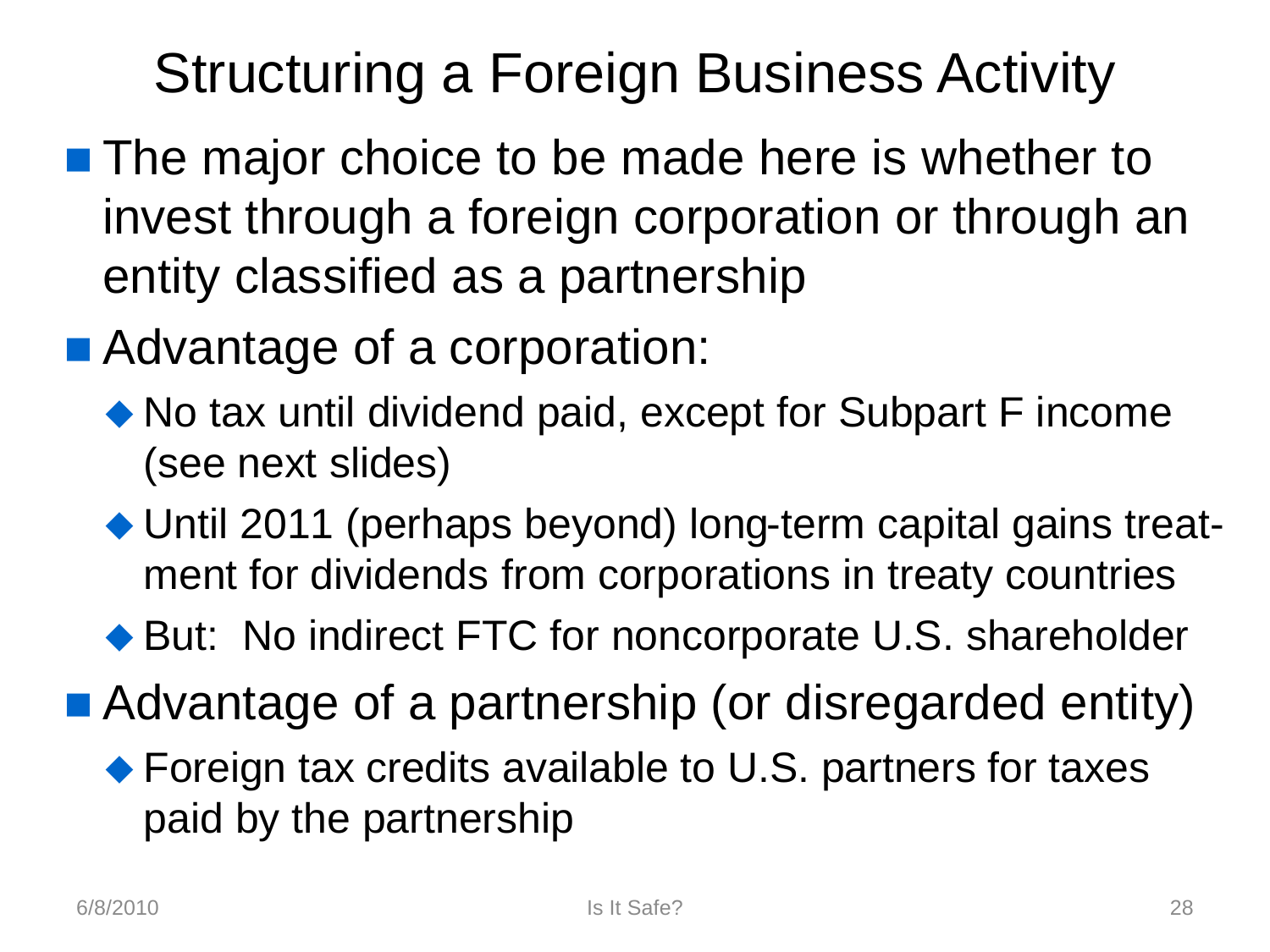| 2009                                                          | Rate         | Partnership<br><b>Treatment</b> | Rate   | <b>Corporate Treatment</b><br>(Qualified Dividend) |
|---------------------------------------------------------------|--------------|---------------------------------|--------|----------------------------------------------------|
| Income                                                        |              | 1,000,000                       |        | 1,000,000                                          |
| China corporate tax                                           | 25.00%       | 250,000                         | 25.00% | 250,000                                            |
| Net income                                                    |              | 750,000                         |        | 750,000                                            |
| China withholding tax - with or<br>without HK holding company | <b>China</b> | 75,000China                     |        | 75,000                                             |
| Dividend (grossed up)                                         |              |                                 |        | 1,000,000                                          |
| Adjusted gross income (pre-state<br>deduction)                |              | 1,000,000                       |        | 750,000                                            |
| State tax:                                                    |              |                                 |        |                                                    |
| State tax at 9.30%                                            | <b>CA</b>    | 93,000CA                        |        | 69,750                                             |
| Taxable income                                                |              | 907,000                         |        | 930,250                                            |
| Tax on LTCG                                                   | 15.00%       |                                 | 15.00% | 139,538                                            |
| Tax on ordinary income                                        | 35.00%       | 317,450                         | 35.00% |                                                    |
| Total U.S. tax pre-credit                                     |              | 317,450                         |        | 139,538                                            |
| Foreign tax credit (FTC)                                      |              | 325,000                         |        | 75,000                                             |
| U.S. tax post-credit                                          |              | $-7,550$                        |        | 64,538                                             |
| China taxes paid                                              |              |                                 |        | 325,000                                            |
| <b>Combined tax burden:</b>                                   |              |                                 |        |                                                    |
| Payable when income earned                                    |              | 410,450                         |        | 250,000                                            |
| Payable when income distributed                               |              |                                 |        | 209,288                                            |
| <b>Total tax burden</b>                                       |              | 410,450                         |        | 459,288                                            |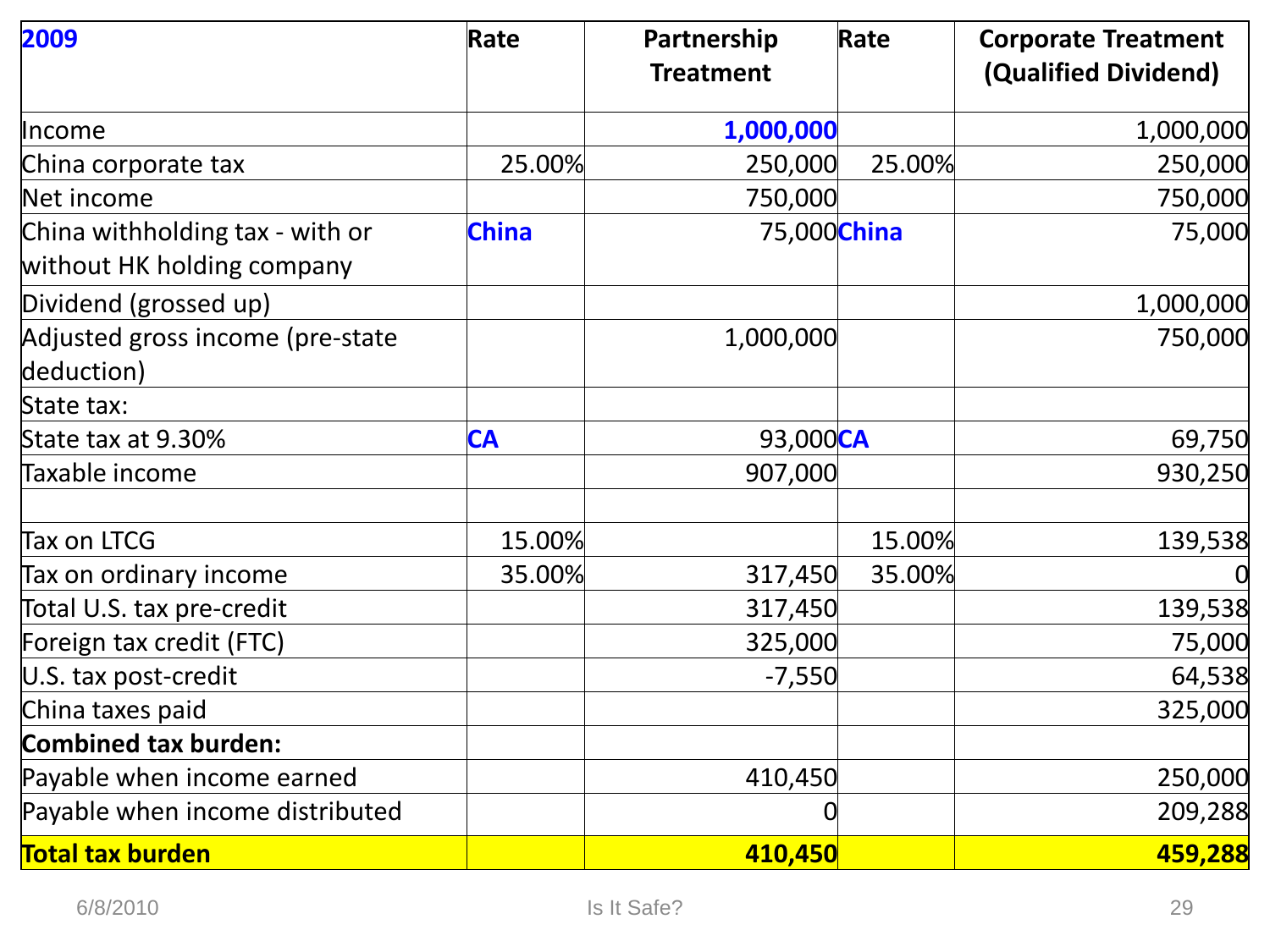| 2011                                                          | Rate         | Partnership<br><b>Treatment</b> | Rate   | Corporate Treatment (No<br><b>Qualified Dividend)</b> |
|---------------------------------------------------------------|--------------|---------------------------------|--------|-------------------------------------------------------|
| <b>Income</b>                                                 |              | 1,000,000                       |        | 1,000,000                                             |
| China corporate tax                                           | 25.00%       | 250,000                         | 25.00% | 250,000                                               |
| Net income                                                    |              | 750,000                         |        | 750,000                                               |
| China withholding tax - with or<br>without HK holding company | <b>China</b> | 75,000China                     |        | 75,000                                                |
| Dividend (grossed up)                                         |              |                                 |        | 1,000,000                                             |
| Adjusted gross income (pre-state<br>deduction)                |              | 1,000,000                       |        | 750,000                                               |
| State tax:                                                    |              |                                 |        |                                                       |
| State tax at 9.30%                                            | <b>CA</b>    | 93,000CA                        |        | 69,750                                                |
| Taxable income                                                |              | 907,000                         |        | 930,250                                               |
| Tax on LTCG                                                   | 20.00%       |                                 | 20.00% |                                                       |
| Tax on ordinary income                                        | 39.60%       | 359,172                         | 39.60% | 368,379                                               |
| Total U.S. tax pre-credit                                     |              | 359,172                         |        | 368,379                                               |
| Foreign tax credit (FTC)                                      |              | 325,000                         |        | 75,000                                                |
| U.S. tax post-credit                                          |              | 34,172                          |        | 293,379                                               |
| China taxes paid                                              |              |                                 |        | 325,000                                               |
| <b>Combined tax burden:</b>                                   |              |                                 |        |                                                       |
| Payable when income earned                                    |              | 452,172                         |        | 250,000                                               |
| Payable when income distributed                               |              |                                 |        | 438,129                                               |
| <b>Total tax burden</b>                                       |              | 452,172                         |        | 688,129                                               |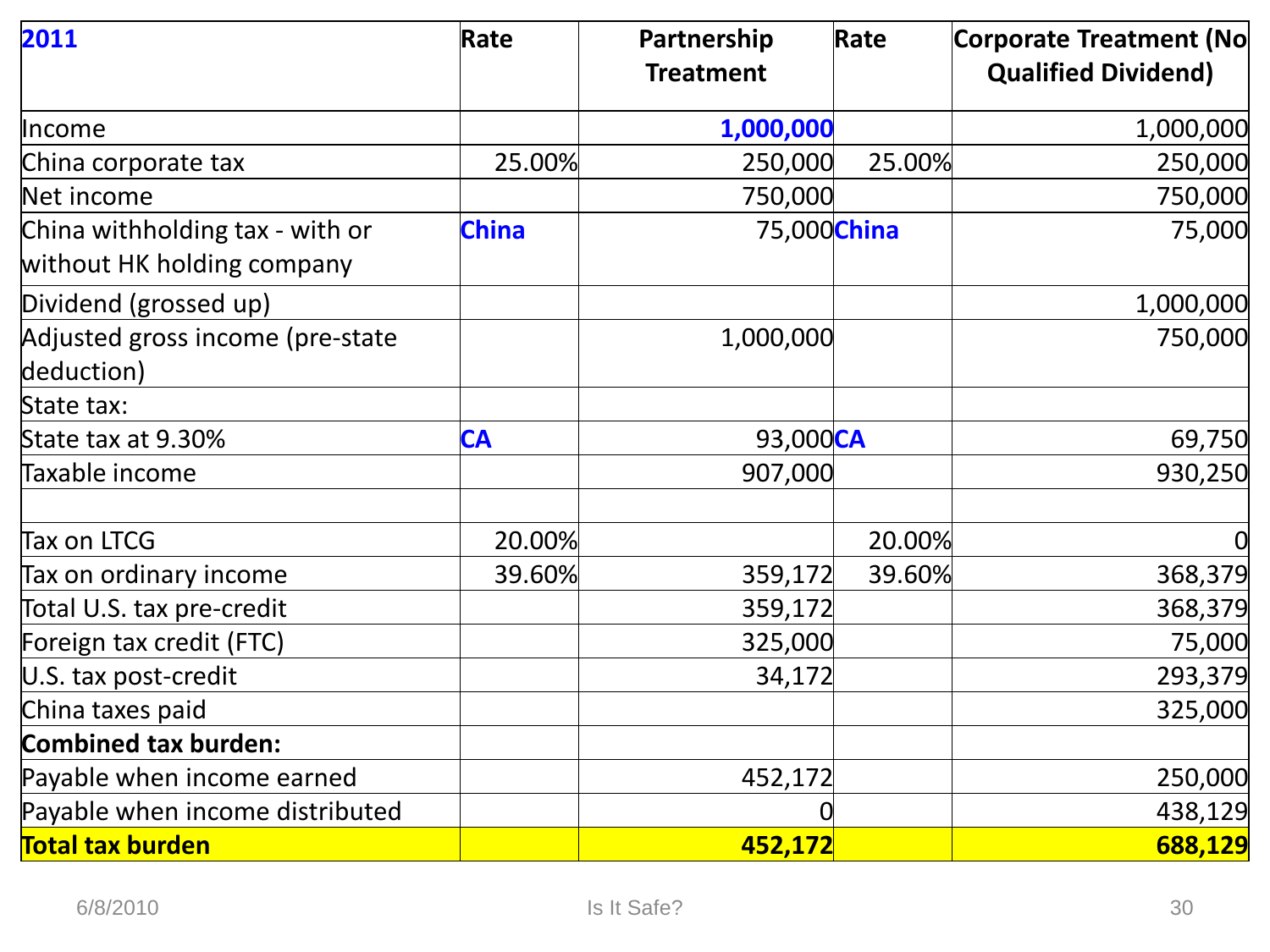# Taxation of International Investment Activities

- **Foreign corporations with no U.S. income are not** taxed even if 100% owned by U.S. persons
- **However, where a foreign corporation has U.S.** shareholders it may be:
	- ◆ A controlled foreign corporation; or
	- ◆ A passive foreign investment company; or
	- ◆ Neither
- CFC: 10% U.S. shareholders own a majority
- **PFIC: 75% of gross income or 50% of assets are** passive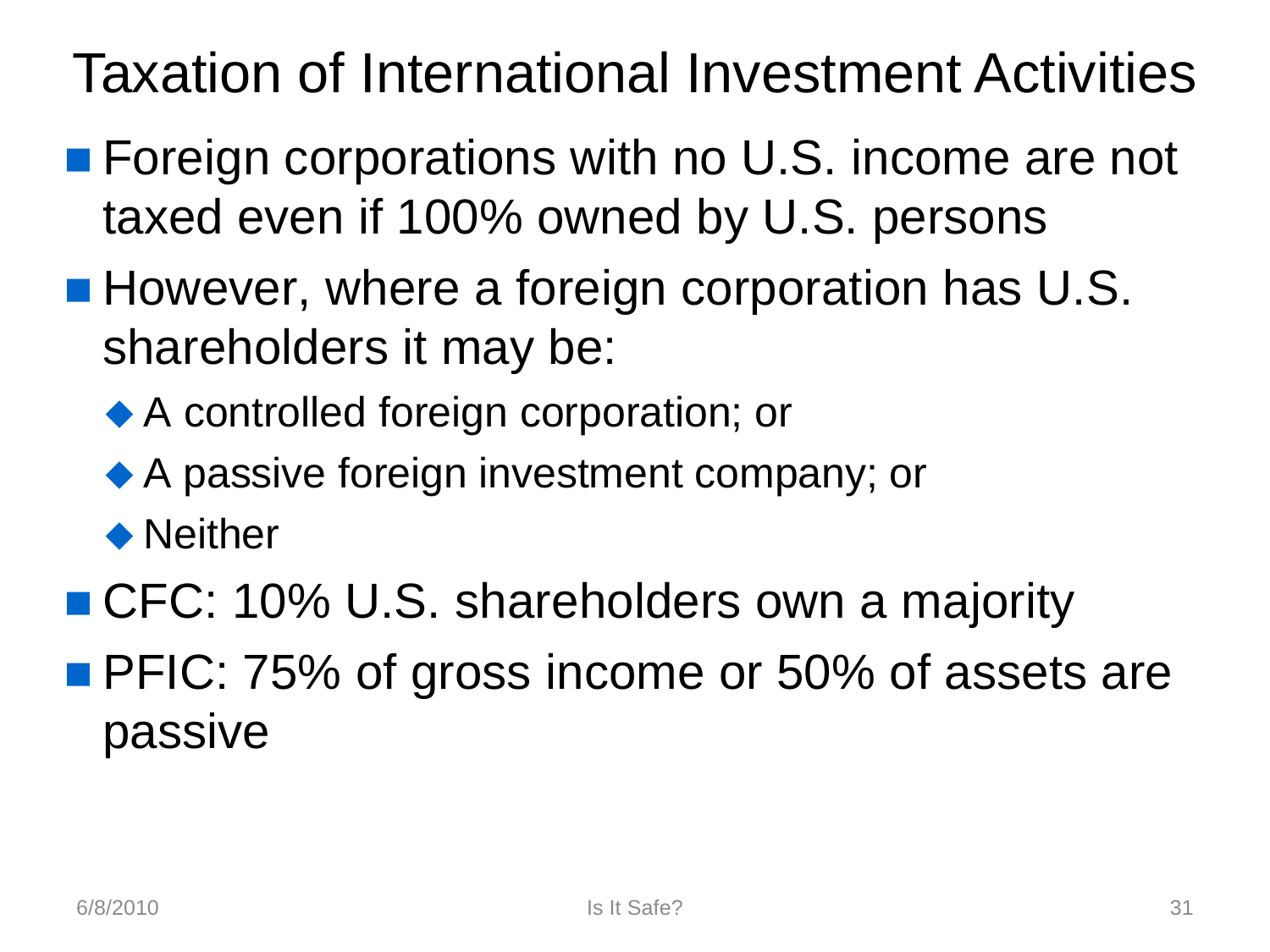# Controlled Foreign Corporations

- Current taxation to U.S. shareholders (10%+) of Subpart F income
- Subpart F income:
	- ◆ Passive income (interest, dividends, rents, royalties, capital gains from passive income producing assets)
	- ◆ Business income from related party transactions except within the CFC's country of incorporation
- Non-Subpart F income deemed distributed under section 956 if foreign corporation invests in the United States, with some exceptions
- Sale of shares in CFC yields dividend income to the extent of undistributed Subpart F income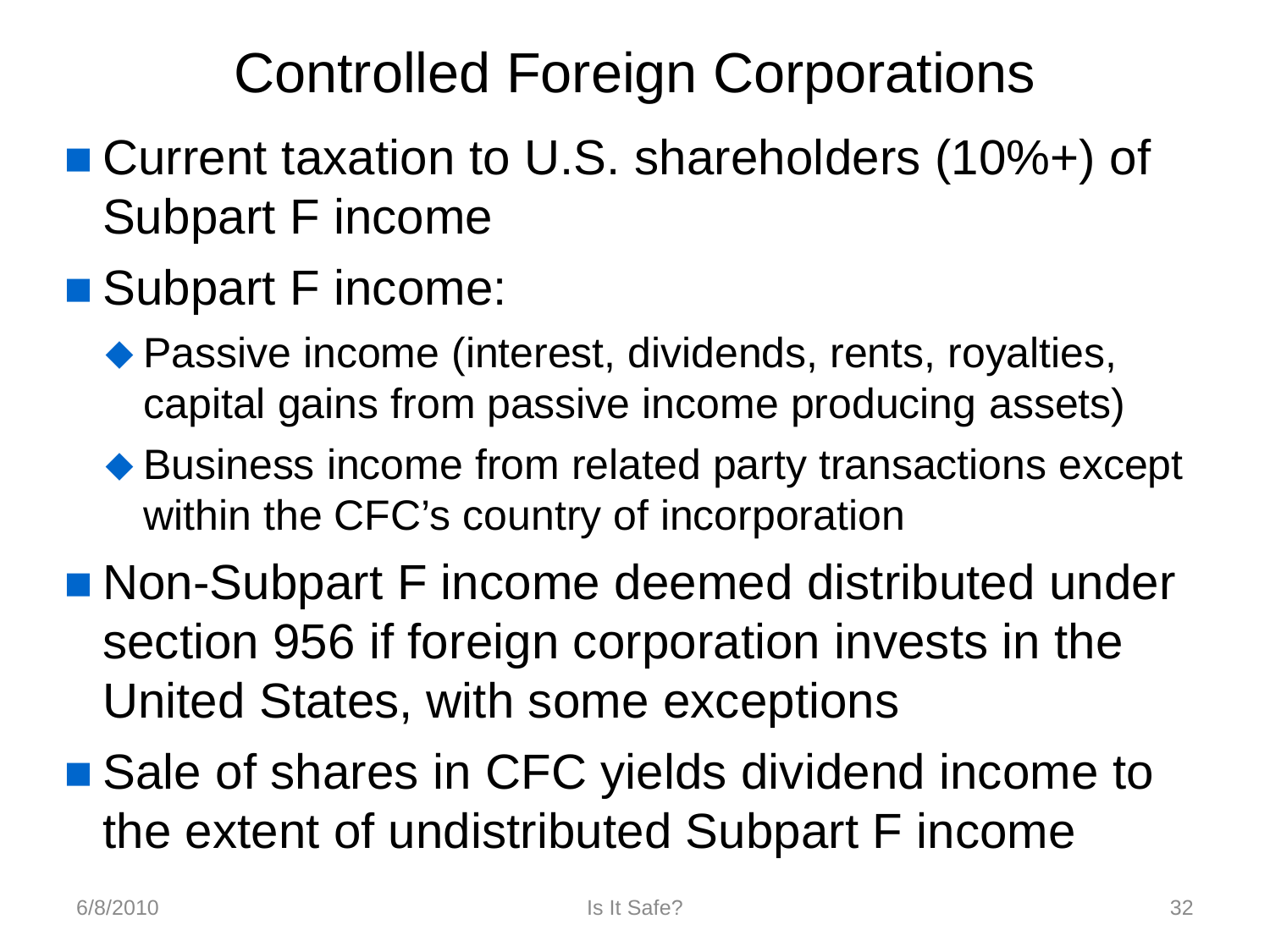# Passive Foreign Investment Companies

- Designed to level playing field between U.S. and offshore mutual funds, but applies more broadly
- No immediate taxation of U.S. shareholder (any percentage) but:
	- ◆ All gains from sale of PFIC stock are ordinary
	- ◆ Any "excess distribution" (more than 125% of rolling three year average) is allocated back over entire period of ownership of PFIC and generates interest charge on resulting tax – tax can exceed 100% of distribution
- **If PFIC provides required information, shareholder** can elect to recognize his share of PFIC income and gains on current basis ("QEF election)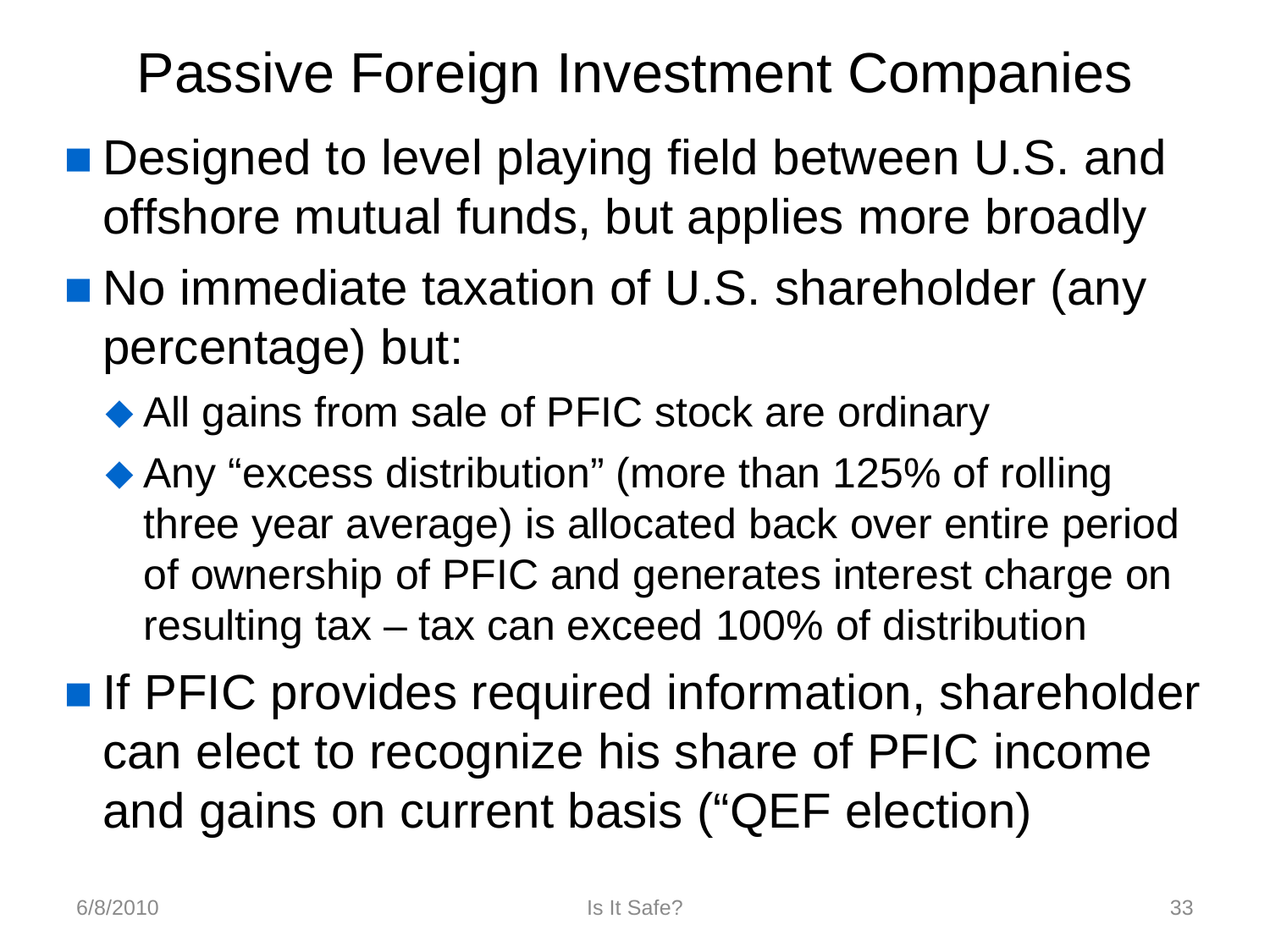# Other Forms of Investment

- Shares in foreign corporation that is neither a CFC or a PFIC in the hands of the U.S. shareholder:
	- ◆ Gains and dividends taxed according to taxpayer's method of accounting
	- ◆ Dividends from "qualified foreign corporation" entitled, through 2010, to long-term capital gains treatment
		- Corporation must be incorporated in treaty jurisdiction
- **Investments in foreign bank accounts, direct** holdings of foreign bonds and other interestbearing instruments – interest taxable when paid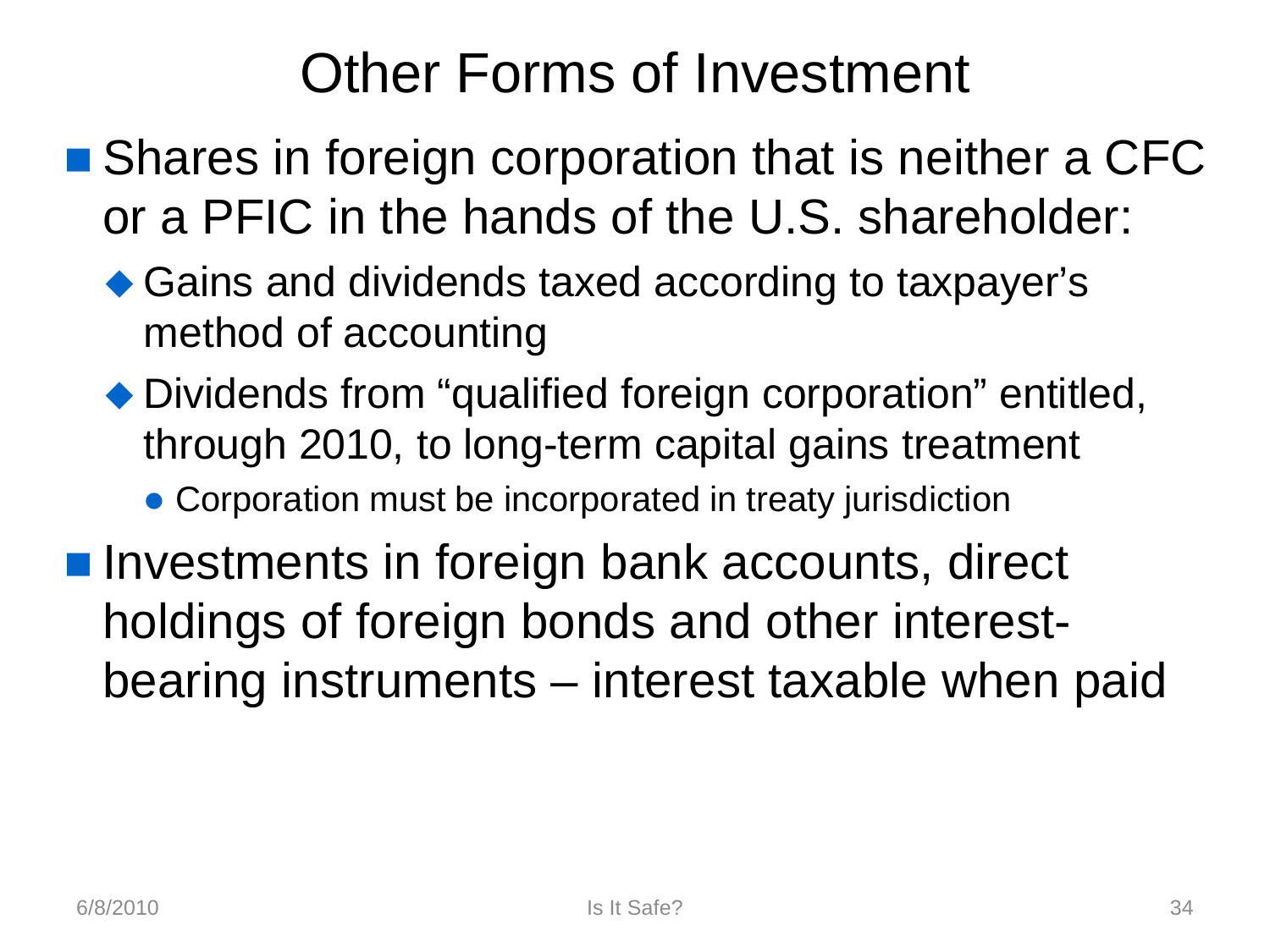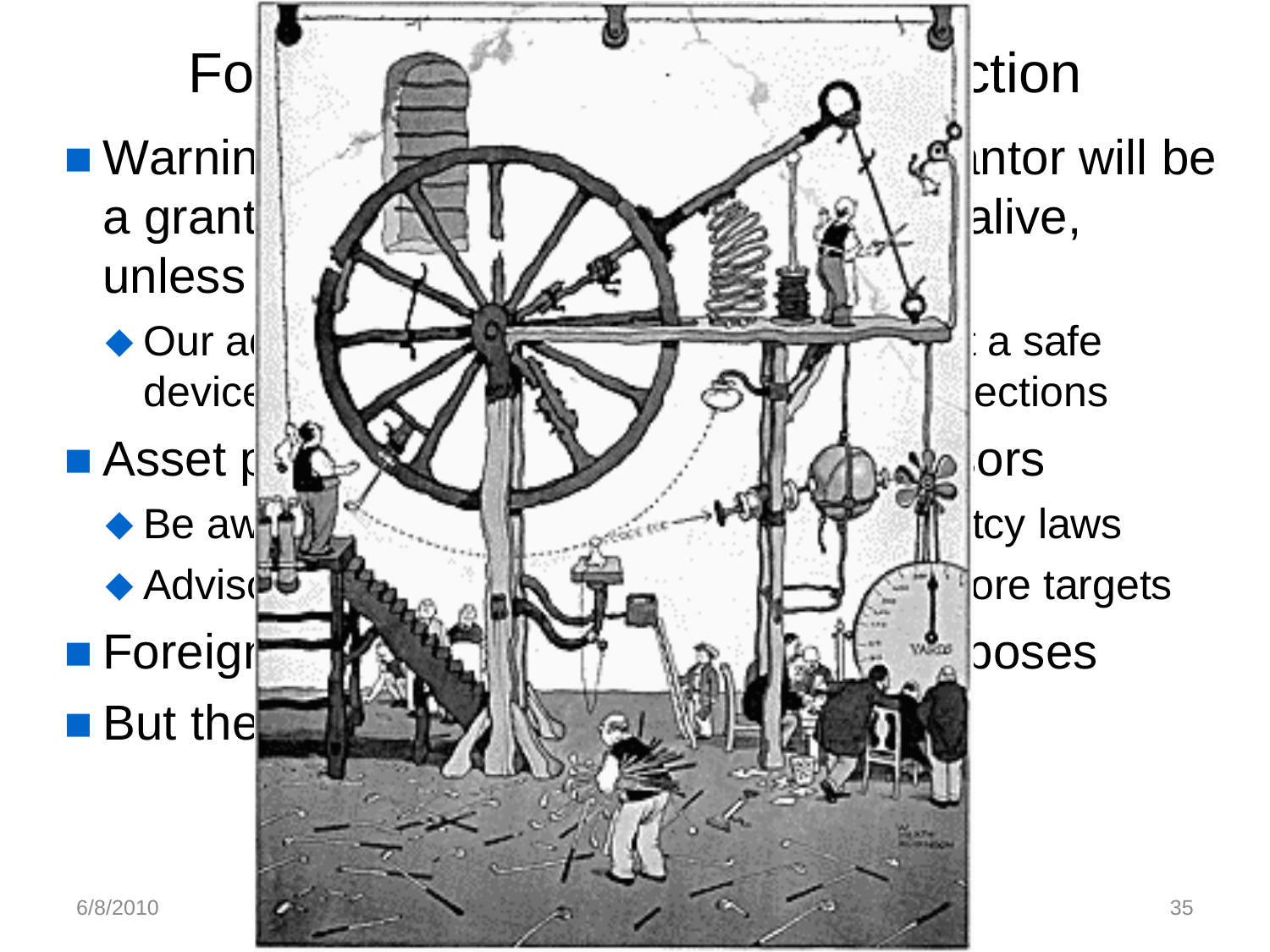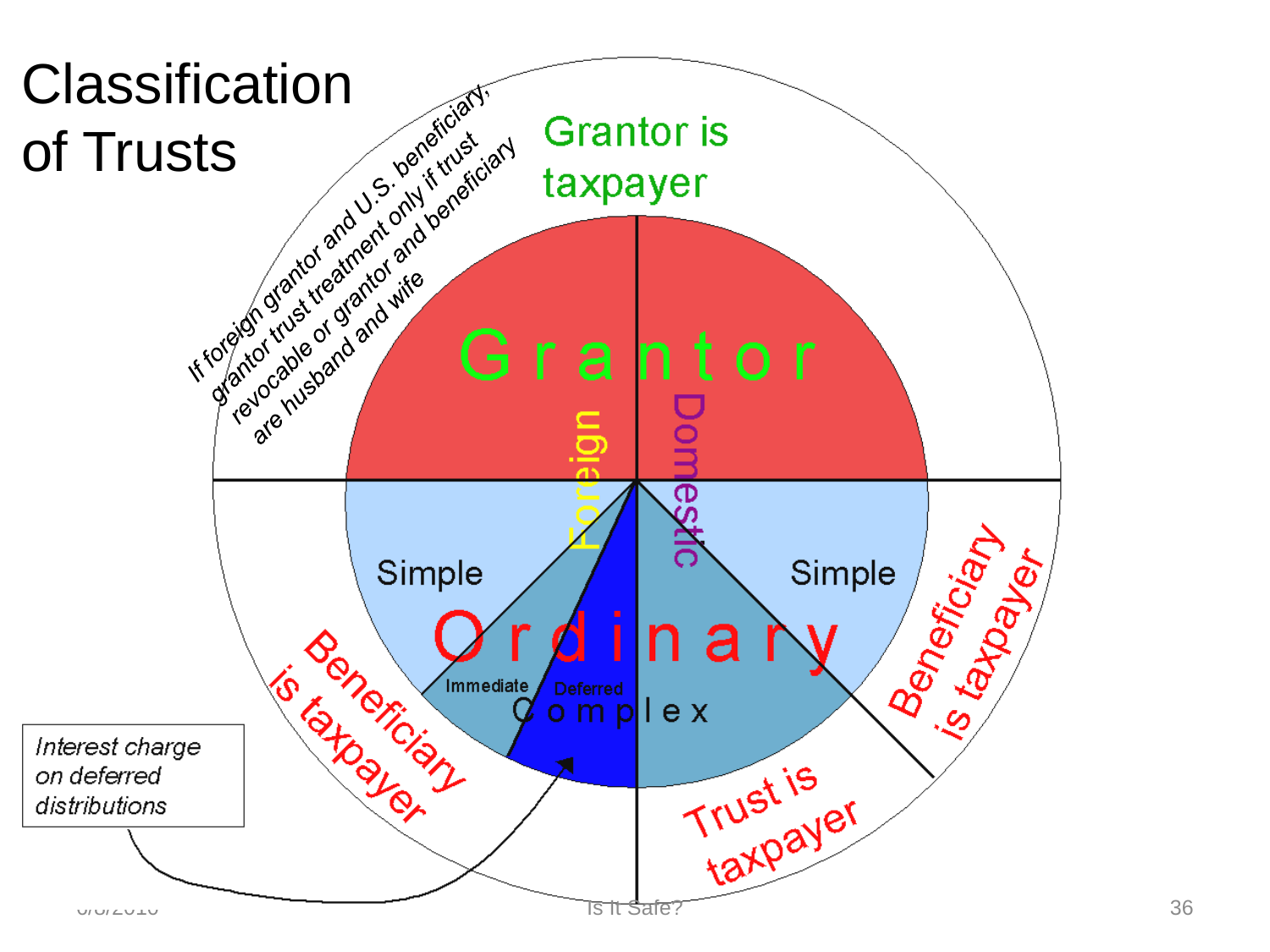#### Grantor Trust – Before and After Grantor's Death

| Time |                                                                                                | <b>Before Grantor's Death</b>                                                                       | <b>After Grantor's Death</b>                                                                                             |  |
|------|------------------------------------------------------------------------------------------------|-----------------------------------------------------------------------------------------------------|--------------------------------------------------------------------------------------------------------------------------|--|
|      | Income earned                                                                                  | All trust income is<br>treated as grantor's $-$<br>but foreign and favored<br>U.S. income not taxed | All trust income is treated<br>as trustee's – but foreign<br>and favored U.S. income<br>not taxed                        |  |
|      | Income actually<br>(or required to<br>be) distributed to<br>U.S. beneficiary<br>in year earned | Distribution treated as<br>gift by grantor to<br>beneficiaries                                      | • Taxable to beneficiary<br>when distributed<br>• Capital gains treatment<br>available                                   |  |
|      | Income<br>accumulated and<br>distributed to<br>U.S. beneficiary<br>in later year               | • No U.S. income tax<br>• No U.S. gift tax if<br>made outside United<br><b>States</b>               | • Taxable to beneficiary<br>when distributed<br>• Capital gains taxed as<br>ordinary income<br>•Interest on deferred tax |  |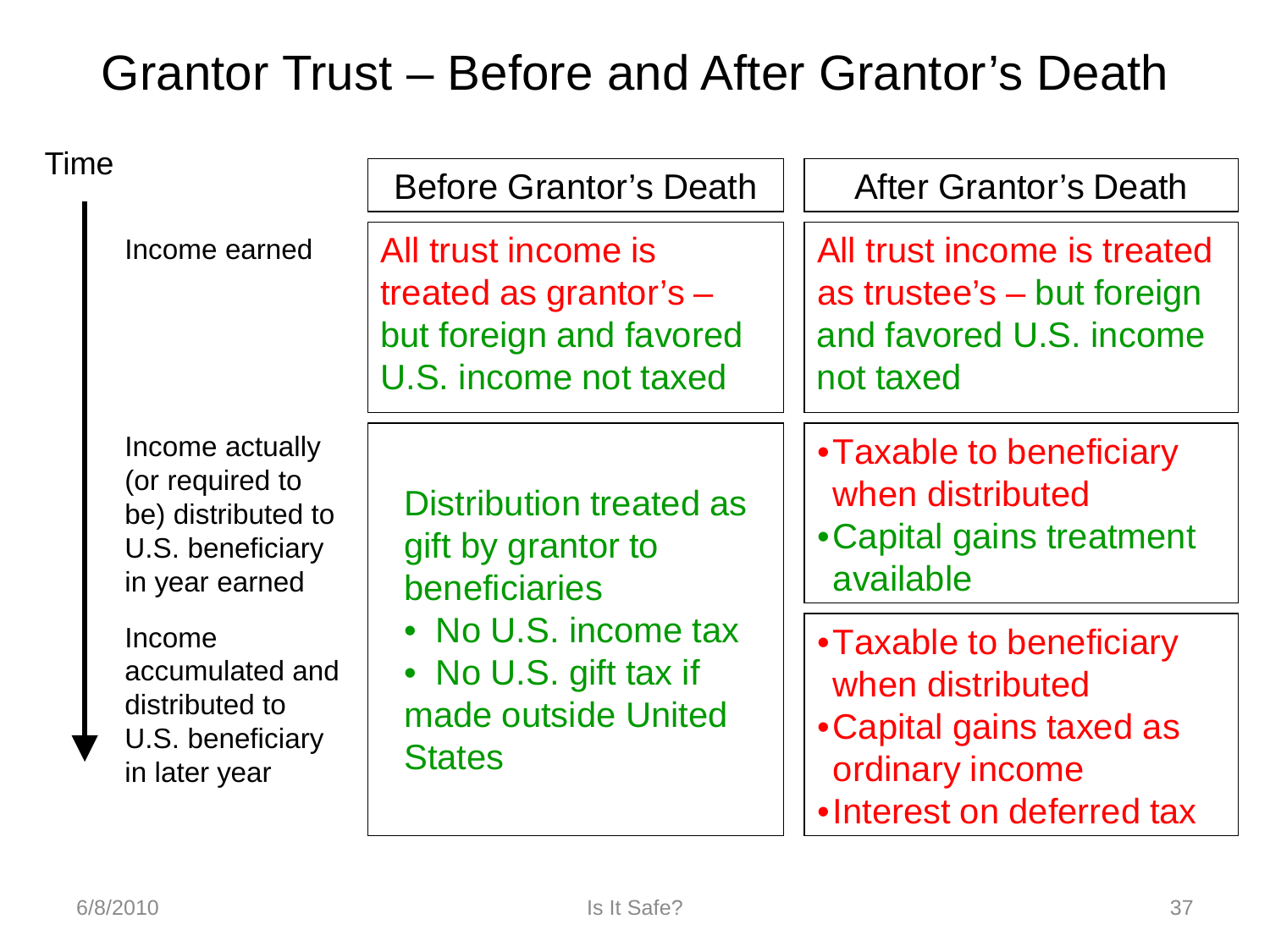# Reporting Foreign Assets and Activities

## ■ A selection of IRS tax forms

- ◆ Forms 5471 (U.S. owned foreign corporation) and 5472 (foreign owned U.S. corporation )
- ◆ Forms 8865 (foreign partnership) and 8858 (foreign disregarded entity)
- ◆ Form 8621 (PFICs starting 2010, required even if no distributions received)
- ◆ Forms 3520 and 3520-A (foreign trusts and gifts)
- **The FBAR (discussed below)**
- Coming soon (taxable years beginning after the date of the enactment of the HIRE Act of 2010):
	- ◆ IRC section 6038D will requires annual filing information regarding foreign financial assets in excess of \$50,000 – does not replace the FBAR

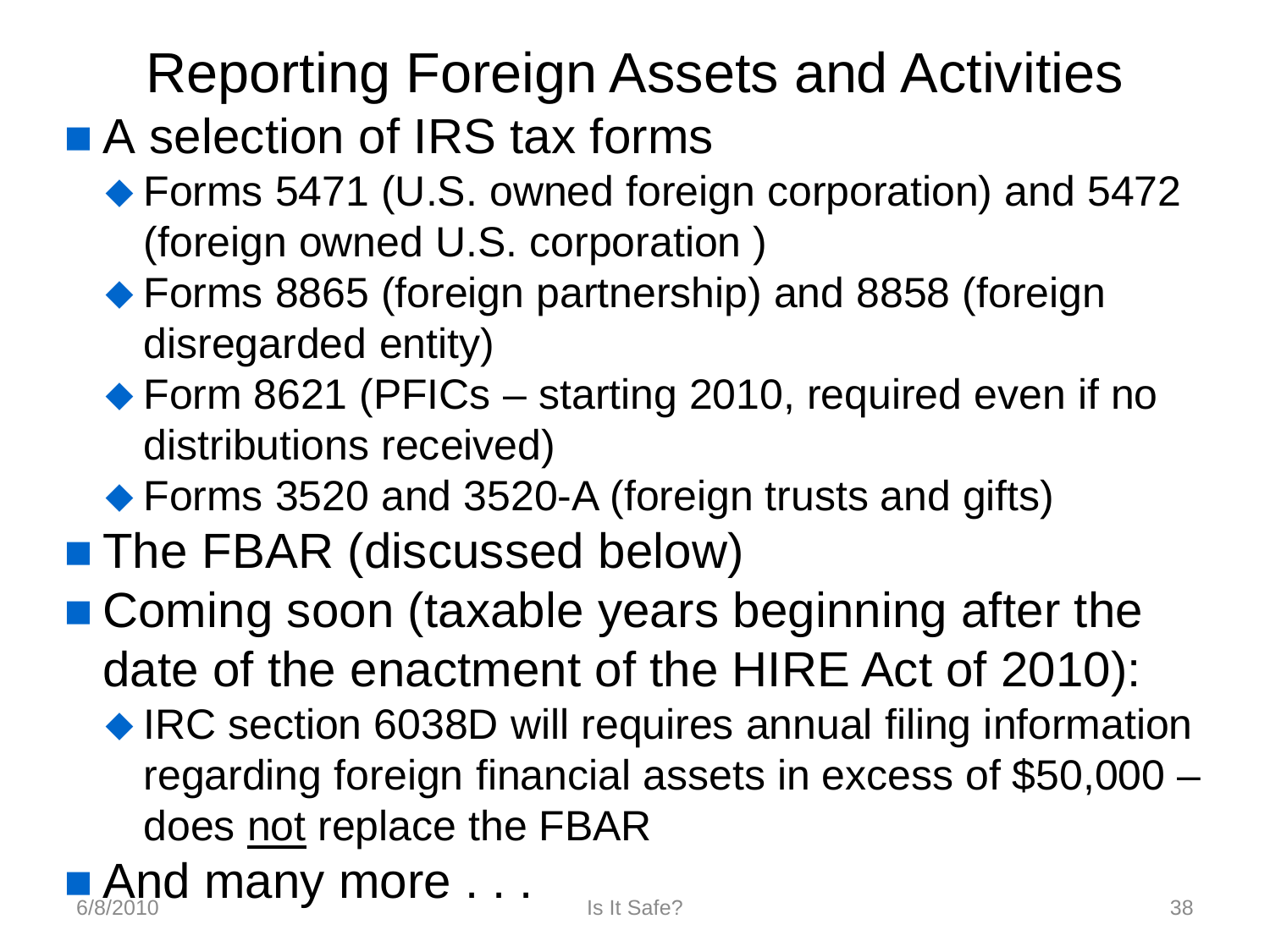# **Expatriation**

- Since June 17, 2008, new mark-to-market tax on former citizens and "long-term residents" who become "covered expatriates" (IRC section 877A)
- Also, gifts and bequests from covered expatriates to U.S. persons subject to tax at highest estate or gift tax rate (IRC section 2801)
- Covered expatriate: Former citizen or long-term resident with net worth of \$2 m or average annual tax liability for five years greater than \$145,000



"You can check out any time you want, but you can never leave"

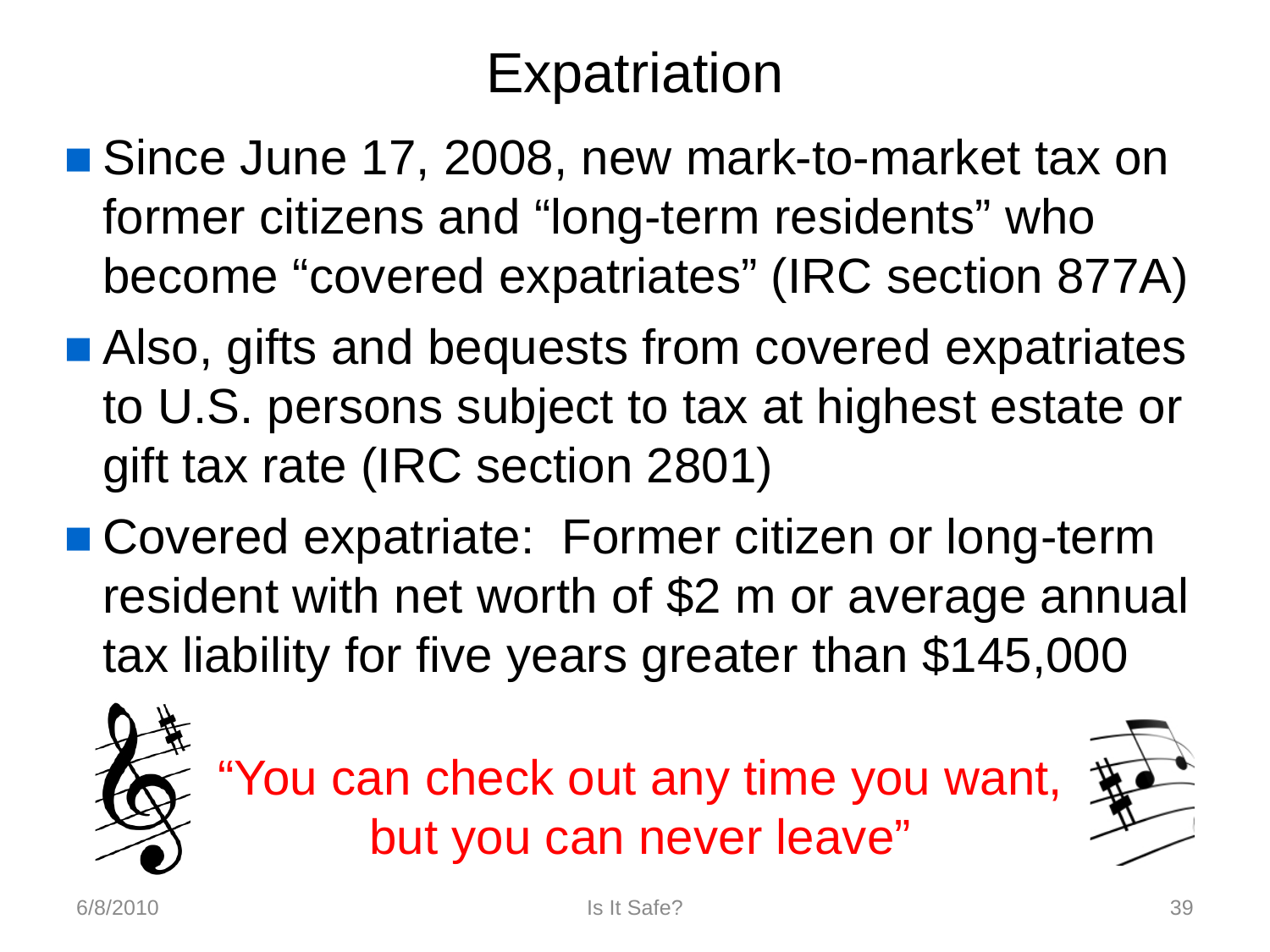# Foreign Accounts – Recent Developments

- **Increased emphasis on foreign bank account** reports and increased penalties enacted in 2004
- **UBS AG (Switzerland) settlement with IRS and** Swiss government of IRS information requests
- Voluntary Disclosure initiative, with 5%/20% penalty framework, expired October 15, 2010
	- $\triangle$  14,700 filings
	- ◆ Where are we?
	- ◆ What next?
- Foreign Account Tax Compliance Act (FATCA) provisions of the HIRE Act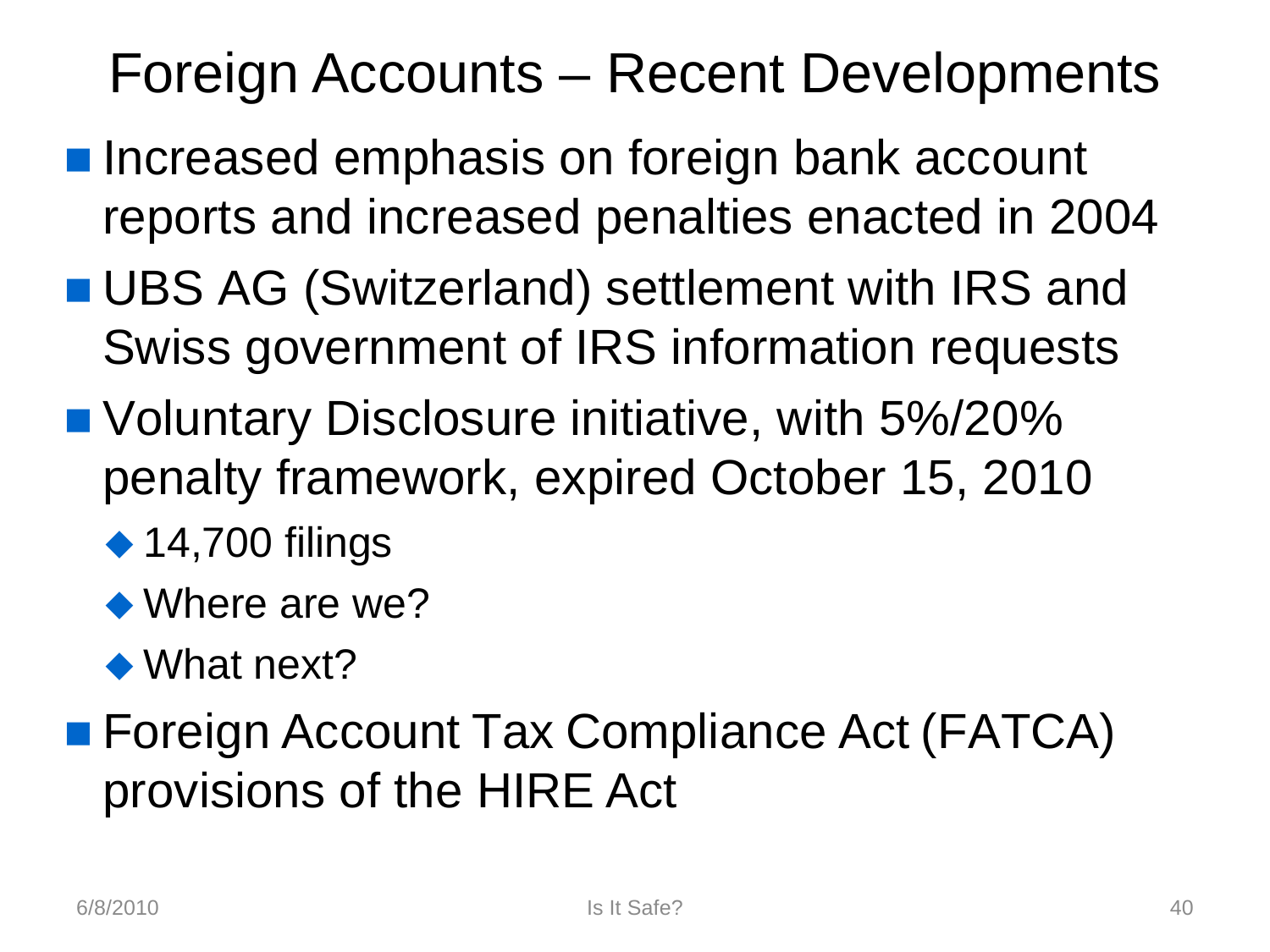# Foreign Bank and Financial Accounts

- U.S. persons who have a financial interest in or "signature or other authority" over a foreign bank account or financial account must report annually by June 30 for prior year
	- ◆ Report is TD F 90.22-1, known by all as the FBAR
	- ◆ Not a tax return, although filed with IRS in Detroit
	- No timely mailing rule
	- ◆ IRS has postponed to June 11, 2011 deadline for 2003-2009 reporting of signature/other authority-only accounts
	- ◆ IRS has also postponed reporting in relation to ownership of offshore mutual funds and other collective investment vehicles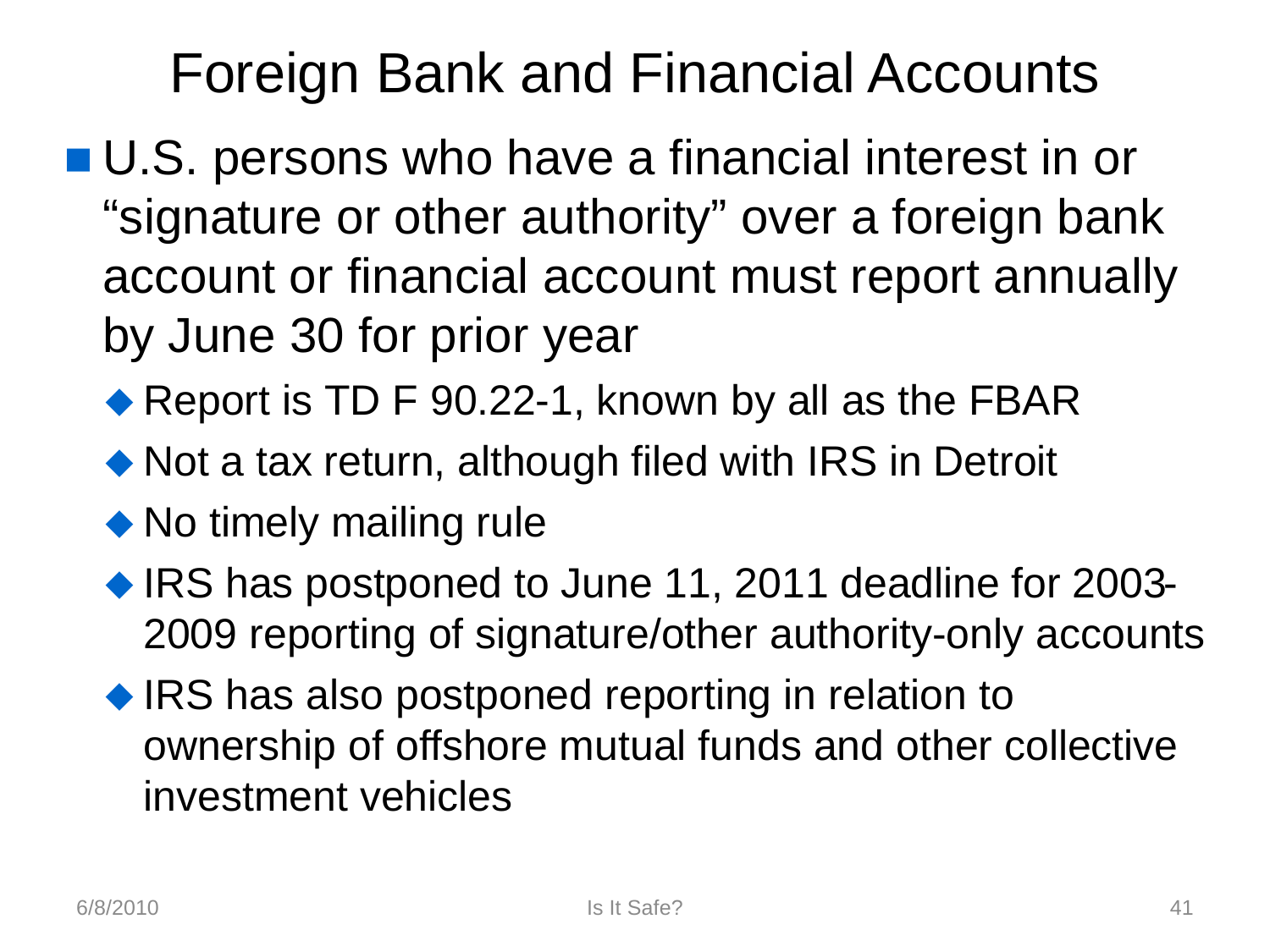# Foreign Accounts and Income Tax Returns

- Question on Form 1040, Schedule B, Part III
- New IRC section 6038D (part of FATCA)
	- Annual report, presumably attached to income tax return
	- ◆ Requires reporting of "specified foreign financial assets"
		- See definitions on following slides
	- Applies to individuals and domestic entities formed or availed of for purposes of holding foreign financial assets, directly or indirectly
	- ◆ Threshold will be aggregate of more than \$50,000
	- ◆ Otherwise, many aspects of overlap with FBAR unclear
	- ◆ Effective for taxable years beginning after March 18, 2010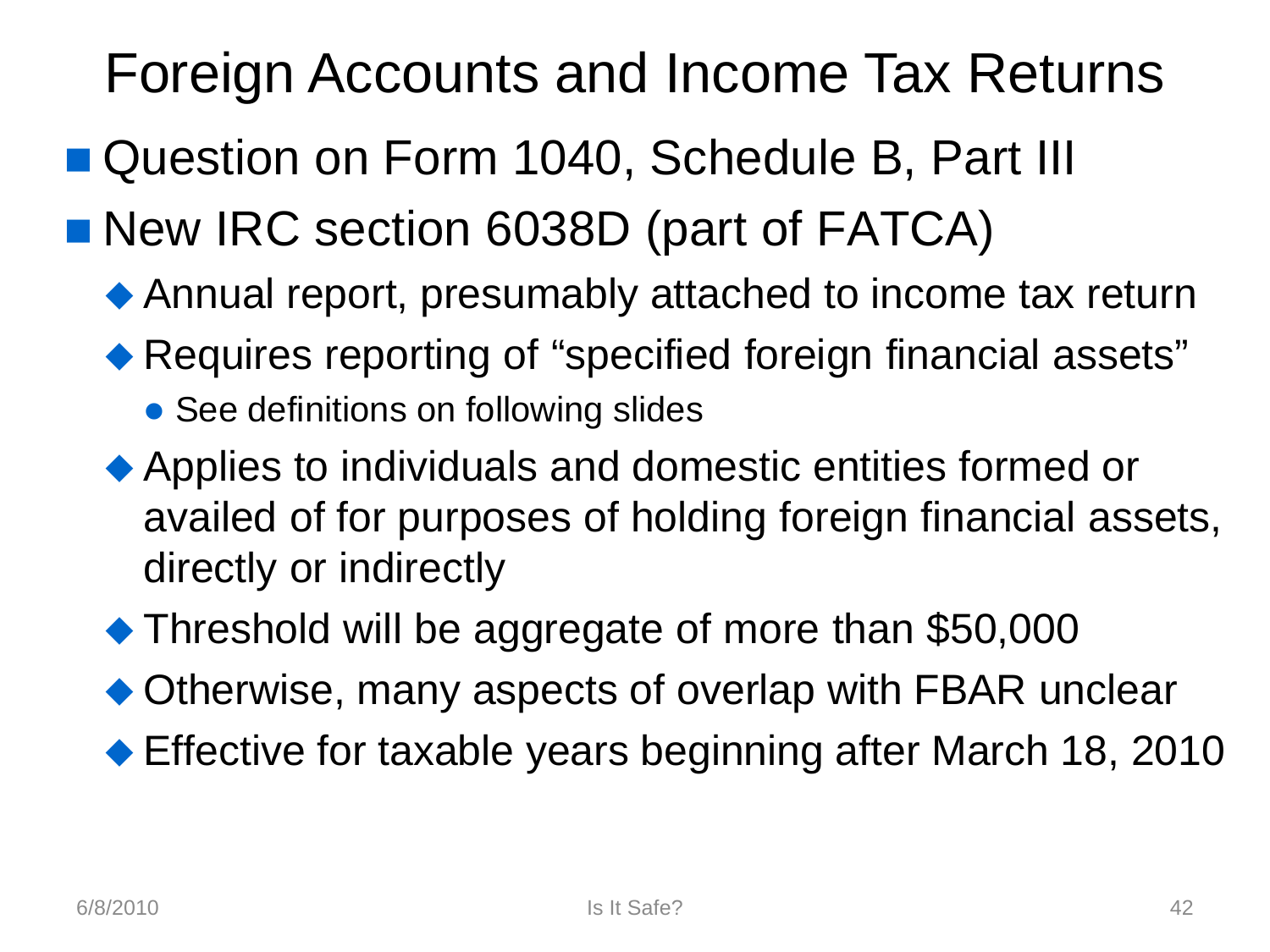# FATCA Definitions - Foreign Financial Institution

### **Foreign entity that**

- accepts deposits in the ordinary course of a banking or similar business
- as a substantial portion of its business, holds financial assets for others, or
- is engaged (or holding itself out as being engaged) primarily in business of investing, reinvesting, or trading in securities, partnership interests, or commodities or derivatives
- **This definition is far broader than what we think of** as a financial institution
	- ◆ Simple family-owned investment company can be FFI
	- ◆ Treasury can make exceptions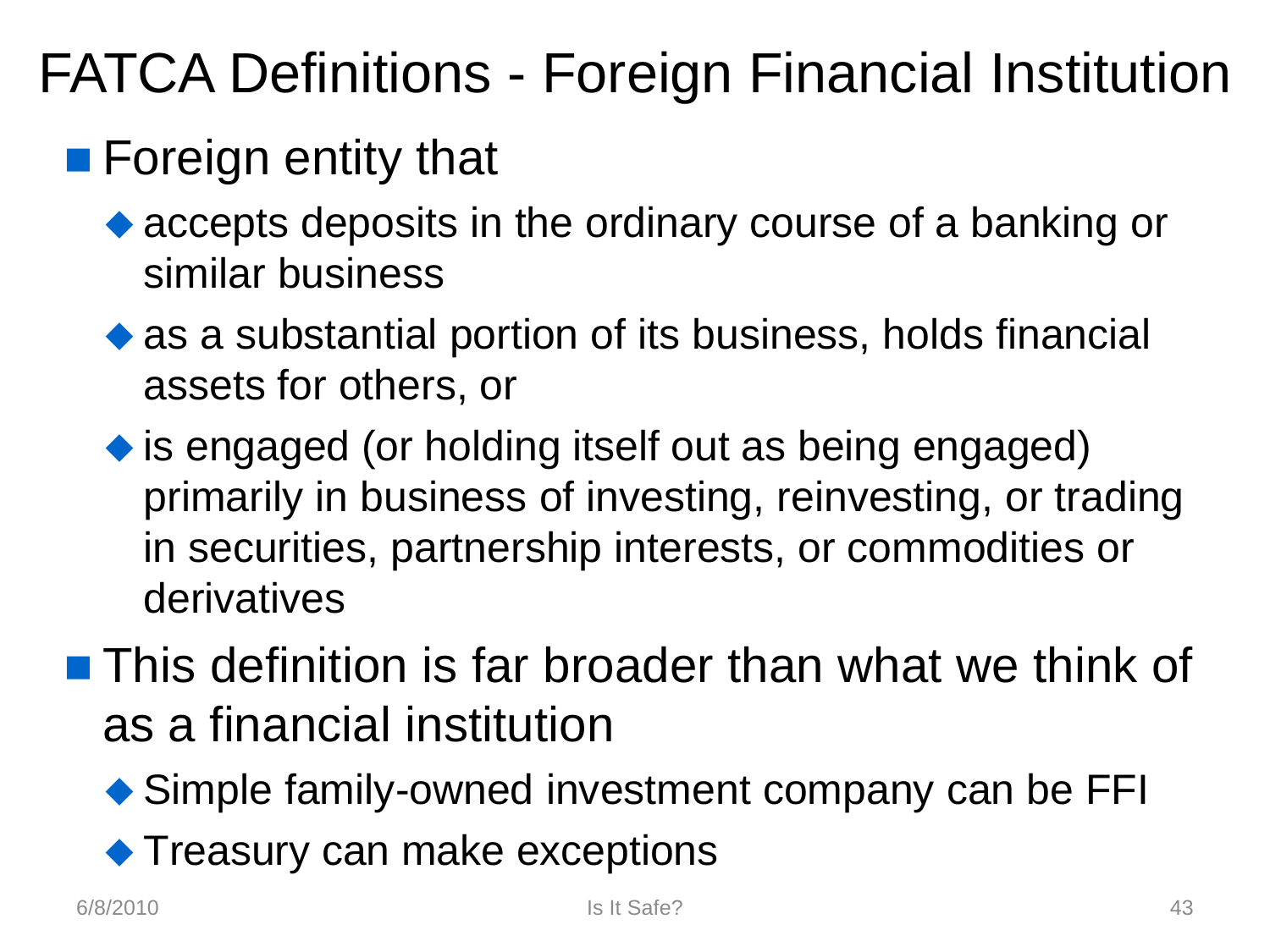# FATCA Definitions – Financial Accounts

#### **Financial account defined as:**

- ◆ Any depository account maintained by a financial institution
- Any custodial account maintained by financial institution, and
- Any equity or debt interest in such financial institution (other than interests which are regularly traded on an established securities market)
- **Breathtakingly broad for example, theoretically** could include account receivable owed by foreign customers that are FFIs
- **Treasury has broad authority to make exceptions**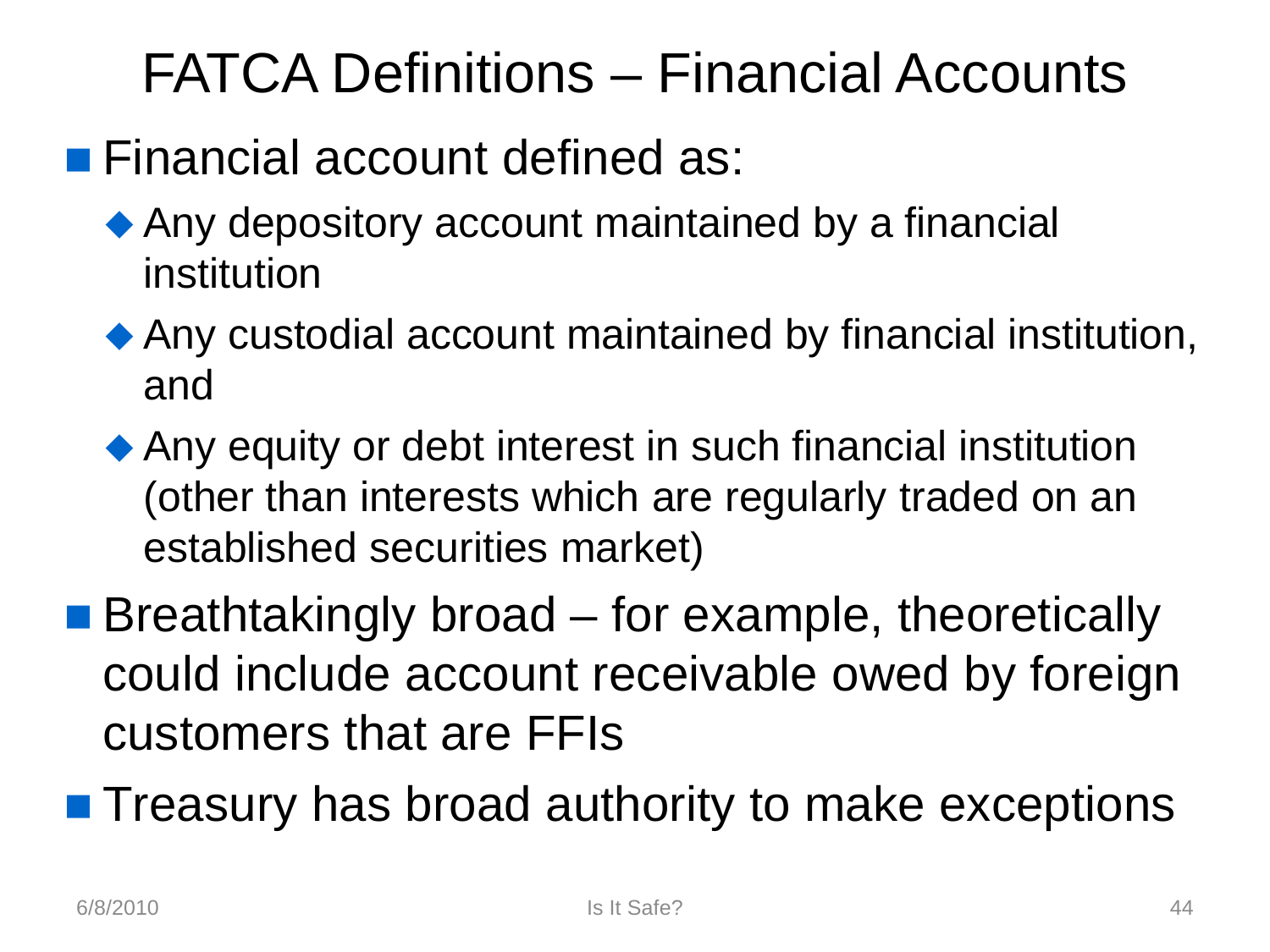# FATCA Definitions – Specified Foreign Financial Asset

- **Financial account with FFI**
- **Assets not in financial account with FFI if** 
	- ◆ Stock or security issues by non-U.S. person
	- ◆ Financial instrument or investment contract with non-U.S. counterparty
	- ◆ Any interest in a foreign entity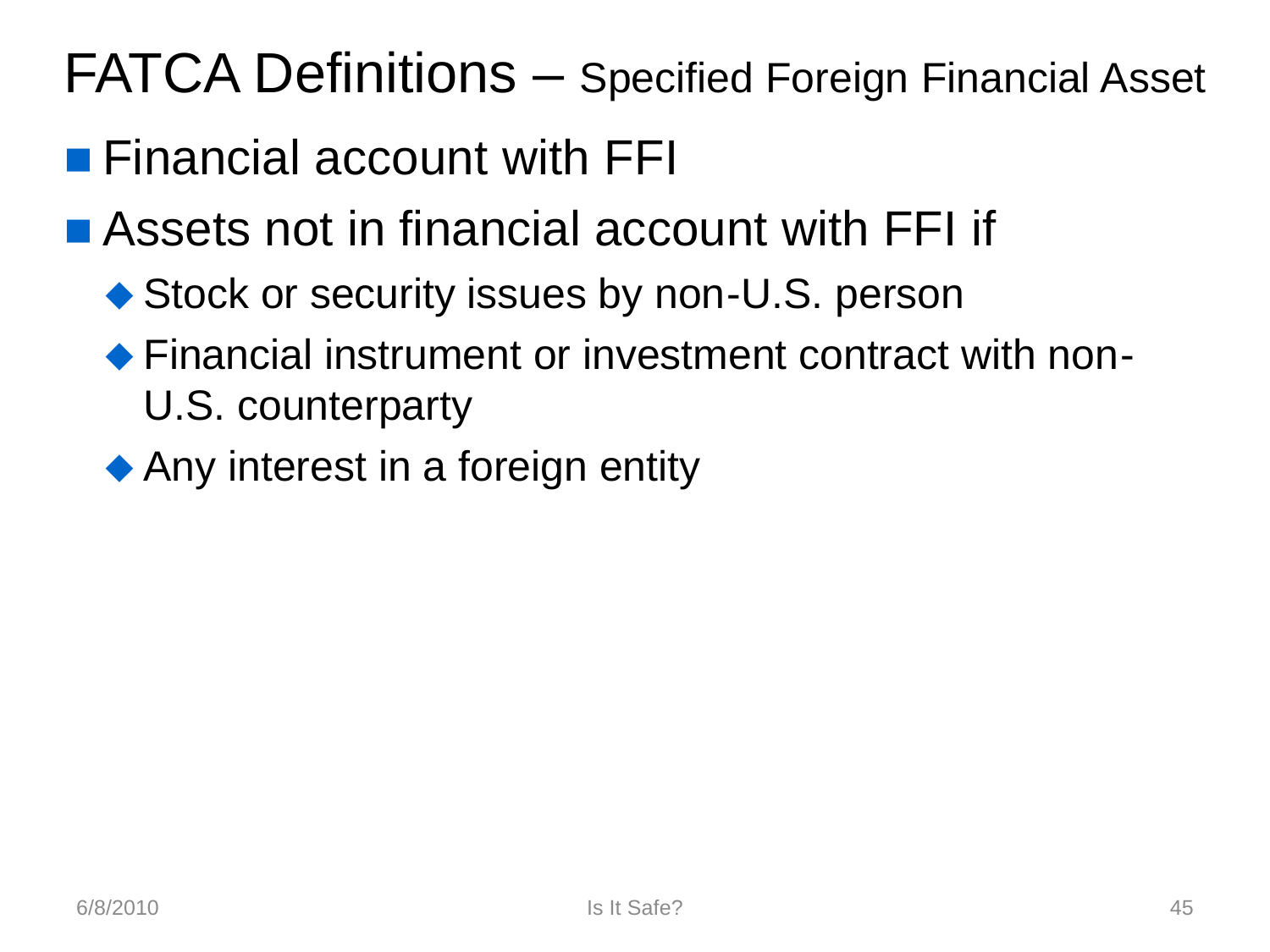# FATCA Withholding

- FATCA added a whole new set of withholding provisions (Chapter 4 – sections 1471-1474) effective 2013 (some grandfathered obligations)
- Basic Concept: All payors of U.S. source investment income or gross proceeds related to U.S. securities (defined as "withholdable payments") must withhold 30% from such amount paid to a non-U.S. payee unless payee agrees to provide information on its U.S. customers or owners.
- All withholding agents must apply Chapter 4 before applying the current Chapter 3 rules
- Substantial penalties for failure to comply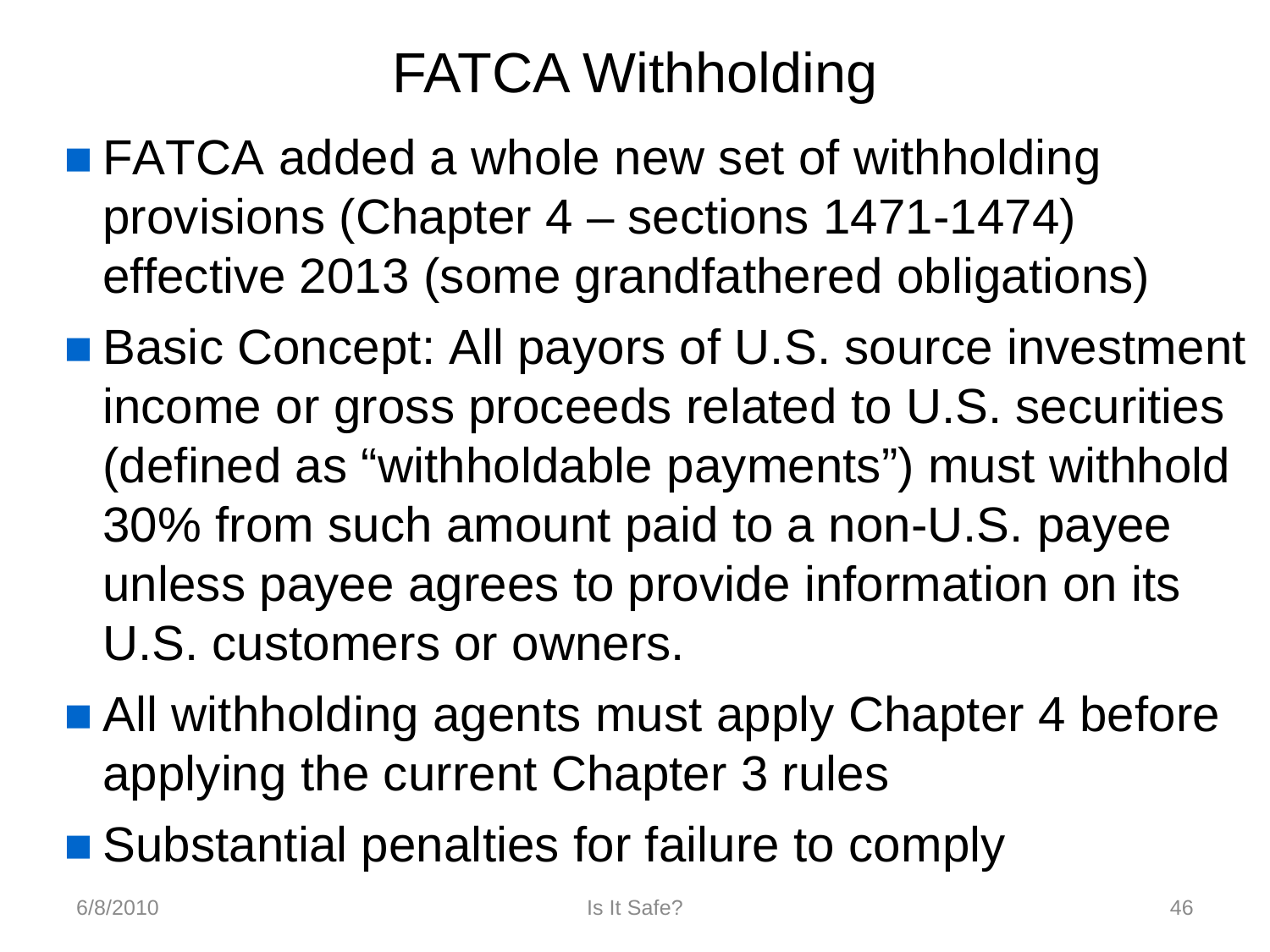# What FFIs Must Do

#### **Enter into agreement with IRS to**

- ◆ provide the identity of U.S. individuals and "substantial U.S. owners" (i.e., U.S. persons owning directly or indirectly more than 10% of the foreign entity and, in some cases, more than zero percent) of foreign entities that maintain financial accounts
- ◆ provide relevant account information
- ◆ comply with verification and due diligence procedures
- ◆ report annually certain information to the Treasury
- If they do not, a 30% tax must be withheld on all withholdable payments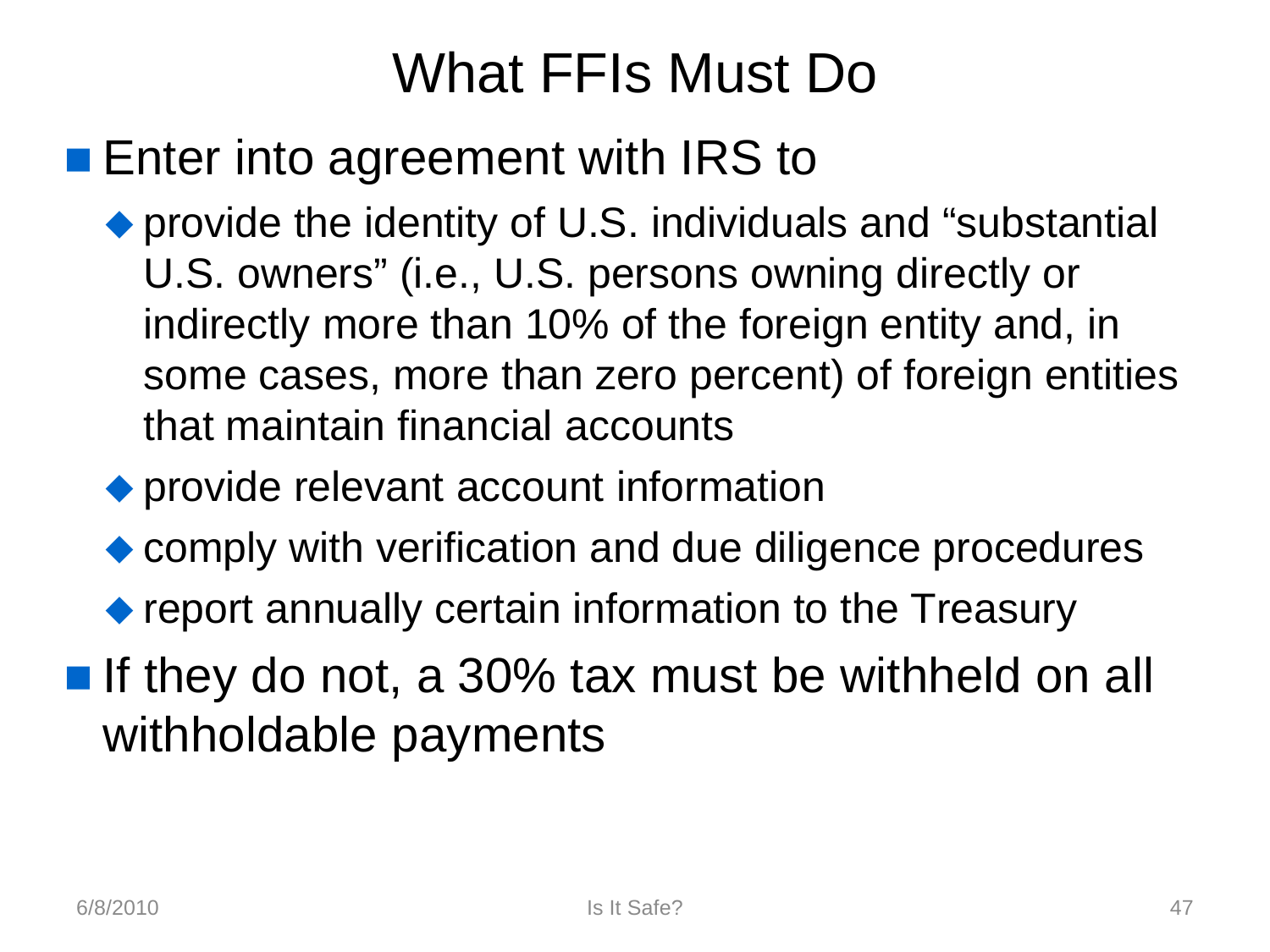# Withholding on non-FFIs

- 30% withholding required on withholdable payments to non-financial foreign entity unless the entity provides to withholding agent:
	- ◆ Certification that there are no substantial U.S. owners; or
	- ◆ Name, address and TIN of substantial U.S. owners
- **Exceptions when payment beneficially owned by** public company or its affiliates, foreign governments, international organizations and central banks
- **Treasury may identify classes of persons and** classes of payments to which withholding will not apply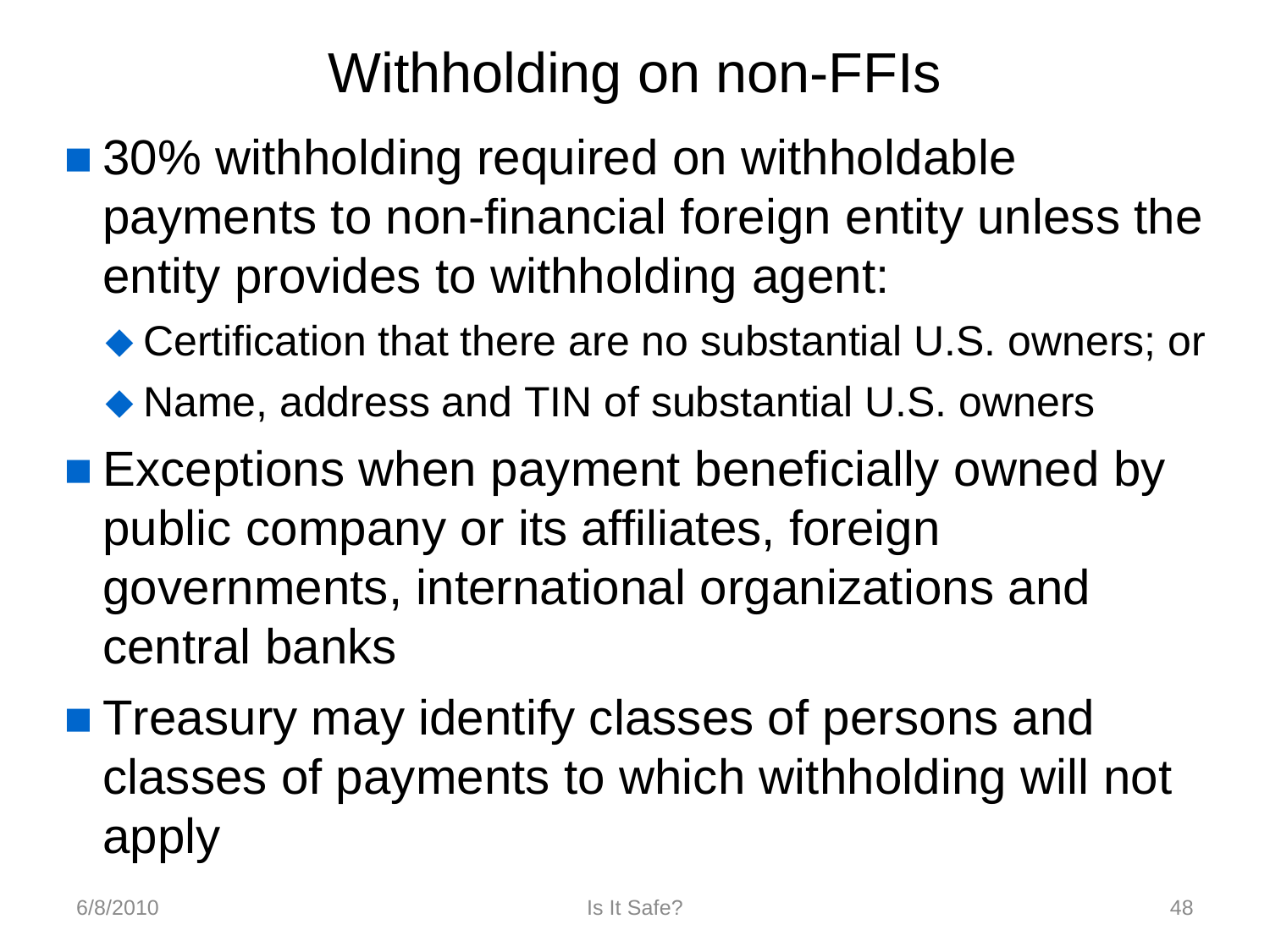# What U.S. Withholding Agents Must Prepare For

- Determine whether entity is FFI or NFFE
- Determine whether FFI has an IRS agreement
- Redesign systems and procedures

The IRS is mounting a massive guidance project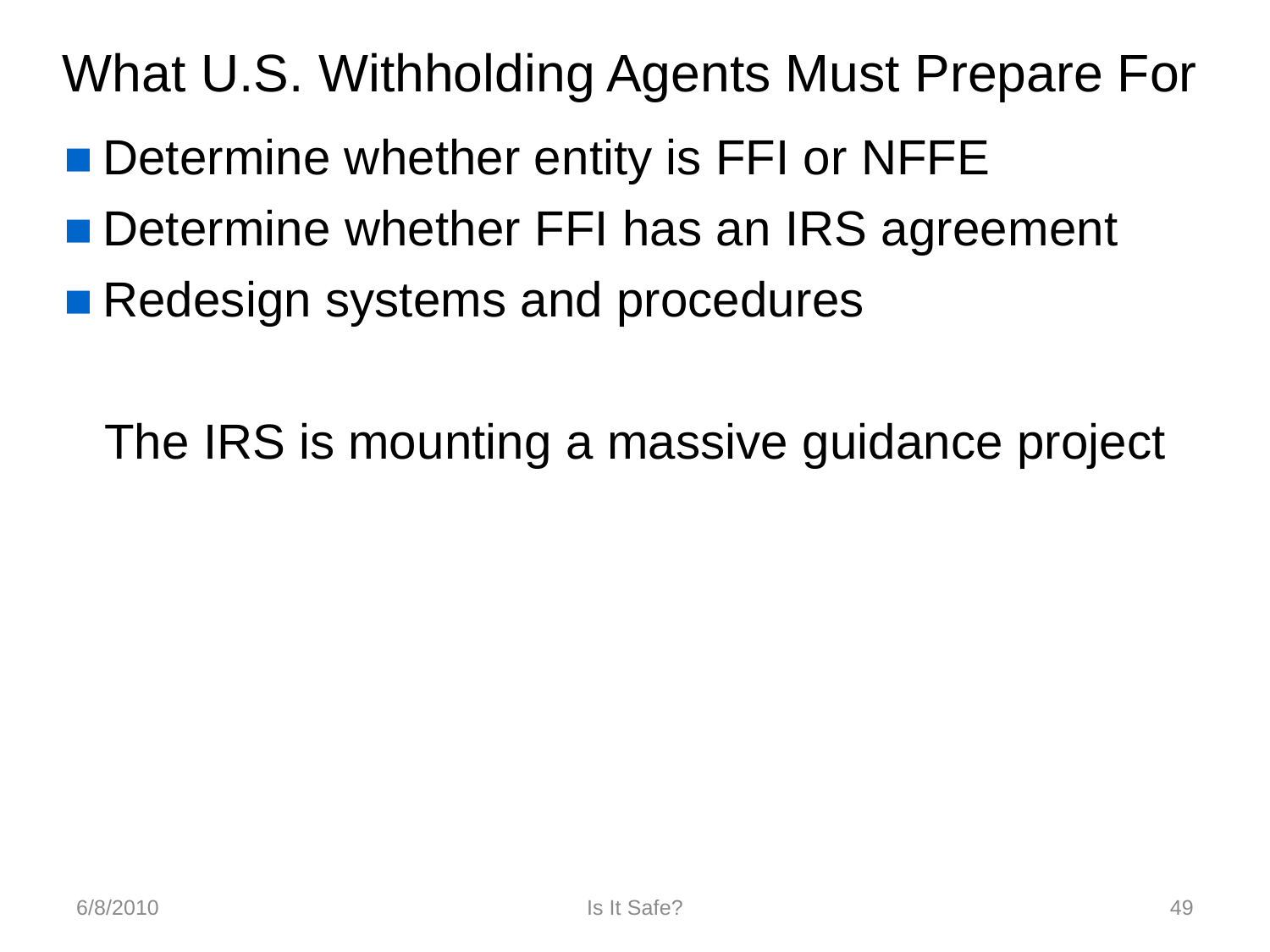# Appendix – Citizenship and Residence

**The following slides provide additional information** on determining U.S. citizenship and residence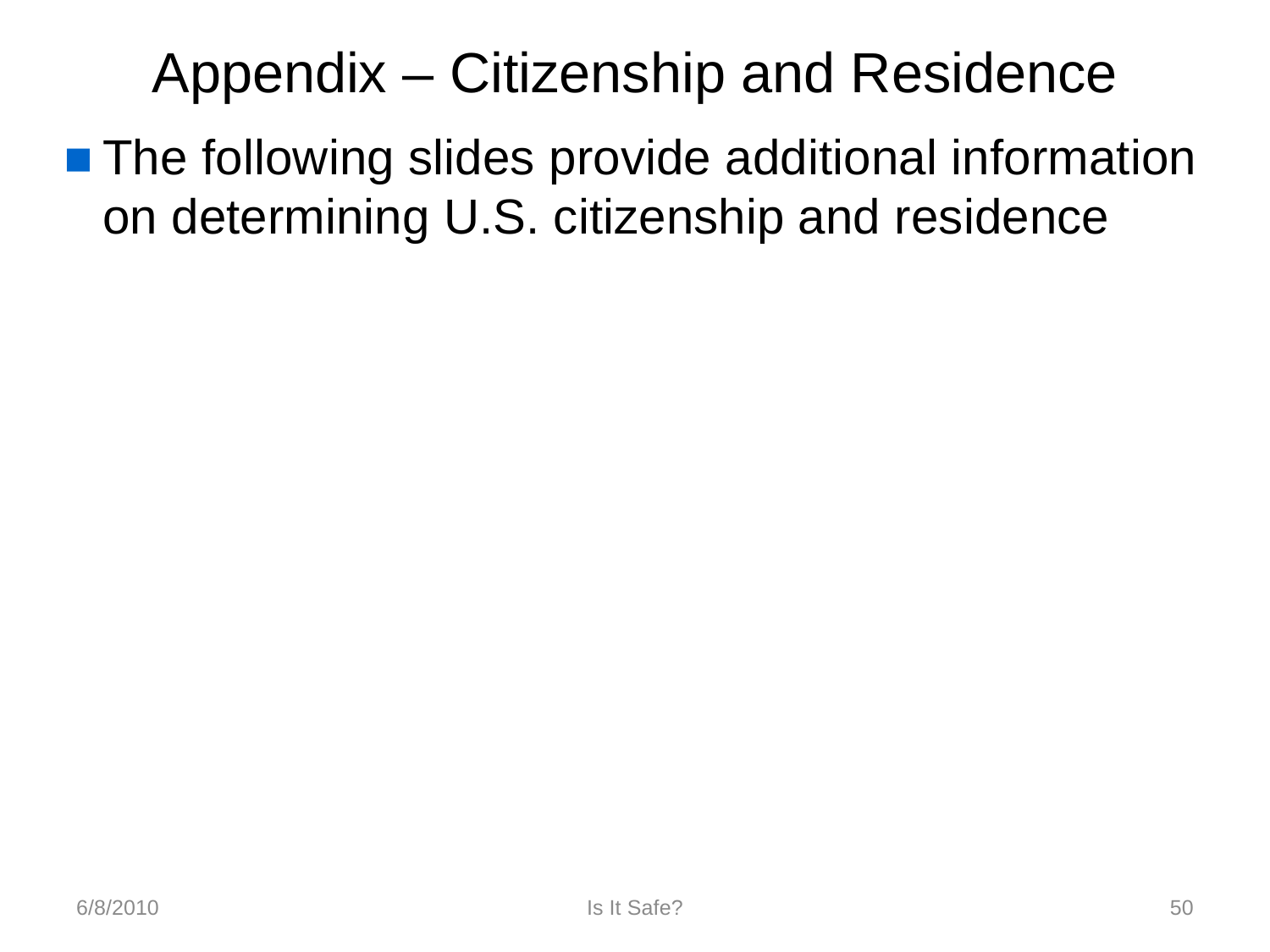# Appendix A. Who Is Born a US Citizen?

#### ■ Birth in US

- ◆ Birth in US (including, in most cases, Puerto Rico, Guam and US Virgin Islands), except to foreign diplomat
- ◆ Proof of citizenship: birth certificate

#### ■ Birth abroad to TWO US citizens

- ◆ Both parents were US citizens when individual was born;
- At least one parent lived in US at some point in their life.
- ◆ Proof of citizenship
	- Record of birth abroad, if registered with US consulate or embassy
	- Provision of information required by passport application
	- Certificate of Citizenship apply using Form N-600

#### ■ Birth abroad to ONE US citizen

- ◆ One parent was US citizen when individual born
- ◆ Before individual born, citizen parent lived in US at least 5 years, at least 2 of which after citizen parent's 14th birthday (10 and 5 years if individual born before November 14, 1986)
- ◆ Proof of citizenship: same as for birth abroad to two US citizens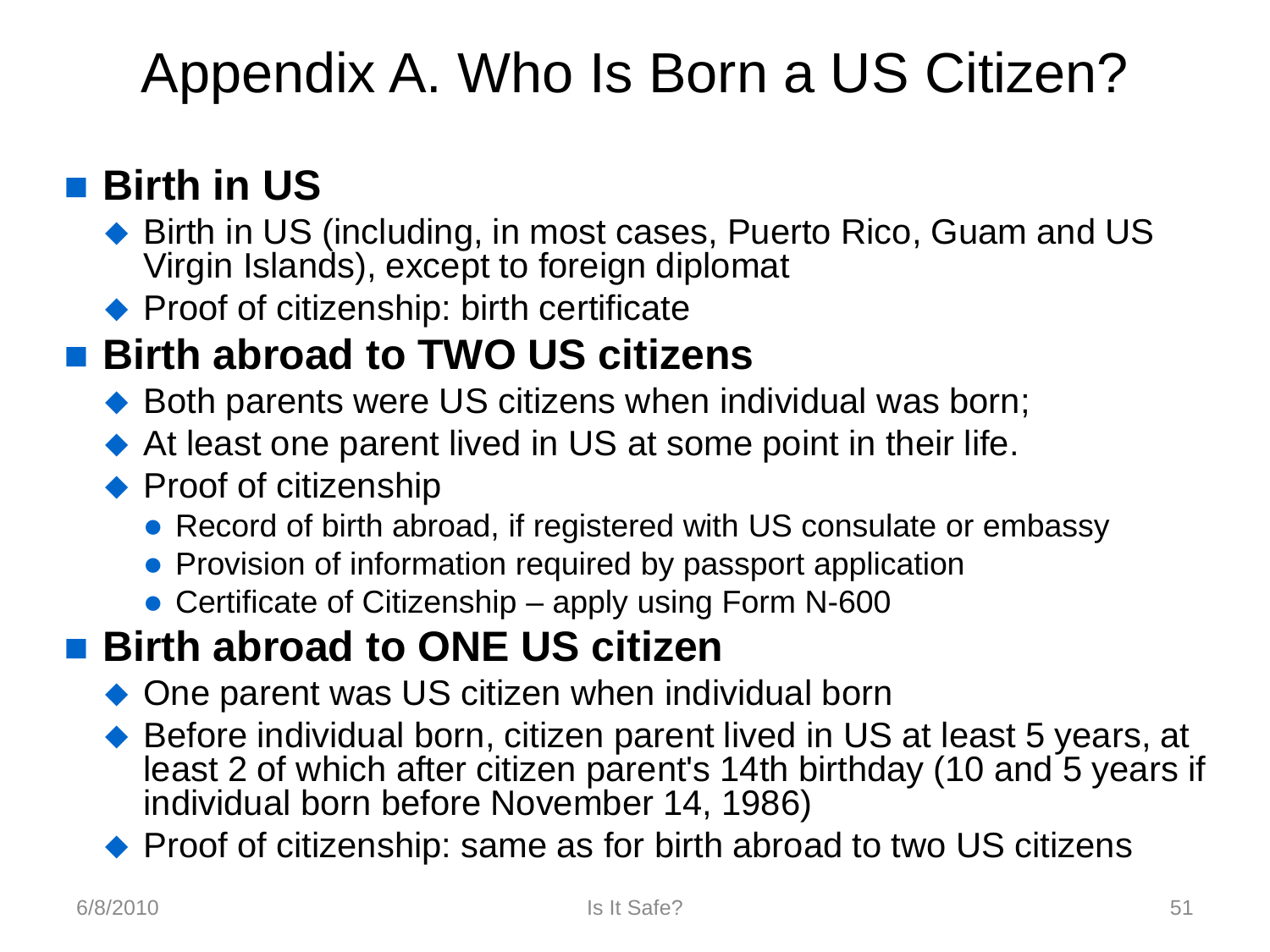# Resident Aliens

#### **Substantial presence test** (*IRC section 7701(b)(3)*)

- Either 183 days of presence in current calendar year *or*
- $\bullet$  CY  $\geq$  31 days *and* CY+(PY<sub>1</sub>/3) +(PY<sub>2</sub>/6)=183, where CY = days of presence in current calendar year, PY = days of presence in two preceding years, *unless* taxpayer shows closer connection to a foreign tax home in current year

#### If  $CY < 31$ , not resident under this test

◆ Exceptions for students, teachers, diplomats, employees of international organizations, some professional athletes, certain cases of illness preventing departure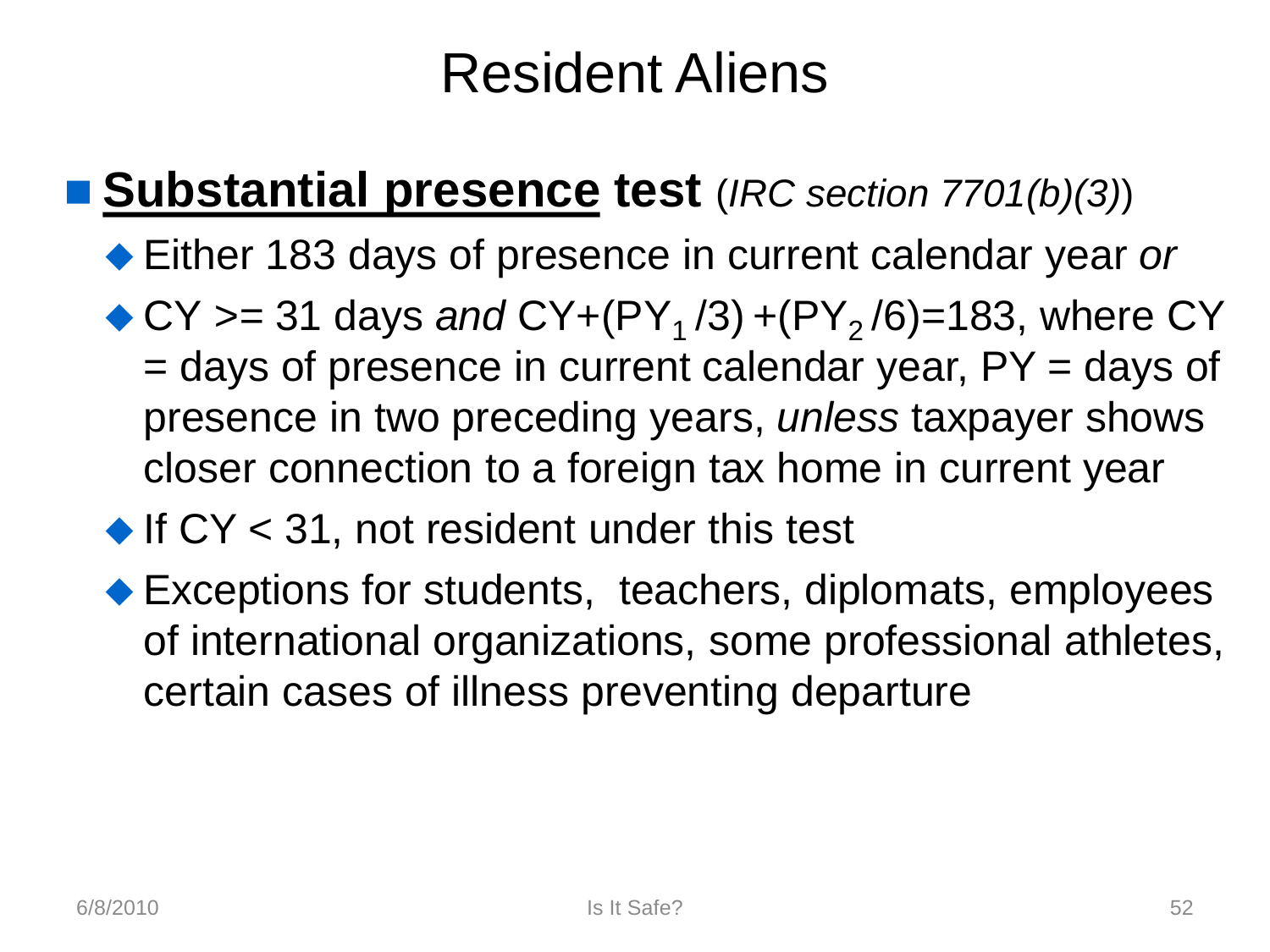## Resident Aliens (cont'd.)

#### More on the **substantial presence test**:

- Tested on calendar year basis
	- ◆ Can elect residence in first year
- **Days of presence** 
	- ◆ Arrival and departure both count
	- ◆ Days in transit between two foreign points will be excluded if stay is less than 24 hours
	- ◆ Special rules for commuters from Canada and Mexico
- Foreign tax home/closer connection
	- ◆ Tax home defined as regular/principal place of business
	- ◆ Closer connection focuses on personal connections (location of home, family, belongings, social organizations, bank accounts, driver's license, etc.)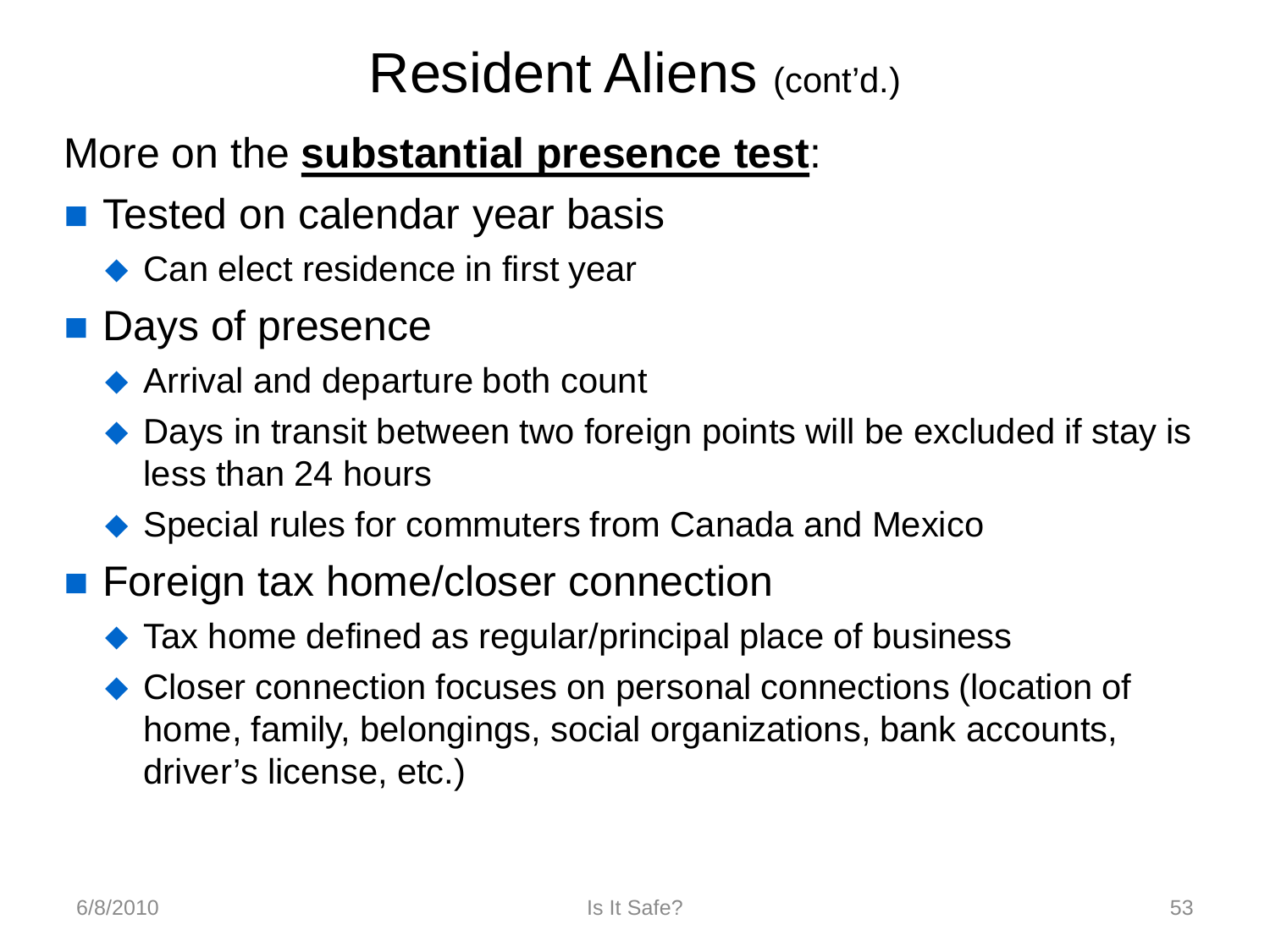# Resident Aliens (cont'd.)

### More on the **lawful permanent resident test**

- ◆ Residence under this test begins on first day of presence as a lawful permanent resident
- This often is not the date of receipt of the green card
	- Adjustment of status or passport stamp may come first

#### **Elective residence**

- ◆ First year election under section 7701(b)(4)
- ◆ Joint return elections
	- Section 6013(g) (one member of couple U.S. for whole year, other nonresident alien – NRA can elect to be resident)
	- Section 6013(h) (both members of couple at U.S. at end of year can elect to be U.S. for whole year)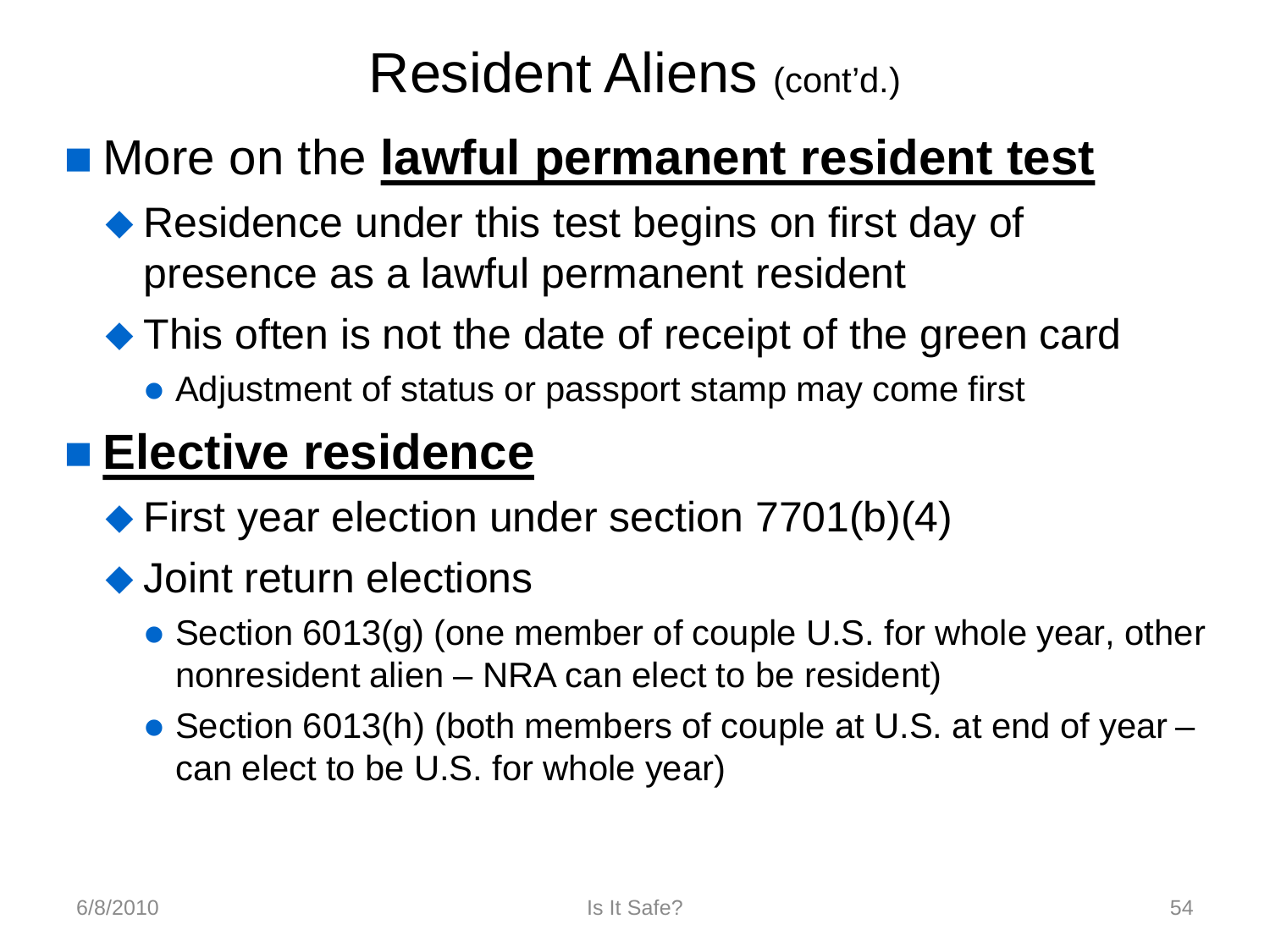# Nonresident Aliens

■ Nonresident aliens ("NRAs") *(section 7701(b)(1)(B))* 

- ◆ Any individual who is not a US citizen or US resident
- NRA may elect to be treated as a resident alien under certain circumstances (*sections 7701(b)(4), 6013(g), 6013(h)*)
- ◆ Residence may be affected by treaty residence ("tiebreaker") provision (*US Model Treaty, Art. 4(2)*)
- ◆ Laws applicable to former citizens who expatriate to avoid US taxes (*section 877*) now apply to aliens who give up their green card after at least 8 years of residence within a 15-year period (*section 877(e)*) – these were significantly revised effective 6/17/2008

#### *No special provision for new or temporary residents* 6/8/2010 Is It Safe?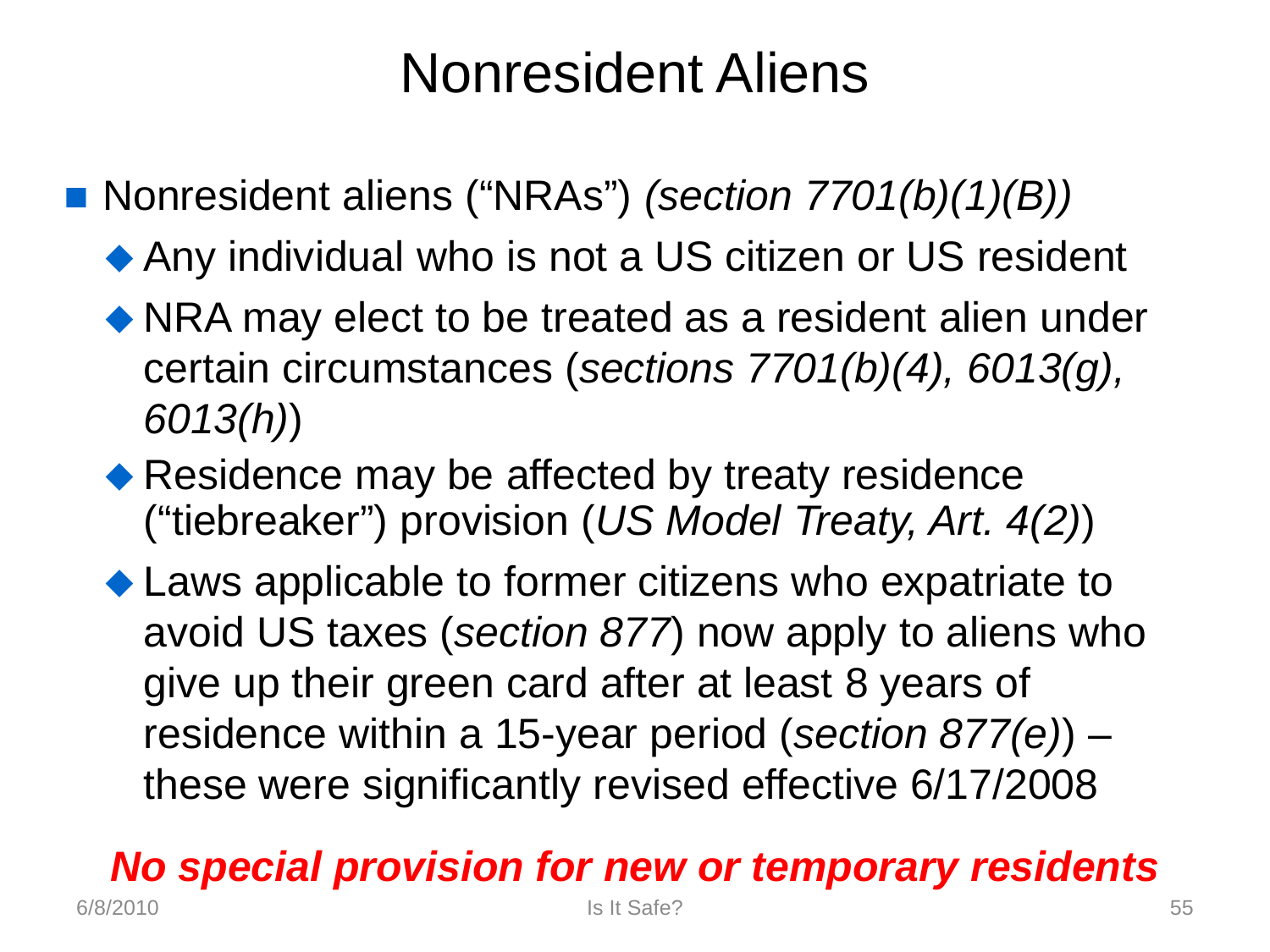# Typical Treaty Tiebreaker

Where, by reason of the provisions of paragraph 1, an individual is a resident of both Contracting States, then his status shall be etermined as follows:

a) he shall be deemed to be a resident only of the State in which he has a **permanent home** available to him; if he has a permanent home available to him in both States, he shall be deemed to be a resident only of the State with which his **personal and economic relations are closer (center of vital interests)**;

b) if the State in which he has his center of vital interests cannot be determined, or if he does not have a permanent home available to him in either State, he shall be deemed to be a resident only of the State in which he has an **habitual abode**;

c) if he has an habitual abode in both States or in neither of them, he shall be deemed to be a resident only of the State of which he is a **national**;

d) if he is a national of both States or of neither of them, the competent authorities of the Contracting States shall endeavor to settle the question by **mutual agreement**.